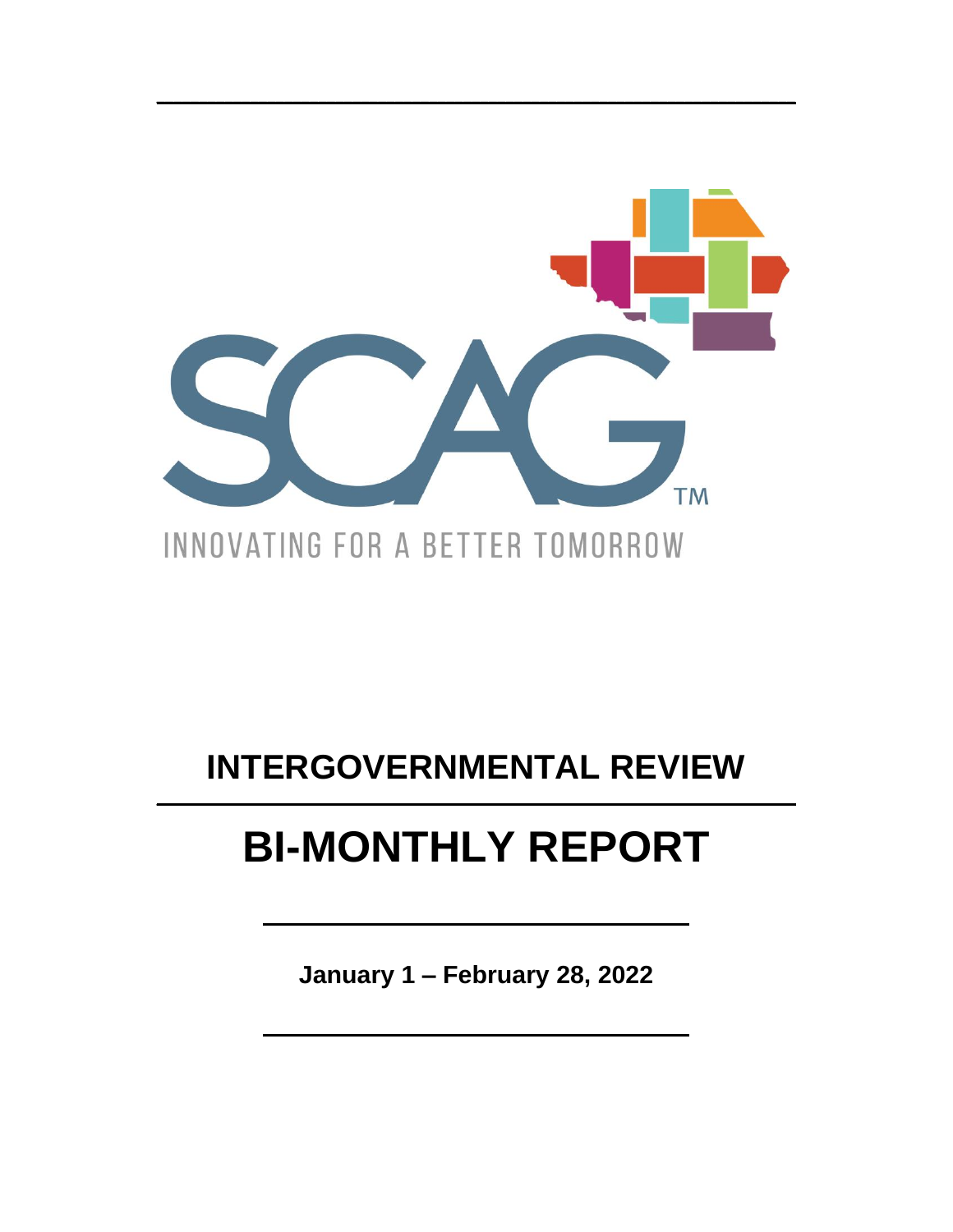### **SOUTHERN CALIFORNIA ASSOCIATION OF GOVERNMENTS**

#### **INTERGOVERNMENTAL REVIEW BI-MONTHLY REPORT**

This Intergovernmental Review Bi-Monthly Report summarizes the federal grant applications, environmental documents and other information received by SCAG's Intergovernmental Review (IGR) Section during the period **1/1/2022 through 2/28/2022**. The Bi-Monthly Report consists of two types of entries: Federal Grants and Environmental Documentation.

The Federal Grant entries are provided to inform your organization of all grant applications for federal assistance from our region in accordance with Executive Order 12372. The entries include state sponsored plans and project types such as Housing and Community Development, Urban Mass Transit, and Human Services. No Federal Grants were received during this period. The Environmental Documentation entries describe regionally significant and non-regionally significant facilities (e.g., transportation, wastewater treatment), residential, commercial, and industrial projects which have been voluntarily submitted for review by local governments. Environmental documents received include Notices of Preparation, Environmental Impact Reports, Environmental Impact Statements, Negative Declarations and Mitigated Negative Declarations.

A SCAG Project Identification Number organizes project descriptions for both the Federal Grant and Environmental Documentation entries.

#### **IGR CONTACT**

To include the interest of your jurisdiction or comment on proposed comprehensive planning, areawide coordination or environmental impacts please contact the IGR Section prior to **3/28/2022.** Please send one (1) copy of all environmental documentation. Also, please provide the name and telephone number of the contact person on your transmittal. We may be reached at:

#### Mailing Address: **Southern California Association of Governments**

Intergovernmental Review Section 900 Wilshire Blvd., Ste. 1700 Los Angeles, CA 90017

Telephone: (213) 236-1800 Email: igr@scag.ca.gov

Questions regarding the Bi-Monthly Report should be directed to Anita Au, (213) 236-1874.

#### **MORE INFORMATION**

The IGR web page includes staff prepared publications describing items and projects received by the IGR Section, and other web sites that may be useful to persons seeking information about how to comply with CEQA and the CEQA Guidelines. For more information, please visit SCAG's IGR web page at www.scag.ca.gov/igr/.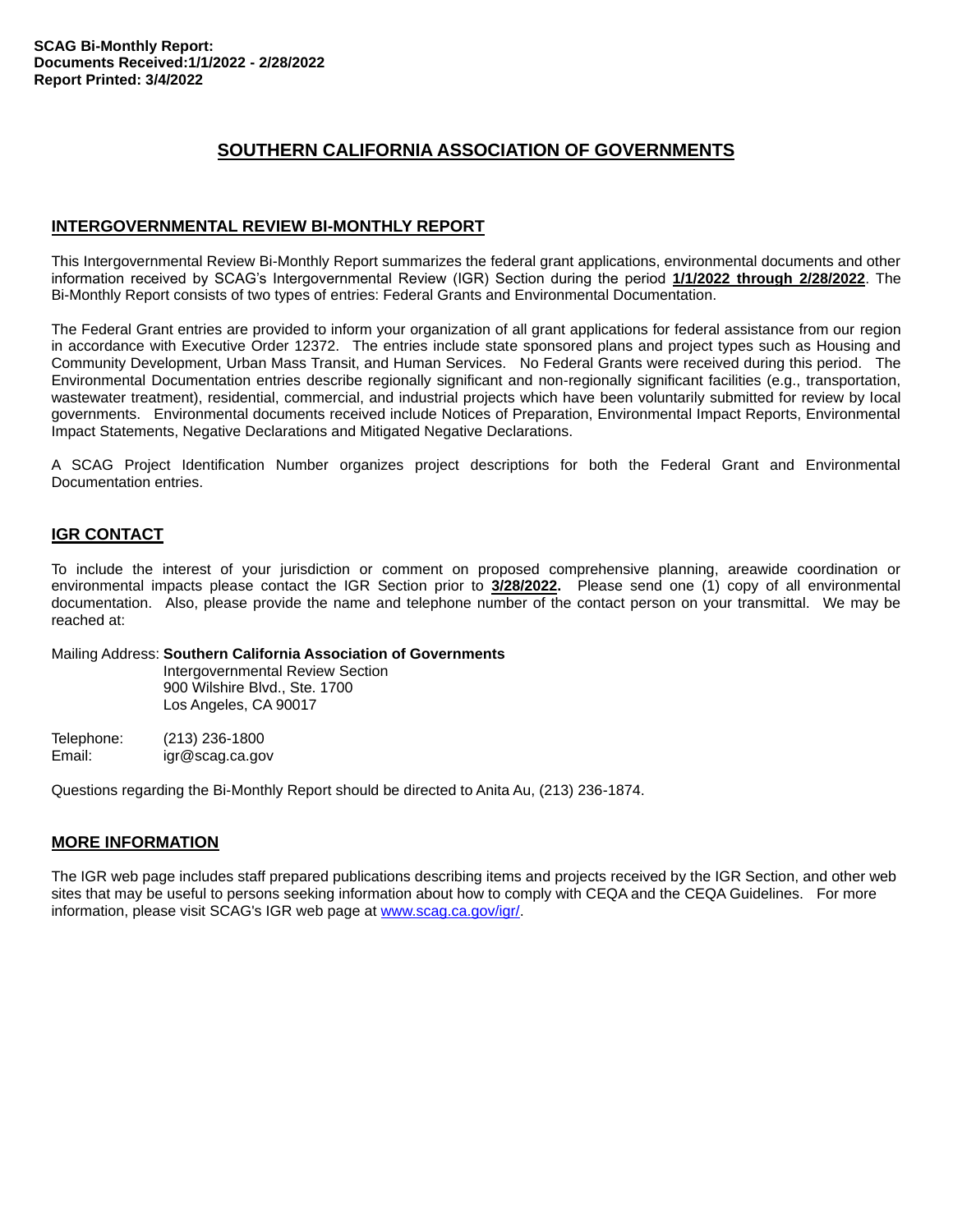| <b>SCAG ID</b><br><b>Number</b> | <b>Document</b><br><b>Status</b> | <b>Notice Type</b> | <b>Document</b><br><b>Type</b> | <b>Jurisdiction</b> | <b>Date</b><br><b>Received</b> | <b>Comment</b><br><b>Due Date</b> | <b>Lead Agency</b>                                                 |
|---------------------------------|----------------------------------|--------------------|--------------------------------|---------------------|--------------------------------|-----------------------------------|--------------------------------------------------------------------|
| IGR10549_13548                  | <b>DRF</b>                       | <b>NOP</b>         | <b>PEIR</b>                    | LA                  | 1/4/2022                       | 2/1/2022                          | Los Angeles<br>County<br>Department of<br><b>Regional Planning</b> |
| IGR10551_13552                  | <b>DRF</b>                       | NOA/NOC            | <b>EIR</b>                     | <b>RIV</b>          | 1/5/2022                       | 2/7/2022                          | City of Perris                                                     |
| IGR10550_13550                  | <b>DRF</b>                       | <b>NOP</b>         | <b>EIR</b>                     | <b>RIV</b>          | 1/6/2022                       | 1/20/2022                         | City of Perris                                                     |
| IGR10099_13551                  | <b>FIN</b>                       | NOA/NOC            | <b>EIR</b>                     | LA                  | 1/7/2022                       |                                   | City of Los<br>Angeles<br>Department of<br>City Planning           |
| IGR10552_13553                  | <b>FIN</b>                       | NOI/NOC            | <b>MND</b>                     | <b>SB</b>           | 1/10/2022                      | 2/7/2022                          | City of Rialto                                                     |
| IGR10553_13554                  | <b>DRF</b>                       | <b>NOP</b>         | <b>EIR</b>                     | <b>OR</b>           | 1/10/2022                      | 2/7/2022                          | City of Mission<br>Viejo                                           |
| IGR10554_13555                  | <b>OTH</b>                       | <b>NOPSM</b>       | <b>OTHER</b>                   | <b>SB</b>           | 1/10/2022                      |                                   | County of San<br>Bernardino                                        |
| IGR10555_13556                  | <b>DRF</b>                       | <b>NOP</b>         | <b>EIR</b>                     | LA                  | 1/10/2022                      | 2/5/2022                          | City of Paramount                                                  |
| IGR10556_13557                  | <b>DRF</b>                       | <b>NOP</b>         | <b>EIR</b>                     | LA                  | 1/10/2022                      | 2/7/2022                          | County of Los<br>Angeles<br>Department of<br><b>Public Works</b>   |
| IGR10506_13558                  | <b>OTH</b>                       | <b>OTH</b>         | <b>RTC</b>                     | LA                  | 1/13/2022                      |                                   | City of Downey                                                     |
| IGR10557_13559                  | <b>OTH</b>                       | <b>NOPH</b>        | <b>OTHER</b>                   | LA                  | 1/18/2022                      |                                   | City of Gardena                                                    |
| IGR10558_13560                  | <b>FIN</b>                       | NOI/NOC            | <b>MND</b>                     | LA                  | 1/18/2022                      | 2/14/2022                         | City of South El<br>Monte                                          |
| IGR10449 13563                  | <b>DRF</b>                       | NOA/NOC            | <b>EIR</b>                     | LA                  | 1/20/2022                      | 3/3/2022                          | City of Pasadena                                                   |
| IGR10559_13561                  | <b>DRF</b>                       | <b>NOP</b>         | <b>EIR</b>                     | <b>RIV</b>          | 1/20/2022                      | 2/17/2022                         | City of Perris                                                     |
| IGR10560_13562                  | <b>OTH</b>                       | <b>NOPH</b>        | <b>OTHER</b>                   | LA                  | 1/20/2022                      |                                   | City of El Monte                                                   |
| IGR9983_13564                   | <b>FIN</b>                       | NOA/NOC            | <b>EIR</b>                     | LA                  | 1/24/2022                      |                                   | City of Los<br>Angeles<br>Department of<br><b>City Planning</b>    |
| IGR10537_13568                  | <b>OTH</b>                       | <b>NOPH</b>        | <b>OTHER</b>                   | <b>OR</b>           | 1/25/2022                      |                                   | City of Dana Point                                                 |
| IGR10359_13567                  | <b>DRF</b>                       | NOA/NOC            | <b>EIR</b>                     | LA                  | 1/26/2022                      | 3/31/2022                         | City of Burbank                                                    |
| IGR10460_13565                  | <b>OTH</b>                       | <b>OTH</b>         | <b>RTC</b>                     | <b>OR</b>           | 1/26/2022                      |                                   | City of Laguna<br>Woods                                            |
| IGR10561_13566                  | <b>DRF</b>                       | NOA/NOC            | <b>SUB EIR</b>                 | LA                  | 1/27/2022                      | 2/3/2022                          | City of Paramount                                                  |
| IGR10562_13569                  | <b>FIN</b>                       | NOI/NOC            | <b>MND</b>                     | <b>OR</b>           | 1/27/2022                      | 2/24/2022                         | University of<br>California, Irvine                                |
| IGR10439_13571                  | <b>OTH</b>                       | <b>OTH</b>         | <b>RTC</b>                     | <b>OR</b>           | 2/1/2022                       |                                   | City of Cypress                                                    |
| IGR10563_13570                  | <b>FIN</b>                       | NOI/NOC            | <b>MND</b>                     | <b>RIV</b>          | 2/2/2022                       | 2/17/2022                         | City of Perris                                                     |
| IGR10564_13572                  | <b>DRF</b>                       | NOA/NOC            | <b>EIR</b>                     | <b>SB</b>           | 2/7/2022                       | 3/23/2022                         | Redlands Unified<br><b>School District</b>                         |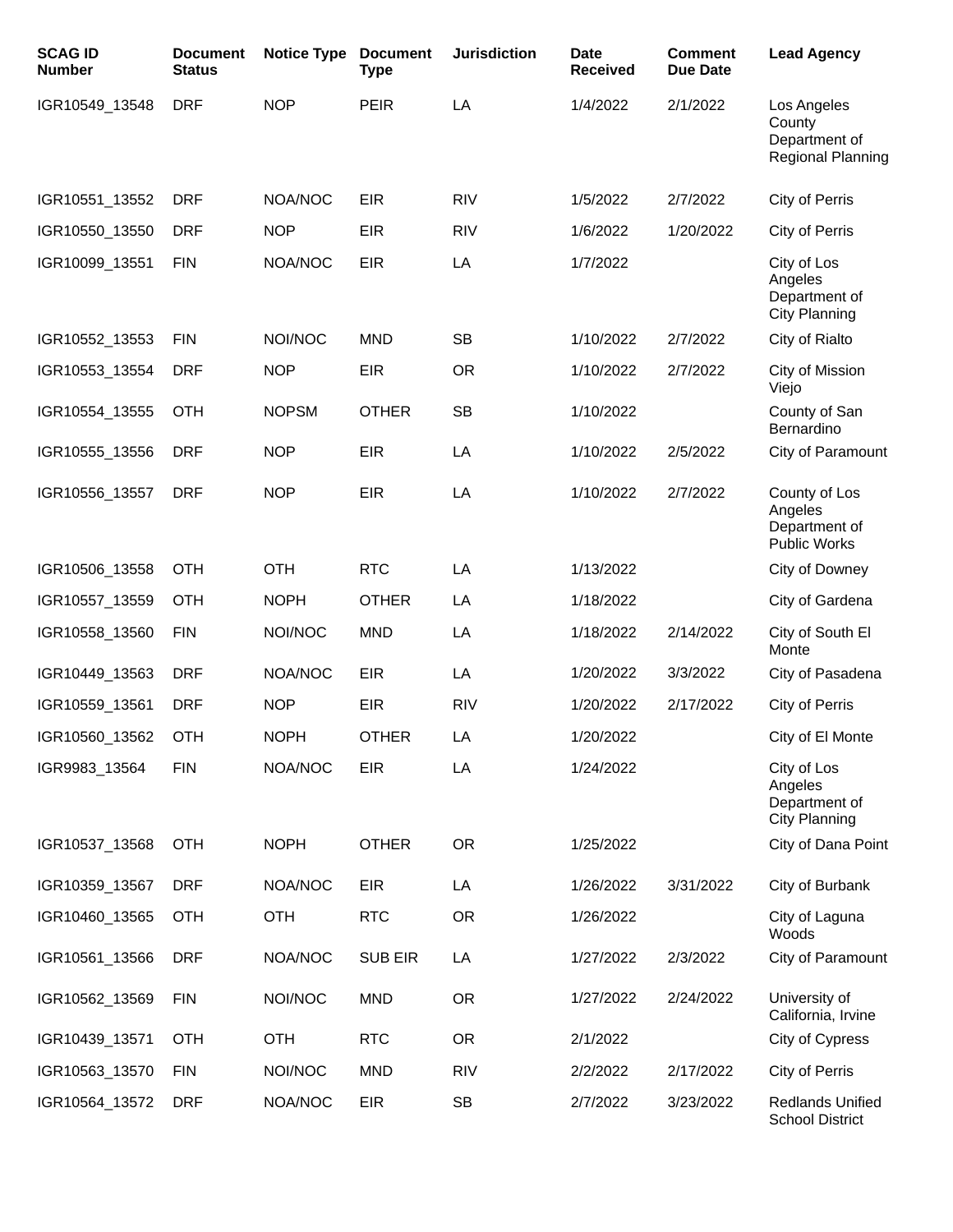| IGR10565_13573 | <b>OTH</b> | OTH         | <b>OTHER</b> | <b>SB</b>  | 2/7/2022  | 2/22/2022 | City of Highland                                                                                                        |
|----------------|------------|-------------|--------------|------------|-----------|-----------|-------------------------------------------------------------------------------------------------------------------------|
| IGR10566_13574 | <b>DRF</b> | <b>NOP</b>  | <b>EIR</b>   | LA         | 2/7/2022  | 3/9/2022  | City of Norwalk                                                                                                         |
| IGR10567_13575 | <b>FIN</b> | NOI/NOC     | <b>MND</b>   | <b>OR</b>  | 2/7/2022  | 3/7/2022  | Orange County<br><b>Public Works</b><br>Department                                                                      |
| IGR10568_13576 | <b>DRF</b> | <b>NOP</b>  | <b>EIR</b>   | LA         | 2/8/2022  | 3/3/2022  | County of Los<br>Angeles                                                                                                |
| IGR10569_13577 | <b>FIN</b> | NOI/NOC     | <b>MND</b>   | <b>SB</b>  | 2/9/2022  | 2/28/2022 | City of Rancho<br>Cucamonga                                                                                             |
| IGR10570_13580 | <b>FIN</b> | NOI/NOC     | <b>ND</b>    | LA         | 2/11/2022 | 3/12/2022 | County of Los<br>Angeles<br>Department of<br><b>Public Works</b>                                                        |
| IGR7303_13579  | <b>OTH</b> | <b>NOPH</b> | <b>OTHER</b> | LA         | 2/11/2022 |           | Los Angeles<br>County<br>Metropolitan<br>Transportation<br>Authority                                                    |
| IGR7326_13578  | <b>OTH</b> | <b>NOPH</b> | <b>OTHER</b> | LA         | 2/11/2022 |           | Los Angeles<br>County<br>Metropolitan<br>Transportation<br>Authority                                                    |
| IGR10571_13581 | <b>DRF</b> | NOA/NOC     | <b>EIR</b>   | <b>RIV</b> | 2/16/2022 | 4/4/2022  | City of Wildomar                                                                                                        |
| IGR10572_13582 | <b>FIN</b> | NOI/NOC     | <b>MND</b>   | <b>RIV</b> | 2/16/2022 | 3/17/2022 | City of Wildomar                                                                                                        |
| IGR10573_13583 | <b>DRF</b> | <b>NOP</b>  | <b>PEIR</b>  | <b>OR</b>  | 2/16/2022 | 3/18/2022 | City of Anaheim                                                                                                         |
| IGR10574_13584 | <b>DRF</b> | <b>NOP</b>  | <b>EIR</b>   | <b>SB</b>  | 2/16/2022 | 3/17/2022 | City of Upland                                                                                                          |
| IGR10099_13587 | <b>FIN</b> | <b>NOR</b>  | <b>EIR</b>   | LA         | 2/22/2022 |           | City of Los<br>Angeles<br>Department of<br>City Planning                                                                |
| IGR10575_13586 | <b>DRF</b> | <b>NOP</b>  | <b>PEIR</b>  | <b>OR</b>  | 2/22/2022 | 3/28/2022 | City of Anaheim                                                                                                         |
| IGR9956_13585  | <b>DRF</b> | NOA/NOC     | <b>EIR</b>   | <b>VEN</b> | 2/22/2022 | 4/4/2022  | City of Moorpark                                                                                                        |
| IGR10358_13588 | <b>OTH</b> | <b>OTH</b>  | <b>OTHER</b> | <b>RIV</b> | 2/28/2022 |           | Colorado River<br><b>Basin Regional</b><br><b>Water Quality</b><br>Control Board c/o<br>Aspen<br>Environmental<br>Group |
| IGR10576_13589 | <b>FIN</b> | <b>NAFD</b> | <b>MND</b>   | <b>SB</b>  | 2/28/2022 | 3/28/2022 | City of Victorville                                                                                                     |
| IGR10577_13590 | <b>DRF</b> | NOA/NOC     | <b>EIR</b>   | LA         | 2/28/2022 | 4/11/2022 | City of Arcadia                                                                                                         |
| IGR10578_13591 | <b>DRF</b> | <b>NOP</b>  | <b>EIR</b>   | <b>RIV</b> | 2/28/2022 | 3/18/2022 | University of<br>California,<br>Riverside                                                                               |
| IGR10579_13592 | <b>DRF</b> | NOA/NOC     | <b>EIR</b>   | LA         | 2/28/2022 | 4/11/2022 | City of Lancaster                                                                                                       |
| IGR10580_13593 | <b>FIN</b> | NOI/NOC     | <b>MND</b>   | LA         | 2/28/2022 | 3/21/2022 | City of Monrovia                                                                                                        |
| IGR10581_13594 | <b>FIN</b> | NOI/NOC     | <b>MND</b>   | <b>OR</b>  | 2/28/2022 | 3/28/2022 | County of Orange                                                                                                        |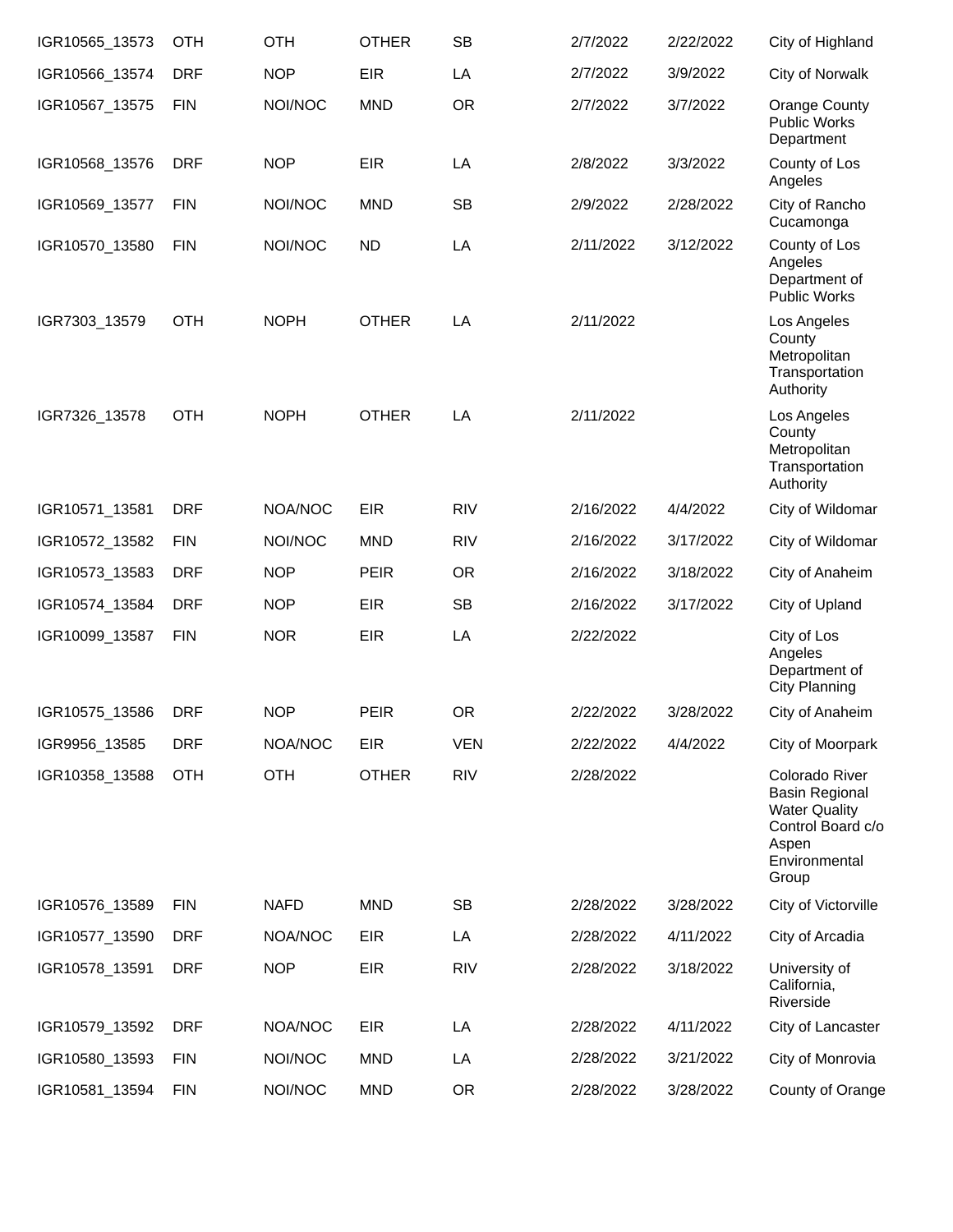#### **Document Status**

| <b>DRF</b> | DRAFT DOCUMENT        |
|------------|-----------------------|
| FDG.       | FEDERAL GRANT         |
| FIN        | <b>FINAL DOCUMENT</b> |
| <b>OTH</b> | <b>OTHER</b>          |

#### **Notice Type**

| <b>INDITIE TAPE</b>  |                                                                            |
|----------------------|----------------------------------------------------------------------------|
| CU                   | <b>COMMUNITY UPDATE</b>                                                    |
| <b>NAFD</b>          | NOTICE OF ADOPTION OF FINAL DOCUMENT                                       |
|                      |                                                                            |
| <b>NC</b>            | NOTICE OF CANCELLATION                                                     |
| NOA/NOC              | NOTICE OF AVAILABILITY/NOTICE OF COMPLETION                                |
| <b>NOD</b>           | NOTICE OF DETERMINATION                                                    |
| <b>NOE</b>           | NOTICE OF EXEMPTION                                                        |
| NOI/JOINT            |                                                                            |
|                      | NOTICE OF INTENT TO PREPARE A NEPA DOCUMENT OR A JOINT NEPA/CEQA DOCUMENT  |
|                      |                                                                            |
| NOI/NOC              | NOTICE OF INTENT/NOTICE OF COMPLETION (IN CEQA)                            |
| <b>NOP</b>           | NOTICE OF PREPARATION                                                      |
| <b>NOPH</b>          | NOTICE OF PUBLIC HEARING                                                   |
| <b>NOPM</b>          | NOTICE OF PUBLIC MEETING                                                   |
| <b>NOPSM</b>         |                                                                            |
|                      | NOTICE OF PUBLIC SCOPING MEETING                                           |
| <b>NOR</b>           | NOTICE OF REVISION OR CORRECTION                                           |
| <b>NOTE</b>          | NOTICE OF PUBLIC COMMENT PERIOD (TIME) EXTENSION                           |
| <b>NPW</b>           | NOTICE OF PUBLIC/COMMUNITY WORKSHOP                                        |
| <b>OTH</b>           | OTHER PUBLIC NOTICES                                                       |
|                      |                                                                            |
|                      |                                                                            |
| <b>Document Type</b> |                                                                            |
| <b>ADM</b>           | <b>ADDENDUM</b>                                                            |
| <b>CE</b>            | CATEGORICAL EXEMPTION                                                      |
| <b>CEX</b>           | CATEGORIAL EXCLUSION                                                       |
| EA                   | ENVIROMENTAL ASSESSMENT (EA)                                               |
|                      |                                                                            |
| <b>EIR</b>           | ENVIRONMENTAL IMPACT REPORT (EIR)                                          |
| <b>EIS</b>           | ENVIRONMENTAL IMPACT STATEMENT(EIS)                                        |
| <b>FEIR</b>          | FOCUSED ENVIRONMENTAL IMPACT REPORT                                        |
| <b>FONSI</b>         | FINDINGS OF NO SIGNIFICANT IMPACT (FONSI)                                  |
| <b>JOINT EA/IS</b>   | JOINT ENVIRONMENTAL ASSESSMENT/INITIAL STUDY                               |
|                      |                                                                            |
| <b>JOINT EIS/EIR</b> | JOINT ENVIRONMENTAL IMPACT STATEMENT/ENVIRONMENTAL IMPACT REPORT (EIS/EIR) |
|                      |                                                                            |
| MEIR                 | MASTER ENVIRONMENTAL IMPACT REPORT                                         |
| <b>MND</b>           | MITIGATED NEGATIVE DECLARATION (MND)                                       |
| NA.                  | NOT APPLICABLE (PERMIT OR CLEAN UP PLAN)                                   |
| ND.                  | NEGATIVE DECLARATION (ND)                                                  |
|                      |                                                                            |
| <b>OTHER</b>         | <b>OTHERS</b>                                                              |
| OTHER CE             | OTHER CEQA EXEMPTION                                                       |
| <b>PEIR</b>          | PROGRAM ENVIRONMENTAL IMPACT REPORT (PEIR)                                 |
| PR EIR               | PARTIALLY RECIRCULATED ENVIRONMENTAL IMPACT REPORT (PR EIR)                |
| <b>ROD</b>           | RECORDS OF DECISION                                                        |
|                      |                                                                            |
| <b>RTC</b>           | <b>RESPONSE TO COMMENTS (RTC)</b>                                          |
| <b>SCEA</b>          | SUSTAINABLE COMMUNITIES ENVIRONMENTAL ASSESSMENT (SCEA)                    |
| <b>SE</b>            | STATUTORY EXEMPTION                                                        |
| <b>SUB EA</b>        | SUBSEQUENT ENVIRONMENTAL ASSESSMENT (SUB EA)                               |
| <b>SUB EIR</b>       | <b>SUBSEQUENT EIR</b>                                                      |
| <b>SUB EIS</b>       | <b>SUBSEQUENT EIS</b>                                                      |
|                      |                                                                            |
| <b>SUB MND</b>       | SUBSEQUENT MITIGATED NEGATIVE DECLARATION                                  |
| <b>SUB ND</b>        | SUBSEQUENT NEGATIVE DECLARATION                                            |
| <b>SUP ANALYSIS</b>  | SUPPLEMENTAL ANALYSES                                                      |
| <b>SUP EIR</b>       | SUPPLEMENTAL EIR                                                           |
|                      |                                                                            |
| <b>SUP EIR/EIS</b>   | <b>SUPPLEMENTAL EIS/EIR</b>                                                |
| <b>SUP EIS</b>       | SUPPLEMENTAL EIS                                                           |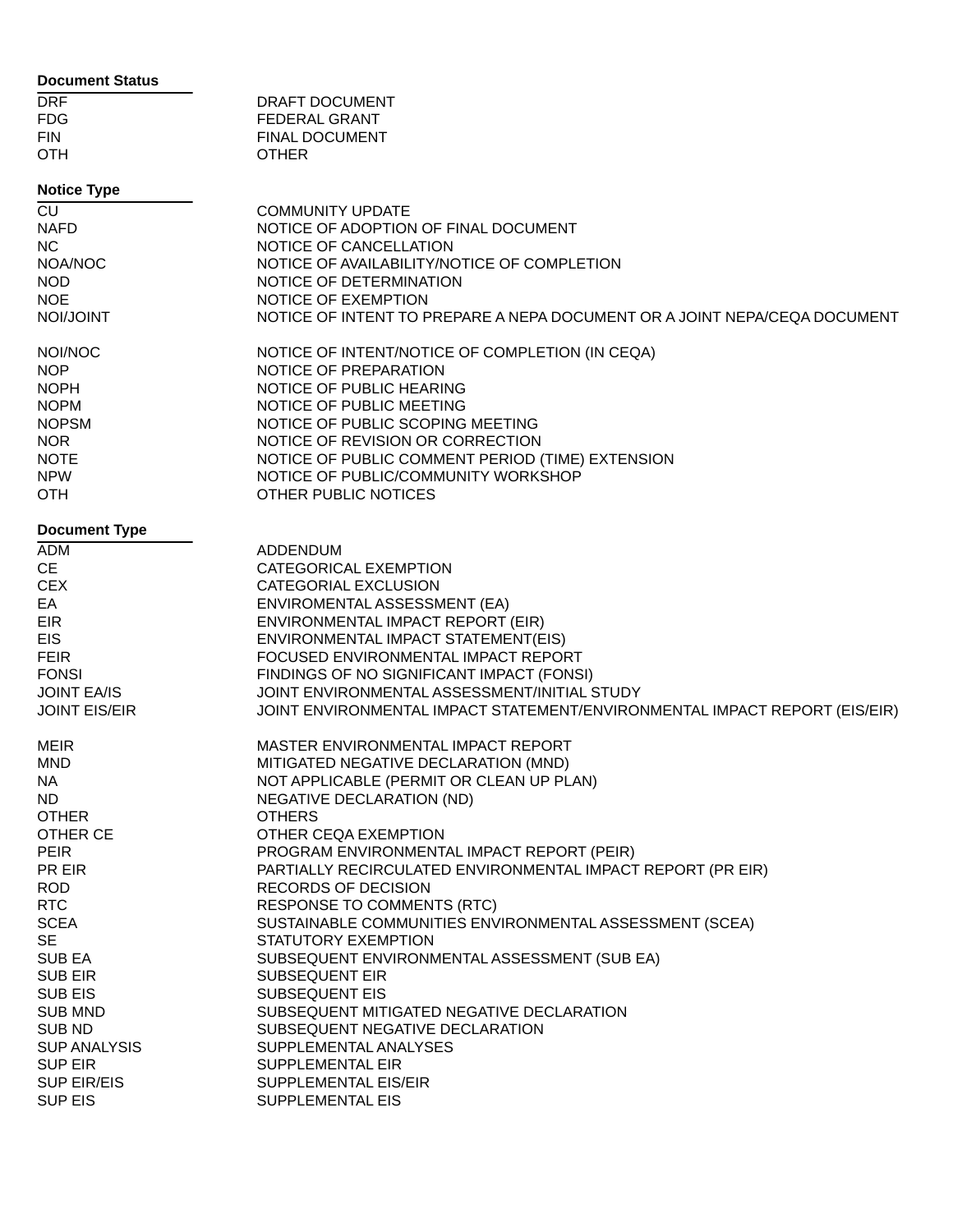| Document Received:               | 1/4/2022                                                                                                                                                                                                                                                                                                                                                                                                                                                                                                                                                                                                                                                                                                                                                                                                                                                                                                                                                        |
|----------------------------------|-----------------------------------------------------------------------------------------------------------------------------------------------------------------------------------------------------------------------------------------------------------------------------------------------------------------------------------------------------------------------------------------------------------------------------------------------------------------------------------------------------------------------------------------------------------------------------------------------------------------------------------------------------------------------------------------------------------------------------------------------------------------------------------------------------------------------------------------------------------------------------------------------------------------------------------------------------------------|
| SCAG ID. No:                     | IGR10549_13548                                                                                                                                                                                                                                                                                                                                                                                                                                                                                                                                                                                                                                                                                                                                                                                                                                                                                                                                                  |
| <b>Document Status:</b>          | DRAFT DOCUMENT                                                                                                                                                                                                                                                                                                                                                                                                                                                                                                                                                                                                                                                                                                                                                                                                                                                                                                                                                  |
| Notice Type:                     | NOTICE OF PREPARATION                                                                                                                                                                                                                                                                                                                                                                                                                                                                                                                                                                                                                                                                                                                                                                                                                                                                                                                                           |
| Document Type:                   | PROGRAM ENVIRONMENTAL IMPACT REPORT (PEIR)                                                                                                                                                                                                                                                                                                                                                                                                                                                                                                                                                                                                                                                                                                                                                                                                                                                                                                                      |
| Project Title:                   | Los Angeles County 2045 Climate Action Plan                                                                                                                                                                                                                                                                                                                                                                                                                                                                                                                                                                                                                                                                                                                                                                                                                                                                                                                     |
| Reg. Significance:               | Yes                                                                                                                                                                                                                                                                                                                                                                                                                                                                                                                                                                                                                                                                                                                                                                                                                                                                                                                                                             |
| Lead Agency:                     | Los Angeles County Department of Regional Planning                                                                                                                                                                                                                                                                                                                                                                                                                                                                                                                                                                                                                                                                                                                                                                                                                                                                                                              |
| City / Jurisdiction / Subregion: | **Not Applicable / LOS ANGELES COUNTY / **Not Applicable                                                                                                                                                                                                                                                                                                                                                                                                                                                                                                                                                                                                                                                                                                                                                                                                                                                                                                        |
| Contact:                         | Thuy Hua -                                                                                                                                                                                                                                                                                                                                                                                                                                                                                                                                                                                                                                                                                                                                                                                                                                                                                                                                                      |
| <b>Comment Due Date:</b>         | 2/1/2022                                                                                                                                                                                                                                                                                                                                                                                                                                                                                                                                                                                                                                                                                                                                                                                                                                                                                                                                                        |
| <b>Project Description:</b>      | Notice of Preparation of a Draft Program Environmental Impact Report and Public Scoping Meeting                                                                                                                                                                                                                                                                                                                                                                                                                                                                                                                                                                                                                                                                                                                                                                                                                                                                 |
|                                  | Located in unincorporated areas of the County of Los Angeles, California, the proposed project<br>consists of a General Plan Amendment to replace the Los Angeles County Community Climate<br>Action Plan (2020 CCAP), which is an implementing component of the Air Quality Element of the<br>Los Angeles County General Plan. Revisions will include an updated GHG emissions inventory for<br>2018; new emissions forecast for 2030, 2035, and 2045; new GHG emissions targets for 2030,<br>2035, and 2045a revised suite of GHG reduction strategies, measures, and actions in response to<br>public comments to be more clear, specific, feasible, and quantifiable; a technical modeling<br>appendix to explain the draft 2045 CAP's GHG reduction estimates; a consideration of<br>environmental justice and equity concern; and a new development review consistency checklist to<br>allow projects to streamline CEQA compliance for by using the CAP. |
|                                  | A virtual scoping meeting is scheduled for January 13, 2022 at 5:00 p.m.                                                                                                                                                                                                                                                                                                                                                                                                                                                                                                                                                                                                                                                                                                                                                                                                                                                                                        |
| Document Received:               | 1/5/2022                                                                                                                                                                                                                                                                                                                                                                                                                                                                                                                                                                                                                                                                                                                                                                                                                                                                                                                                                        |
| SCAG ID. No:                     | IGR10551_13552                                                                                                                                                                                                                                                                                                                                                                                                                                                                                                                                                                                                                                                                                                                                                                                                                                                                                                                                                  |
| <b>Document Status:</b>          | <b>DRAFT DOCUMENT</b>                                                                                                                                                                                                                                                                                                                                                                                                                                                                                                                                                                                                                                                                                                                                                                                                                                                                                                                                           |
| Notice Type:                     | NOTICE OF AVAILABILITY/NOTICE OF COMPLETION                                                                                                                                                                                                                                                                                                                                                                                                                                                                                                                                                                                                                                                                                                                                                                                                                                                                                                                     |
| Document Type:                   | ENVIRONMENTAL IMPACT REPORT (EIR)                                                                                                                                                                                                                                                                                                                                                                                                                                                                                                                                                                                                                                                                                                                                                                                                                                                                                                                               |
| Project Title:                   | Perris Valley Commerce Center Specific Plan, Amendment No. 13 & Development Plan<br>Review 19-00012                                                                                                                                                                                                                                                                                                                                                                                                                                                                                                                                                                                                                                                                                                                                                                                                                                                             |
| Reg. Significance:               | Yes                                                                                                                                                                                                                                                                                                                                                                                                                                                                                                                                                                                                                                                                                                                                                                                                                                                                                                                                                             |
| Lead Agency:                     | City of Perris                                                                                                                                                                                                                                                                                                                                                                                                                                                                                                                                                                                                                                                                                                                                                                                                                                                                                                                                                  |
| City / Jurisdiction / Subregion: | Perris / RIVERSIDE COUNTY / Western Riverside                                                                                                                                                                                                                                                                                                                                                                                                                                                                                                                                                                                                                                                                                                                                                                                                                                                                                                                   |
| Contact:                         | Chantal Power - (909) 754-1653                                                                                                                                                                                                                                                                                                                                                                                                                                                                                                                                                                                                                                                                                                                                                                                                                                                                                                                                  |
| <b>Comment Due Date:</b>         | 2/7/2022                                                                                                                                                                                                                                                                                                                                                                                                                                                                                                                                                                                                                                                                                                                                                                                                                                                                                                                                                        |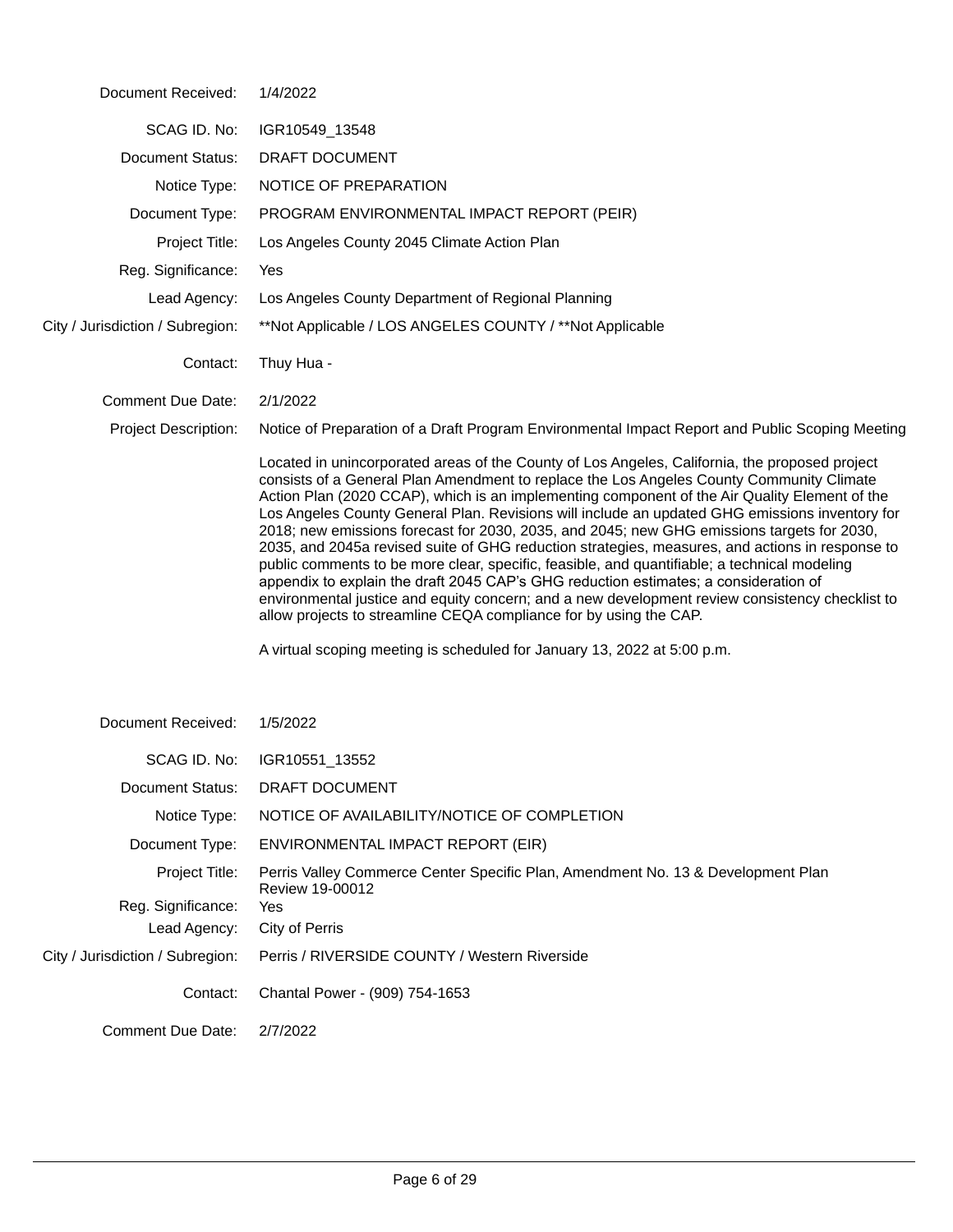| <b>Project Description:</b>      | Notice of Availability of a Draft Environmental Impact Report                                                                                                                                                                                                                                                                                                                                                                                                                       |
|----------------------------------|-------------------------------------------------------------------------------------------------------------------------------------------------------------------------------------------------------------------------------------------------------------------------------------------------------------------------------------------------------------------------------------------------------------------------------------------------------------------------------------|
|                                  | Located in the City of Perris, County of Riverside, the proposed project includes an amendment to<br>the Perris Valley Commerce Center Specific Plan from Commercial to Light Industrial for the<br>development of a 347,918 square feet (SF) light industrial building with 339,918 SF non-refrigerated<br>warehouse space and 8,000 SF of office space, plus 145 parking spaces and 82 trailer parking<br>spaces on a 16-acre site.                                               |
| Document Received:               | 1/6/2022                                                                                                                                                                                                                                                                                                                                                                                                                                                                            |
| SCAG ID. No:                     | IGR10550_13550                                                                                                                                                                                                                                                                                                                                                                                                                                                                      |
| Document Status:                 | DRAFT DOCUMENT                                                                                                                                                                                                                                                                                                                                                                                                                                                                      |
| Notice Type:                     | NOTICE OF PREPARATION                                                                                                                                                                                                                                                                                                                                                                                                                                                               |
| Document Type:                   | ENVIRONMENTAL IMPACT REPORT (EIR)                                                                                                                                                                                                                                                                                                                                                                                                                                                   |
| Project Title:                   | First March Logistics Project                                                                                                                                                                                                                                                                                                                                                                                                                                                       |
| Reg. Significance:               | Yes                                                                                                                                                                                                                                                                                                                                                                                                                                                                                 |
| Lead Agency:                     | City of Perris                                                                                                                                                                                                                                                                                                                                                                                                                                                                      |
| City / Jurisdiction / Subregion: | Perris / RIVERSIDE COUNTY / Western Riverside                                                                                                                                                                                                                                                                                                                                                                                                                                       |
| Contact:                         | Nathan Perez - (951) 943-5003 x279                                                                                                                                                                                                                                                                                                                                                                                                                                                  |
| <b>Comment Due Date:</b>         | 1/20/2022                                                                                                                                                                                                                                                                                                                                                                                                                                                                           |
| <b>Project Description:</b>      | Notice of Preparation Draft Environmental Impact Report                                                                                                                                                                                                                                                                                                                                                                                                                             |
|                                  | Located in the City of Perris, County of Riverside, California, the proposed project consists of two<br>industrial buildings, Building 1 with 411,034 square feet (SF) of warehouse use and 8,000 SF of<br>office use and Building 2 with 131,971 SF of warehouse use, and 8,000 SF of office use, for a total<br>of 543,005 SF of warehouse and 16,000 SF of office, plus 167 automobile parking stalls, 170 trailer<br>parking stalls, and 93 loading docks on a 27.56-acre site. |
|                                  | A scoping meeting will be held on January 19, 2022 at 6:00 p.m. in the City Council Chambers of<br>the City of Perris, located at 101 North "D" Street.                                                                                                                                                                                                                                                                                                                             |
| Document Received:               | 1/7/2022                                                                                                                                                                                                                                                                                                                                                                                                                                                                            |
| SCAG ID. No:                     | IGR10099_13551                                                                                                                                                                                                                                                                                                                                                                                                                                                                      |
| <b>Document Status:</b>          | <b>FINAL DOCUMENT</b>                                                                                                                                                                                                                                                                                                                                                                                                                                                               |
| Notice Type:                     | NOTICE OF AVAILABILITY/NOTICE OF COMPLETION                                                                                                                                                                                                                                                                                                                                                                                                                                         |
| Document Type:                   | ENVIRONMENTAL IMPACT REPORT (EIR)                                                                                                                                                                                                                                                                                                                                                                                                                                                   |
| Project Title:                   | 656 South San Vicente Medical Office Project                                                                                                                                                                                                                                                                                                                                                                                                                                        |
| Reg. Significance:               | No                                                                                                                                                                                                                                                                                                                                                                                                                                                                                  |
| Lead Agency:                     | City of Los Angeles Department of City Planning                                                                                                                                                                                                                                                                                                                                                                                                                                     |
| City / Jurisdiction / Subregion: | Los Angeles / LOS ANGELES COUNTY / Los Angeles City                                                                                                                                                                                                                                                                                                                                                                                                                                 |
| Contact:                         | Paul Caporaso - (213) 847-3629                                                                                                                                                                                                                                                                                                                                                                                                                                                      |
| <b>Comment Due Date:</b>         |                                                                                                                                                                                                                                                                                                                                                                                                                                                                                     |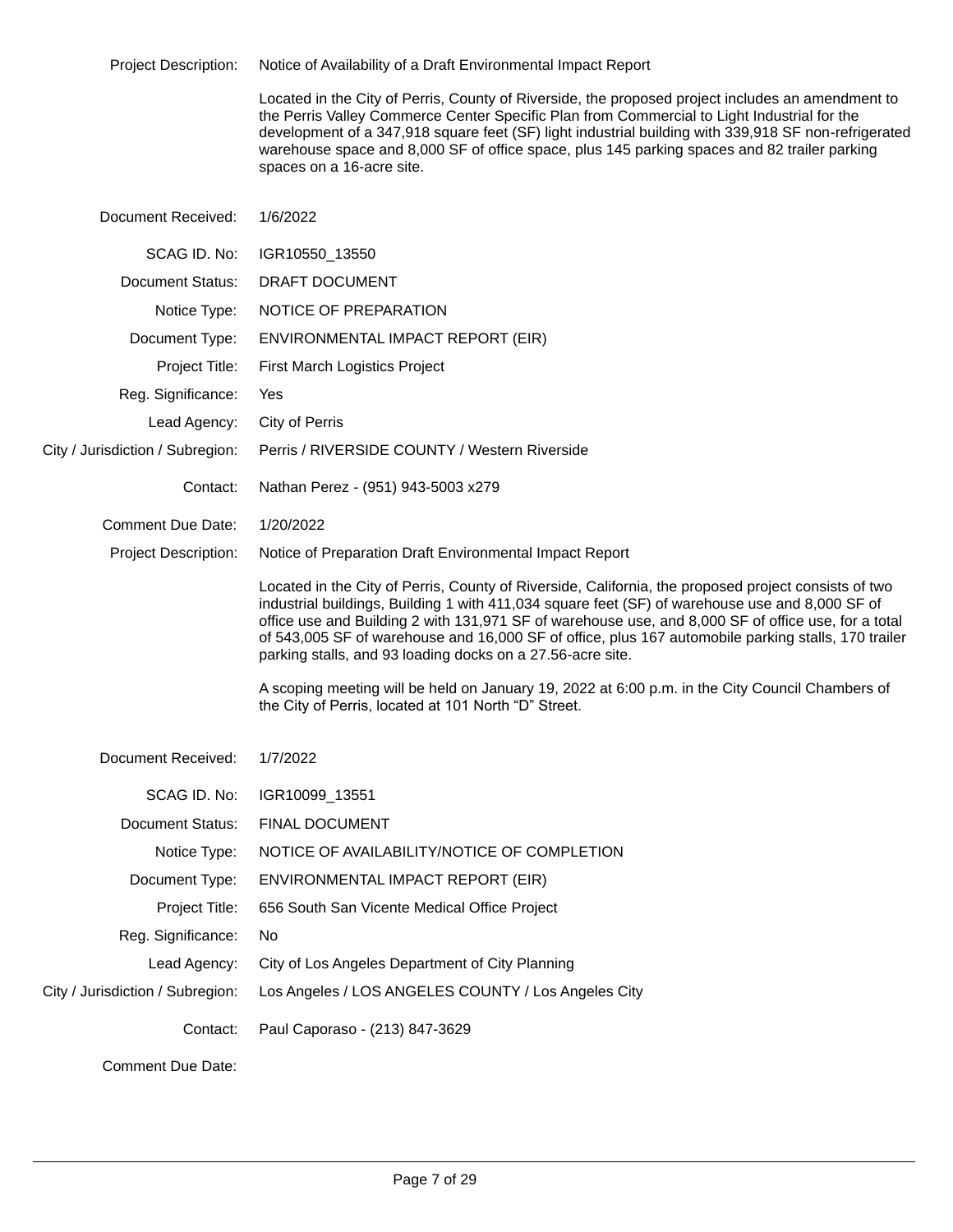Project Description: Notice of Availability of Final Environmental Impact Report and Notice of Public Hearing

Located in the City of Los Angeles, County of Los Angeles, the proposed project consists of demolishing a 5,738 square-foot retail-commercial building, an 8,225 square-foot retail-commercial building, and associated surface parking in order to develop a medical office and retail-commercial development on an approximately 0.76-acre site. The proposed project will include 140,305 square of medical office space and 5,000 square feet of ground floor commercial space. The proposed building would be 12 stories and would provide 418 parking spaces within four above-ground levels, in addition to 716 bicycle parking spaces.

A virtual public hearing will be held on Wednesday, February 2, 2022 at 9:30 am.

| Document Received:               | 1/10/2022                                                                                                                                                                                                                                                                                                                                                                                                                     |
|----------------------------------|-------------------------------------------------------------------------------------------------------------------------------------------------------------------------------------------------------------------------------------------------------------------------------------------------------------------------------------------------------------------------------------------------------------------------------|
| SCAG ID. No:                     | IGR10552_13553                                                                                                                                                                                                                                                                                                                                                                                                                |
| <b>Document Status:</b>          | <b>FINAL DOCUMENT</b>                                                                                                                                                                                                                                                                                                                                                                                                         |
| Notice Type:                     | NOTICE OF INTENT/NOTICE OF COMPLETION (IN CEQA)                                                                                                                                                                                                                                                                                                                                                                               |
| Document Type:                   | MITIGATED NEGATIVE DECLARATION (MND)                                                                                                                                                                                                                                                                                                                                                                                          |
| Project Title:                   | City of Rialto 6th Cycle Housing Element Update (2021-2029)                                                                                                                                                                                                                                                                                                                                                                   |
| Reg. Significance:               | Yes                                                                                                                                                                                                                                                                                                                                                                                                                           |
| Lead Agency:                     | City of Rialto                                                                                                                                                                                                                                                                                                                                                                                                                |
| City / Jurisdiction / Subregion: | Rialto / SAN BERNARDINO COUNTY / San Bernardino                                                                                                                                                                                                                                                                                                                                                                               |
| Contact:                         | Siri Champion - (909) 820-8072                                                                                                                                                                                                                                                                                                                                                                                                |
| <b>Comment Due Date:</b>         | 2/7/2022                                                                                                                                                                                                                                                                                                                                                                                                                      |
| <b>Project Description:</b>      | Notice of Intent to Issue a Mitigated Negative Declaration                                                                                                                                                                                                                                                                                                                                                                    |
|                                  | Located in the City of Rialto, County of San Bernardino, California, the proposed project consists of<br>a comprehensive update to the City of Rialto's last adopted Housing Element to establish policies,<br>procedures, and incentives in future land use planning and development activities that result in the<br>maintenance and expansion of the housing supply to adequately accommodate the City's housing<br>needs. |
| Document Received:               | 1/10/2022                                                                                                                                                                                                                                                                                                                                                                                                                     |
| SCAG ID. No:                     | IGR10553_13554                                                                                                                                                                                                                                                                                                                                                                                                                |
| Document Status:                 | DRAFT DOCUMENT                                                                                                                                                                                                                                                                                                                                                                                                                |
| Notice Type:                     | NOTICE OF PREPARATION                                                                                                                                                                                                                                                                                                                                                                                                         |
| Document Type:                   | ENVIRONMENTAL IMPACT REPORT (EIR)                                                                                                                                                                                                                                                                                                                                                                                             |
| Project Title:                   | Mission Viejo Garden Plaza Redevelopment Project (The Gardens)                                                                                                                                                                                                                                                                                                                                                                |
| Reg. Significance:               | No                                                                                                                                                                                                                                                                                                                                                                                                                            |
| Lead Agency:                     | City of Mission Viejo                                                                                                                                                                                                                                                                                                                                                                                                         |
| City / Jurisdiction / Subregion: | Mission Viejo / ORANGE COUNTY / Orange County                                                                                                                                                                                                                                                                                                                                                                                 |
| Contact:                         | Larry Longenecker - (949) 470-3053                                                                                                                                                                                                                                                                                                                                                                                            |
| <b>Comment Due Date:</b>         | 2/7/2022                                                                                                                                                                                                                                                                                                                                                                                                                      |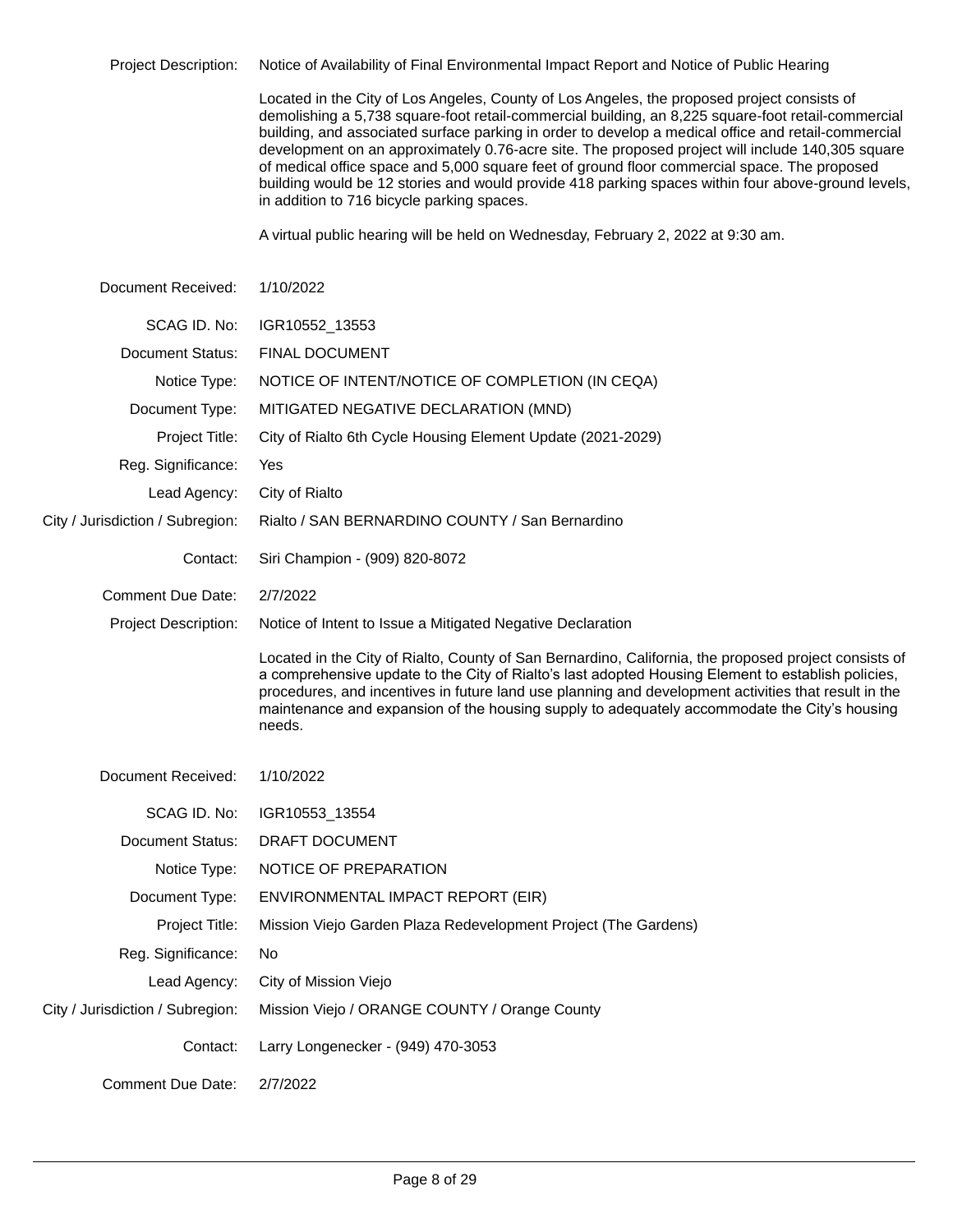Project Description: Notice of Preparation of a Draft Environmental Impact Report

Located in the City of Mission Viejo, County of Orange County, California, the proposed project consists of demolishing existing buildings and constructing 40,000 square feet (SF) of retail uses, 234 multi-family residential units, including 12 affordable units, and 22,891 SF of open space on a 6.5-acre site.

A scoping meeting will be held on January 24, 2022 at 6:00 p.m. at Norman P. Murray Community and Senior Center, Room Sycamore B, located at 24932 Veterans Way, Mission Viejo, California 92692.

| Document Received:               | 1/10/2022                                                                                                                                                                                                                                                                                                                                                                                                                                                                                                              |
|----------------------------------|------------------------------------------------------------------------------------------------------------------------------------------------------------------------------------------------------------------------------------------------------------------------------------------------------------------------------------------------------------------------------------------------------------------------------------------------------------------------------------------------------------------------|
| SCAG ID, No:                     | IGR10554 13555                                                                                                                                                                                                                                                                                                                                                                                                                                                                                                         |
| Document Status:                 | <b>OTHER</b>                                                                                                                                                                                                                                                                                                                                                                                                                                                                                                           |
| Notice Type:                     | NOTICE OF PUBLIC SCOPING MEETING                                                                                                                                                                                                                                                                                                                                                                                                                                                                                       |
| Document Type:                   | <b>OTHERS</b>                                                                                                                                                                                                                                                                                                                                                                                                                                                                                                          |
| Project Title:                   | Speedway Commerce Center II Specific Plan Project                                                                                                                                                                                                                                                                                                                                                                                                                                                                      |
| Reg. Significance:               | Yes                                                                                                                                                                                                                                                                                                                                                                                                                                                                                                                    |
| Lead Agency:                     | County of San Bernardino                                                                                                                                                                                                                                                                                                                                                                                                                                                                                               |
| City / Jurisdiction / Subregion: | **Not Applicable / SAN BERNARDINO COUNTY / **Not Applicable                                                                                                                                                                                                                                                                                                                                                                                                                                                            |
| Contact:                         | Steven Valdez - (909) 387-4110                                                                                                                                                                                                                                                                                                                                                                                                                                                                                         |
| Comment Due Date:                |                                                                                                                                                                                                                                                                                                                                                                                                                                                                                                                        |
| <b>Project Description:</b>      | Notice of Public Scoping Meeting                                                                                                                                                                                                                                                                                                                                                                                                                                                                                       |
|                                  | Located in the City of Fontana, County of San Bernardino, California, the proposed project includes<br>the redevelopment of approximately 433 acres of the 522-acre site of the existing Auto Club<br>Speedway (ACS) and the development of six separate planning areas with up to 6,600,000 square<br>feet of high cube logistic and e-commerce uses, approximately 261,000 SF of accessory<br>commercial uses, 98 acres of vehicle parking/drop lot areas and associated open space and<br>internal public roadways. |

A virtual public scoping meeting is scheduled for January 11 at 7:00 p.m.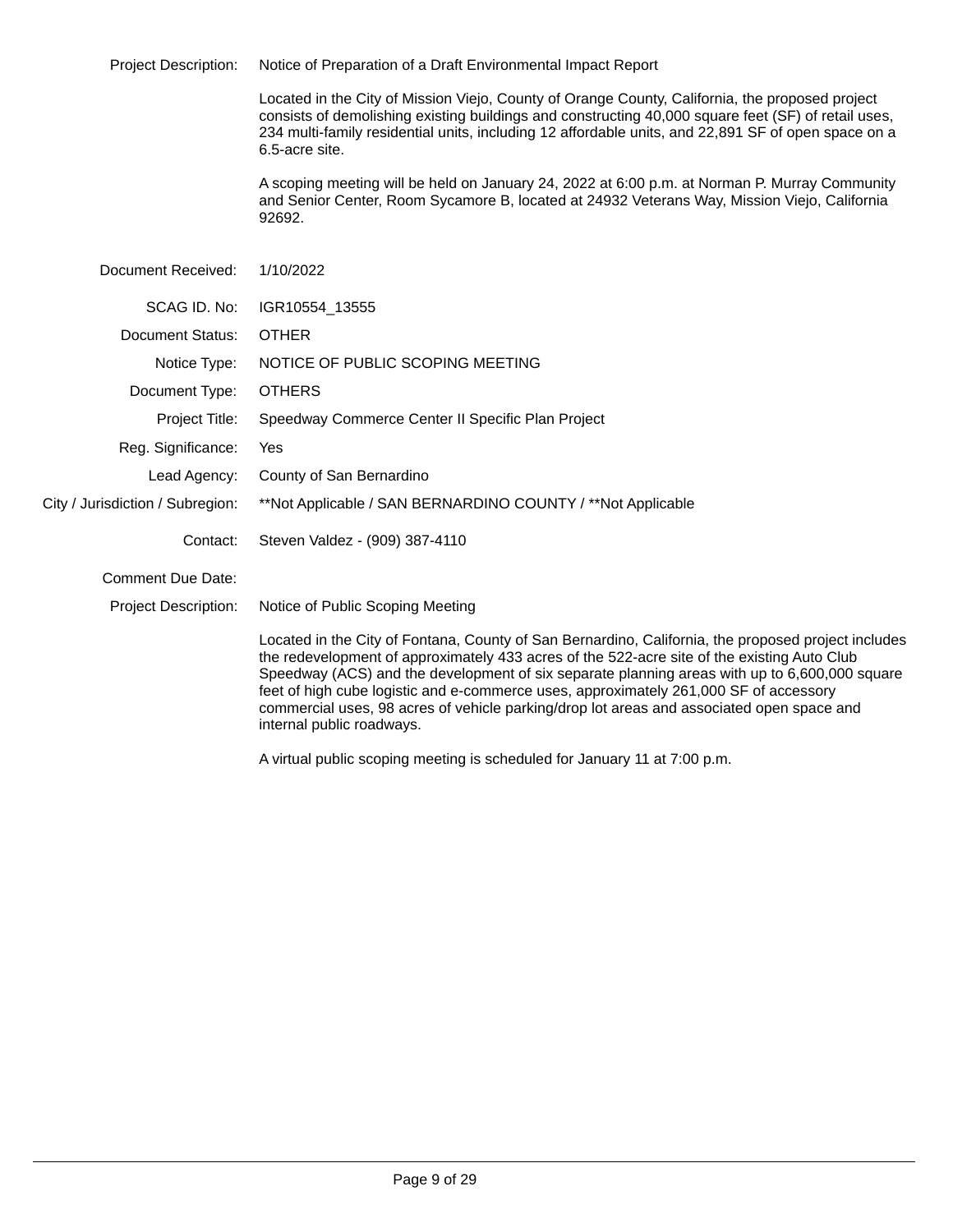| Document Received:               | 1/10/2022                                                                                                                                                                                                                                                                                                                                                                                                                                                   |
|----------------------------------|-------------------------------------------------------------------------------------------------------------------------------------------------------------------------------------------------------------------------------------------------------------------------------------------------------------------------------------------------------------------------------------------------------------------------------------------------------------|
| SCAG ID. No:                     | IGR10555_13556                                                                                                                                                                                                                                                                                                                                                                                                                                              |
| Document Status:                 | DRAFT DOCUMENT                                                                                                                                                                                                                                                                                                                                                                                                                                              |
| Notice Type:                     | NOTICE OF PREPARATION                                                                                                                                                                                                                                                                                                                                                                                                                                       |
| Document Type:                   | ENVIRONMENTAL IMPACT REPORT (EIR)                                                                                                                                                                                                                                                                                                                                                                                                                           |
| Project Title:                   | North Paramount Gateway Specific Plan                                                                                                                                                                                                                                                                                                                                                                                                                       |
| Reg. Significance:               | Yes                                                                                                                                                                                                                                                                                                                                                                                                                                                         |
| Lead Agency:                     | City of Paramount                                                                                                                                                                                                                                                                                                                                                                                                                                           |
| City / Jurisdiction / Subregion: | Paramount / LOS ANGELES COUNTY / Gateway Cities                                                                                                                                                                                                                                                                                                                                                                                                             |
| Contact:                         | John King -                                                                                                                                                                                                                                                                                                                                                                                                                                                 |
| Comment Due Date:                | 2/5/2022                                                                                                                                                                                                                                                                                                                                                                                                                                                    |
| <b>Project Description:</b>      | Notice of Preparation of Draft Environmental Impact Report and Notice of Public Scoping Meeting                                                                                                                                                                                                                                                                                                                                                             |
|                                  | Located in the City of Paramount, County of Los Angeles, California, the proposed project involves<br>the rezoning of 279 acres resulting in a projected net change of 5,044 residential units and 31,171<br>square feet of retail and office space, which would be an addition to the existing 1,707 residential<br>units and 159,829 square feet of retail and office space.                                                                              |
|                                  | A public scoping meeting will be held on January 20, 2022 at 6:00 p.m. in the Council Chambers,<br>Paramount City Hall, located at 16400 Colorado Avenue, Paramount, California.                                                                                                                                                                                                                                                                            |
|                                  |                                                                                                                                                                                                                                                                                                                                                                                                                                                             |
| Document Received:               | 1/10/2022                                                                                                                                                                                                                                                                                                                                                                                                                                                   |
| SCAG ID. No:                     | IGR10556_13557                                                                                                                                                                                                                                                                                                                                                                                                                                              |
| Document Status:                 | DRAFT DOCUMENT                                                                                                                                                                                                                                                                                                                                                                                                                                              |
| Notice Type:                     | NOTICE OF PREPARATION                                                                                                                                                                                                                                                                                                                                                                                                                                       |
| Document Type:                   | ENVIRONMENTAL IMPACT REPORT (EIR)                                                                                                                                                                                                                                                                                                                                                                                                                           |
| Project Title:                   | Silver Lake Reservoir Complex Master Plan                                                                                                                                                                                                                                                                                                                                                                                                                   |
| Reg. Significance:               | Yes                                                                                                                                                                                                                                                                                                                                                                                                                                                         |
| Lead Agency:                     | County of Los Angeles Department of Public Works                                                                                                                                                                                                                                                                                                                                                                                                            |
| City / Jurisdiction / Subregion: | Los Angeles / LOS ANGELES COUNTY / Los Angeles City                                                                                                                                                                                                                                                                                                                                                                                                         |
| Contact:                         | Nicolle Steiner -                                                                                                                                                                                                                                                                                                                                                                                                                                           |
| <b>Comment Due Date:</b>         | 2/7/2022                                                                                                                                                                                                                                                                                                                                                                                                                                                    |
| <b>Project Description:</b>      | Notice of Preparation of a Draft Environmental Impact Report                                                                                                                                                                                                                                                                                                                                                                                                |
|                                  | Located in the City of Los Angeles, County of Los Angeles, the proposed project would redesign<br>116 acres of the 127-acre Silver Lake Reservoir Complex with community park amenities, including<br>two flexible lawns with shade trees; a picnic grove and ornamental gardens with informal play area;<br>environmental education center; stepped seating terraces; restoration of two existing woodland<br>areas; and new habitat islands and terraces. |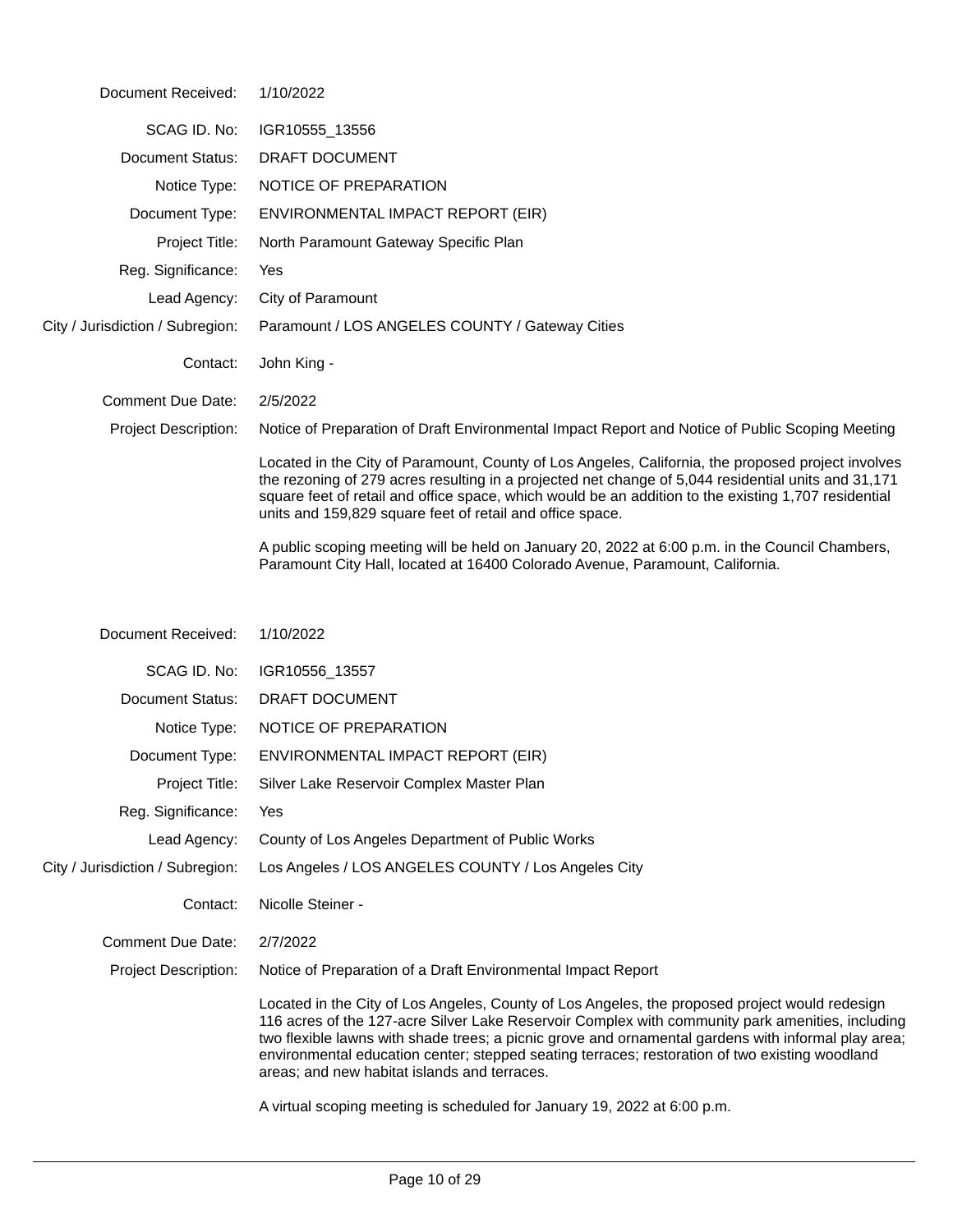| Document Received:               | 1/13/2022                                                                                                                                                                                                                                                                 |
|----------------------------------|---------------------------------------------------------------------------------------------------------------------------------------------------------------------------------------------------------------------------------------------------------------------------|
| SCAG ID. No:                     | IGR10506_13558                                                                                                                                                                                                                                                            |
| <b>Document Status:</b>          | <b>OTHER</b>                                                                                                                                                                                                                                                              |
| Notice Type:                     | OTHER PUBLIC NOTICES                                                                                                                                                                                                                                                      |
| Document Type:                   | <b>RESPONSE TO COMMENTS (RTC)</b>                                                                                                                                                                                                                                         |
| Project Title:                   | City of Downey 2021-2029 Housing Element Update                                                                                                                                                                                                                           |
| Reg. Significance:               | Yes                                                                                                                                                                                                                                                                       |
| Lead Agency:                     | City of Downey                                                                                                                                                                                                                                                            |
| City / Jurisdiction / Subregion: | Downey / LOS ANGELES COUNTY / Gateway Cities                                                                                                                                                                                                                              |
| Contact:                         | Crystal Landavazo - (562) 904-7154                                                                                                                                                                                                                                        |
| <b>Comment Due Date:</b>         |                                                                                                                                                                                                                                                                           |
| <b>Project Description:</b>      | Response to SCAG Comments                                                                                                                                                                                                                                                 |
|                                  | Located in the City of Downey, County of Los Angeles, California, the proposed project consists of<br>the sixth cycle (2021-2029) update to the city's housing element.                                                                                                   |
|                                  | The letter responds to SCAG's Comment Letter dated November 23, 2021.                                                                                                                                                                                                     |
| Document Received:               | 1/18/2022                                                                                                                                                                                                                                                                 |
| SCAG ID. No:                     | IGR10557_13559                                                                                                                                                                                                                                                            |
| <b>Document Status:</b>          | <b>OTHER</b>                                                                                                                                                                                                                                                              |
| Notice Type:                     | NOTICE OF PUBLIC HEARING                                                                                                                                                                                                                                                  |
| Document Type:                   | <b>OTHERS</b>                                                                                                                                                                                                                                                             |
| Project Title:                   | 2021-2029 Housing Element of the Gardena General Plan                                                                                                                                                                                                                     |
| Reg. Significance:               | No                                                                                                                                                                                                                                                                        |
| Lead Agency:                     | City of Gardena                                                                                                                                                                                                                                                           |
| City / Jurisdiction / Subregion: | Gardena / LOS ANGELES COUNTY / South Bay                                                                                                                                                                                                                                  |
| Contact:                         | Planning Division - (310) 217-9530                                                                                                                                                                                                                                        |
| <b>Comment Due Date:</b>         |                                                                                                                                                                                                                                                                           |
| Project Description:             | Notice of Public Hearing                                                                                                                                                                                                                                                  |
|                                  | Located in the City of Gardena, County of Los Angeles, California, the proposed project consists of<br>updating and revising goals, policies, and programs of the city's housing element, to ensure that the<br>City can meet its housing needs for the 2021-2029 period. |
|                                  | A virtual public hearing is scheduled for January 26 at 7:00 p.m.                                                                                                                                                                                                         |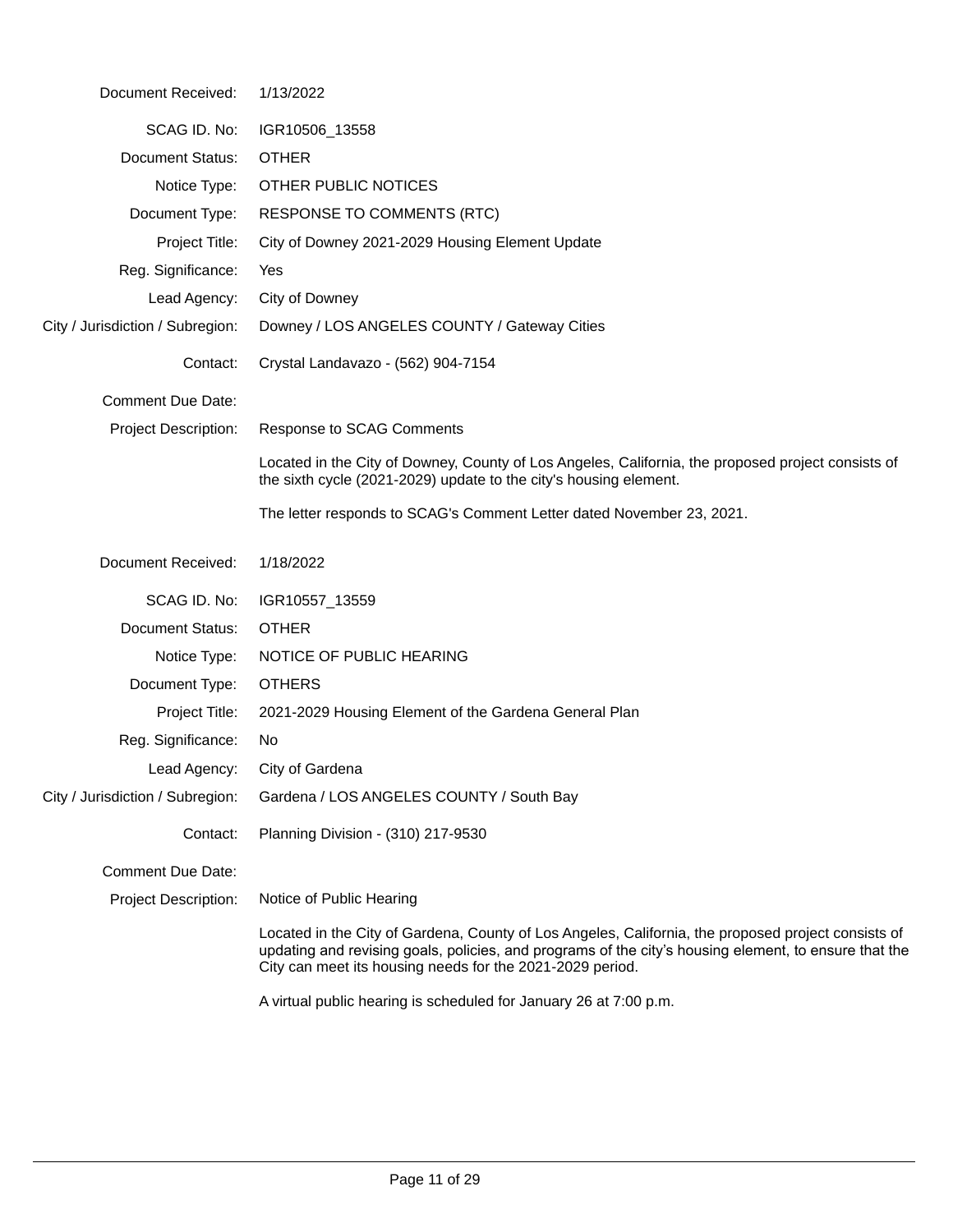| Document Received:               | 1/18/2022                                                                                                                                                                                                                                                                                                                                                                                                                                                                                                                                                                                                                                                                                                                                                                                                                                                         |
|----------------------------------|-------------------------------------------------------------------------------------------------------------------------------------------------------------------------------------------------------------------------------------------------------------------------------------------------------------------------------------------------------------------------------------------------------------------------------------------------------------------------------------------------------------------------------------------------------------------------------------------------------------------------------------------------------------------------------------------------------------------------------------------------------------------------------------------------------------------------------------------------------------------|
| SCAG ID. No:                     | IGR10558_13560                                                                                                                                                                                                                                                                                                                                                                                                                                                                                                                                                                                                                                                                                                                                                                                                                                                    |
| <b>Document Status:</b>          | <b>FINAL DOCUMENT</b>                                                                                                                                                                                                                                                                                                                                                                                                                                                                                                                                                                                                                                                                                                                                                                                                                                             |
| Notice Type:                     | NOTICE OF INTENT/NOTICE OF COMPLETION (IN CEQA)                                                                                                                                                                                                                                                                                                                                                                                                                                                                                                                                                                                                                                                                                                                                                                                                                   |
| Document Type:                   | MITIGATED NEGATIVE DECLARATION (MND)                                                                                                                                                                                                                                                                                                                                                                                                                                                                                                                                                                                                                                                                                                                                                                                                                              |
| Project Title:                   | <b>Starlite Residential Development</b>                                                                                                                                                                                                                                                                                                                                                                                                                                                                                                                                                                                                                                                                                                                                                                                                                           |
| Reg. Significance:               | No                                                                                                                                                                                                                                                                                                                                                                                                                                                                                                                                                                                                                                                                                                                                                                                                                                                                |
| Lead Agency:                     | City of South El Monte                                                                                                                                                                                                                                                                                                                                                                                                                                                                                                                                                                                                                                                                                                                                                                                                                                            |
| City / Jurisdiction / Subregion: | South El Monte / LOS ANGELES COUNTY / San Gabriel Valley                                                                                                                                                                                                                                                                                                                                                                                                                                                                                                                                                                                                                                                                                                                                                                                                          |
| Contact:                         | lan McAleese - (626) 579-6540                                                                                                                                                                                                                                                                                                                                                                                                                                                                                                                                                                                                                                                                                                                                                                                                                                     |
| <b>Comment Due Date:</b>         | 2/14/2022                                                                                                                                                                                                                                                                                                                                                                                                                                                                                                                                                                                                                                                                                                                                                                                                                                                         |
| <b>Project Description:</b>      | Notice of Intent to Adopt a Mitigated Negative Declaration                                                                                                                                                                                                                                                                                                                                                                                                                                                                                                                                                                                                                                                                                                                                                                                                        |
|                                  | Located in the City of El Monte, County of Los Angeles, California, the proposed project consists of<br>207 dwelling units (169 single-family units and 38 multi-family units) and 9,000 square feet of<br>recreational facilities (pool, pool deck, and recreation building) on a 12.3-acre site.                                                                                                                                                                                                                                                                                                                                                                                                                                                                                                                                                                |
| Document Received:               | 1/20/2022                                                                                                                                                                                                                                                                                                                                                                                                                                                                                                                                                                                                                                                                                                                                                                                                                                                         |
| SCAG ID. No:                     | IGR10449_13563                                                                                                                                                                                                                                                                                                                                                                                                                                                                                                                                                                                                                                                                                                                                                                                                                                                    |
| <b>Document Status:</b>          | DRAFT DOCUMENT                                                                                                                                                                                                                                                                                                                                                                                                                                                                                                                                                                                                                                                                                                                                                                                                                                                    |
| Notice Type:                     | NOTICE OF AVAILABILITY/NOTICE OF COMPLETION                                                                                                                                                                                                                                                                                                                                                                                                                                                                                                                                                                                                                                                                                                                                                                                                                       |
| Document Type:                   | ENVIRONMENTAL IMPACT REPORT (EIR)                                                                                                                                                                                                                                                                                                                                                                                                                                                                                                                                                                                                                                                                                                                                                                                                                                 |
| Project Title:                   | <b>Affinity Project</b>                                                                                                                                                                                                                                                                                                                                                                                                                                                                                                                                                                                                                                                                                                                                                                                                                                           |
| Reg. Significance:               | No                                                                                                                                                                                                                                                                                                                                                                                                                                                                                                                                                                                                                                                                                                                                                                                                                                                                |
| Lead Agency:                     | City of Pasadena                                                                                                                                                                                                                                                                                                                                                                                                                                                                                                                                                                                                                                                                                                                                                                                                                                                  |
| City / Jurisdiction / Subregion: | Pasadena / LOS ANGELES COUNTY / Arroyo Verdugo                                                                                                                                                                                                                                                                                                                                                                                                                                                                                                                                                                                                                                                                                                                                                                                                                    |
| Contact:                         | Jason Van Patten - (626) 744-6760                                                                                                                                                                                                                                                                                                                                                                                                                                                                                                                                                                                                                                                                                                                                                                                                                                 |
| <b>Comment Due Date:</b>         | 3/3/2022                                                                                                                                                                                                                                                                                                                                                                                                                                                                                                                                                                                                                                                                                                                                                                                                                                                          |
| <b>Project Description:</b>      | Notice of Availability of a Draft Environmental Impact Report                                                                                                                                                                                                                                                                                                                                                                                                                                                                                                                                                                                                                                                                                                                                                                                                     |
|                                  | Located in the City of Pasadena, County of Los Angeles, California, the proposed project includes<br>the demolition of six existing structures and the construction of a mixed-use development with a<br>154,000 square foot (SF) building for medical office use, a 184,376 SF building with 85,800 SF of<br>assisted living and 98,578 SF of independent living uses (including up to 95 senior housing units),<br>850 parking spaces, and 31,605 SF of open space on a 3.3-acre project site. An alternative for the<br>medical office space includes 3,000 SF of commercial uses, up to 197 dwelling units, and up to 650<br>parking spaces. Regardless of the alternative chosen, the allowable density of this site only permits<br>up to 289 dwelling units to be constructed.<br>A virtual public hearing is scheduled for February 23, 2022 at 6:30 p.m. |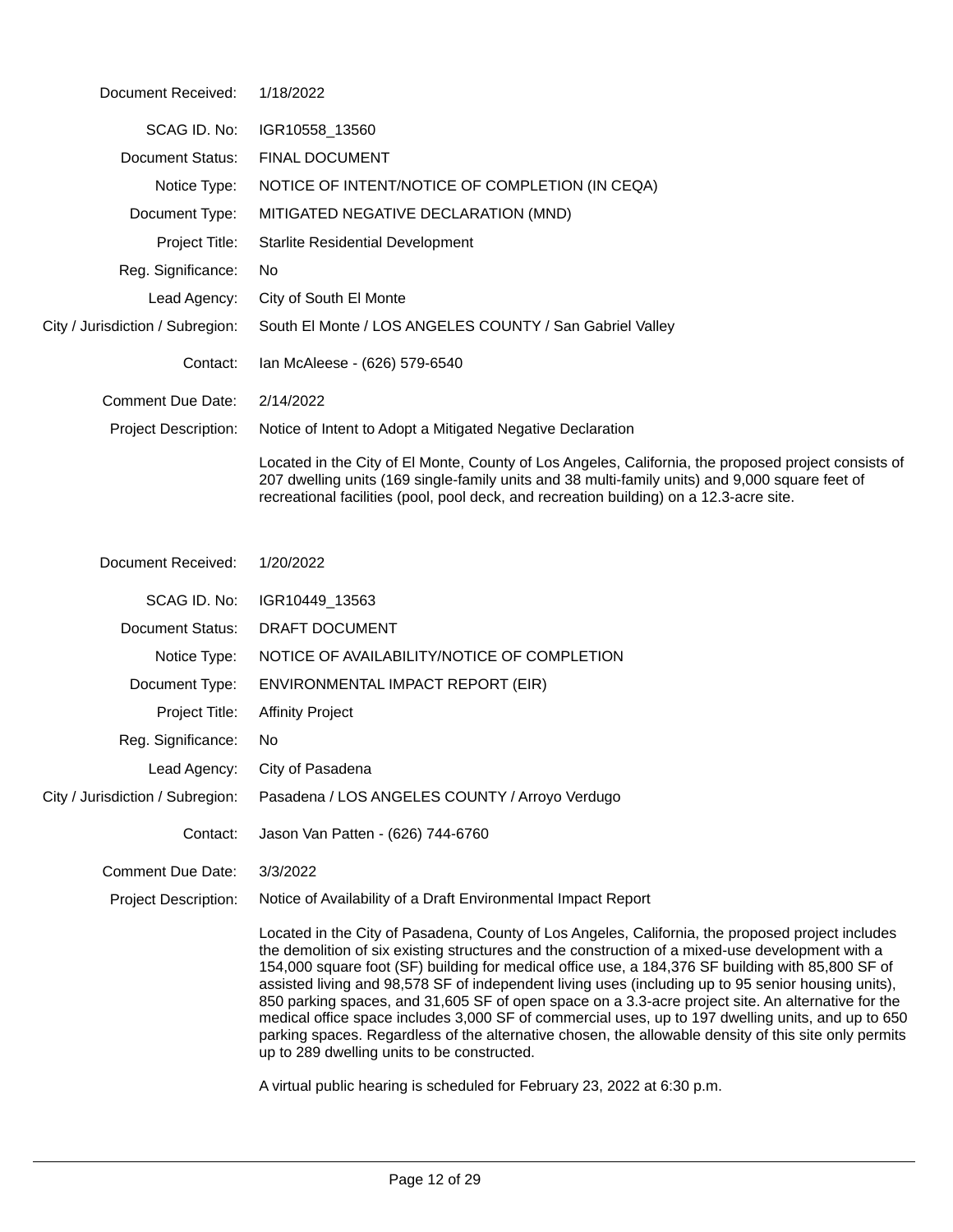| Document Received:               | 1/20/2022                                                                                                                                                                                                                                                                                                                                                                                                             |
|----------------------------------|-----------------------------------------------------------------------------------------------------------------------------------------------------------------------------------------------------------------------------------------------------------------------------------------------------------------------------------------------------------------------------------------------------------------------|
| SCAG ID. No:                     | IGR10559_13561                                                                                                                                                                                                                                                                                                                                                                                                        |
| <b>Document Status:</b>          | DRAFT DOCUMENT                                                                                                                                                                                                                                                                                                                                                                                                        |
| Notice Type:                     | NOTICE OF PREPARATION                                                                                                                                                                                                                                                                                                                                                                                                 |
| Document Type:                   | ENVIRONMENTAL IMPACT REPORT (EIR)                                                                                                                                                                                                                                                                                                                                                                                     |
| Project Title:                   | Duke Warehouse at Patterson Avenue and Nance Street Project                                                                                                                                                                                                                                                                                                                                                           |
| Reg. Significance:               | Yes                                                                                                                                                                                                                                                                                                                                                                                                                   |
| Lead Agency:                     | City of Perris                                                                                                                                                                                                                                                                                                                                                                                                        |
| City / Jurisdiction / Subregion: | Perris / RIVERSIDE COUNTY / Western Riverside                                                                                                                                                                                                                                                                                                                                                                         |
| Contact:                         | Mathew Evans - (951) 943-5003                                                                                                                                                                                                                                                                                                                                                                                         |
| <b>Comment Due Date:</b>         | 2/17/2022                                                                                                                                                                                                                                                                                                                                                                                                             |
| <b>Project Description:</b>      | Notice of Preparation of a Draft Environmental Impact Report                                                                                                                                                                                                                                                                                                                                                          |
|                                  | Located in the City of Perris, County of Riverside, the proposed project includes the construction of<br>a 769,668 square foot (SF) high-cube, non-refrigerated warehouse distribution building (including<br>18,000 SF of supporting office space), 374 parking spaces, 141 trailer parking spaces, and water<br>and sewer improvements installed on Patterson Ave, Nevada Ave, and Nance St on a 35.7-acre<br>site. |
|                                  | A public scoping meeting will be held on February 2, 2022 at 6:00 p.m. at the City Council<br>Chambers, located at 101 North D Street, Perris, California 92570.                                                                                                                                                                                                                                                      |
|                                  |                                                                                                                                                                                                                                                                                                                                                                                                                       |
| Document Received:               | 1/20/2022                                                                                                                                                                                                                                                                                                                                                                                                             |
| SCAG ID. No:                     | IGR10560_13562                                                                                                                                                                                                                                                                                                                                                                                                        |
| Document Status:                 | <b>OTHER</b>                                                                                                                                                                                                                                                                                                                                                                                                          |
| Notice Type:                     | NOTICE OF PUBLIC HEARING                                                                                                                                                                                                                                                                                                                                                                                              |
| Document Type:                   | <b>OTHERS</b>                                                                                                                                                                                                                                                                                                                                                                                                         |
|                                  | Project Title: General Plan Amendment Nos. 01-21, 02-21, & 03-21                                                                                                                                                                                                                                                                                                                                                      |
| Reg. Significance:               | No                                                                                                                                                                                                                                                                                                                                                                                                                    |
| Lead Agency:                     | City of El Monte                                                                                                                                                                                                                                                                                                                                                                                                      |
| City / Jurisdiction / Subregion: | El Monte / LOS ANGELES COUNTY / San Gabriel Valley                                                                                                                                                                                                                                                                                                                                                                    |
| Contact:                         | Tony Bu - (626) 258-8626                                                                                                                                                                                                                                                                                                                                                                                              |
| <b>Comment Due Date:</b>         |                                                                                                                                                                                                                                                                                                                                                                                                                       |
| <b>Project Description:</b>      | Notice of Public Hearing                                                                                                                                                                                                                                                                                                                                                                                              |
|                                  | Located in the City of El Monte, County of Los Angeles, the proposed project includes a<br>comprehensive update to the General Plan's Housing Element, a focused update to the General<br>Plan's Public Health and Safety Element, and miscellaneous updates to the General Plan's<br>Community Design, Land Use, Circulation, and Economic Development Elements.                                                     |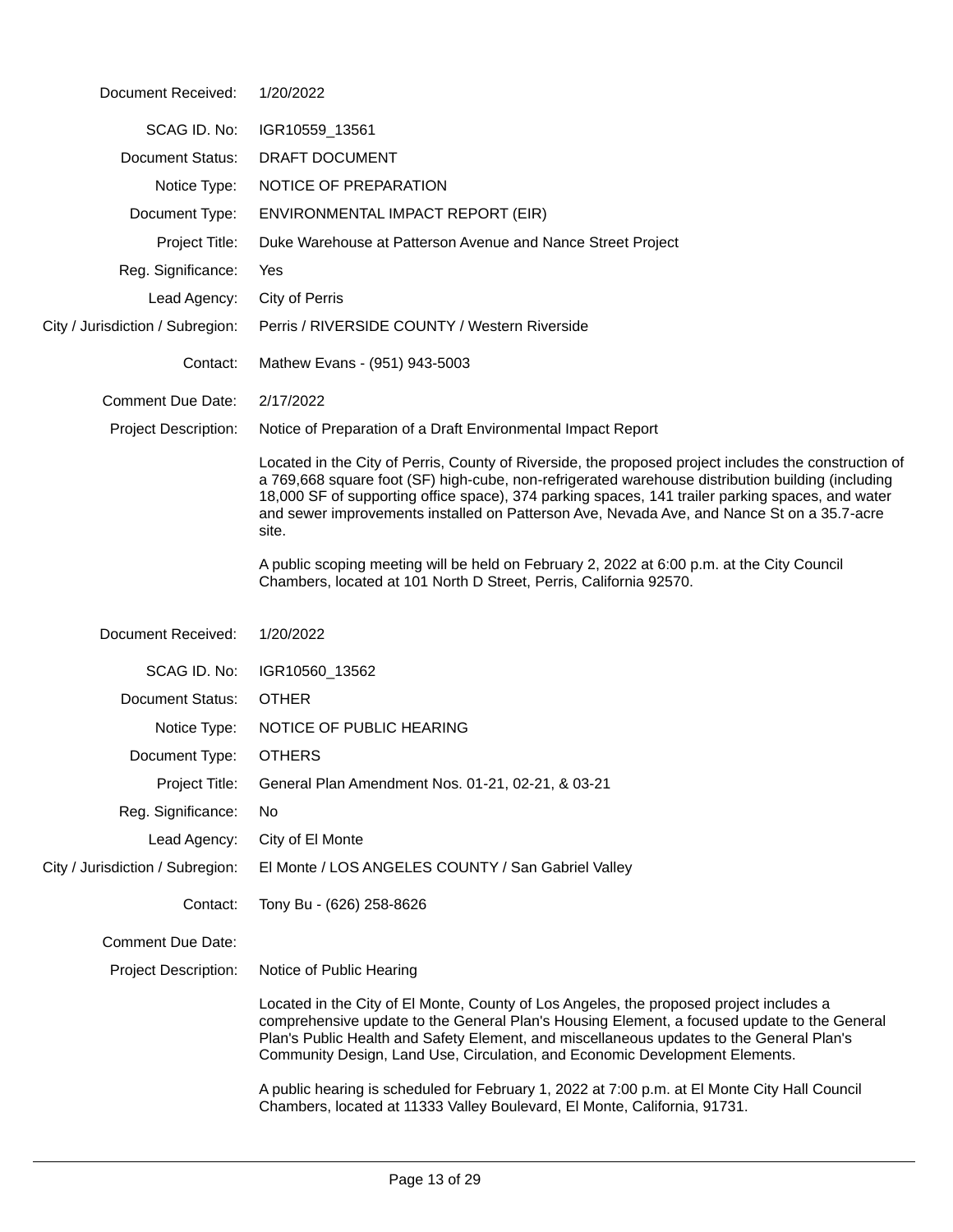| Document Received:               | 1/24/2022                                                                                                                                                                                                                                                                                                                                                                                                                                                                                                                                                                                                                                                                                                                                                                                                                                                                                                                                                                                   |  |
|----------------------------------|---------------------------------------------------------------------------------------------------------------------------------------------------------------------------------------------------------------------------------------------------------------------------------------------------------------------------------------------------------------------------------------------------------------------------------------------------------------------------------------------------------------------------------------------------------------------------------------------------------------------------------------------------------------------------------------------------------------------------------------------------------------------------------------------------------------------------------------------------------------------------------------------------------------------------------------------------------------------------------------------|--|
| SCAG ID. No:                     | IGR9983_13564                                                                                                                                                                                                                                                                                                                                                                                                                                                                                                                                                                                                                                                                                                                                                                                                                                                                                                                                                                               |  |
| <b>Document Status:</b>          | <b>FINAL DOCUMENT</b>                                                                                                                                                                                                                                                                                                                                                                                                                                                                                                                                                                                                                                                                                                                                                                                                                                                                                                                                                                       |  |
| Notice Type:                     | NOTICE OF AVAILABILITY/NOTICE OF COMPLETION                                                                                                                                                                                                                                                                                                                                                                                                                                                                                                                                                                                                                                                                                                                                                                                                                                                                                                                                                 |  |
| Document Type:                   | ENVIRONMENTAL IMPACT REPORT (EIR)                                                                                                                                                                                                                                                                                                                                                                                                                                                                                                                                                                                                                                                                                                                                                                                                                                                                                                                                                           |  |
| Project Title:                   | Our Lady of Mt. Lebanon Project                                                                                                                                                                                                                                                                                                                                                                                                                                                                                                                                                                                                                                                                                                                                                                                                                                                                                                                                                             |  |
| Reg. Significance:               | No.                                                                                                                                                                                                                                                                                                                                                                                                                                                                                                                                                                                                                                                                                                                                                                                                                                                                                                                                                                                         |  |
| Lead Agency:                     | City of Los Angeles Department of City Planning                                                                                                                                                                                                                                                                                                                                                                                                                                                                                                                                                                                                                                                                                                                                                                                                                                                                                                                                             |  |
| City / Jurisdiction / Subregion: | Los Angeles / LOS ANGELES COUNTY / Los Angeles City                                                                                                                                                                                                                                                                                                                                                                                                                                                                                                                                                                                                                                                                                                                                                                                                                                                                                                                                         |  |
| Contact:                         | Paul Caporaso - (213) 847-3629                                                                                                                                                                                                                                                                                                                                                                                                                                                                                                                                                                                                                                                                                                                                                                                                                                                                                                                                                              |  |
| <b>Comment Due Date:</b>         |                                                                                                                                                                                                                                                                                                                                                                                                                                                                                                                                                                                                                                                                                                                                                                                                                                                                                                                                                                                             |  |
| <b>Project Description:</b>      | Notice of Public Hearing and Availability of Final Environmental Impact Report                                                                                                                                                                                                                                                                                                                                                                                                                                                                                                                                                                                                                                                                                                                                                                                                                                                                                                              |  |
|                                  | Located in the City of Los Angeles, County of Los Angeles, California, the proposed project consists<br>of developing a 19-story, multi-family residential building with 153 apartment units (including 17 Very<br>Low Income units) on a 0.97-acre project site. Development of this project would include the<br>deconstruction, reassembly, rehabilitation and limited alteration of the existing cathedral of Our Lady<br>of Mt. Lebanon-St. Peter Maronite Catholic Cathedral. Additionally, the removal of three existing<br>ancillary church buildings would take place and a three-story building would serve as the<br>replacement for ancillary church uses, including offices, meeting rooms, and a multi-purpose room.<br>The project will also include a total of 16,800 SF of open space and 397 total vehicle parking<br>spaces. The total floor area of the buildings on the project site would be approximately 180,080<br>square feet, with a floor area ratio of 4.99:1. |  |
|                                  | A virtual public hearing will be held February 16, 2022 at 9:30 a.m.                                                                                                                                                                                                                                                                                                                                                                                                                                                                                                                                                                                                                                                                                                                                                                                                                                                                                                                        |  |
| Document Received:               | 1/25/2022                                                                                                                                                                                                                                                                                                                                                                                                                                                                                                                                                                                                                                                                                                                                                                                                                                                                                                                                                                                   |  |
| SCAG ID. No:                     | IGR10537_13568                                                                                                                                                                                                                                                                                                                                                                                                                                                                                                                                                                                                                                                                                                                                                                                                                                                                                                                                                                              |  |
| Document Status:                 | <b>OTHER</b>                                                                                                                                                                                                                                                                                                                                                                                                                                                                                                                                                                                                                                                                                                                                                                                                                                                                                                                                                                                |  |
| Notice Type:                     | NOTICE OF PUBLIC HEARING                                                                                                                                                                                                                                                                                                                                                                                                                                                                                                                                                                                                                                                                                                                                                                                                                                                                                                                                                                    |  |
| Document Type:                   | <b>OTHERS</b>                                                                                                                                                                                                                                                                                                                                                                                                                                                                                                                                                                                                                                                                                                                                                                                                                                                                                                                                                                               |  |
| Project Title:                   | 2021-2029 Housing Element and Public Safety Element Update for Dana Point                                                                                                                                                                                                                                                                                                                                                                                                                                                                                                                                                                                                                                                                                                                                                                                                                                                                                                                   |  |
| Reg. Significance:               | Yes                                                                                                                                                                                                                                                                                                                                                                                                                                                                                                                                                                                                                                                                                                                                                                                                                                                                                                                                                                                         |  |
| Lead Agency:                     | City of Dana Point                                                                                                                                                                                                                                                                                                                                                                                                                                                                                                                                                                                                                                                                                                                                                                                                                                                                                                                                                                          |  |
| City / Jurisdiction / Subregion: | Dana Point / ORANGE COUNTY / Orange County                                                                                                                                                                                                                                                                                                                                                                                                                                                                                                                                                                                                                                                                                                                                                                                                                                                                                                                                                  |  |
| Contact:                         | Belinda Deines - (949) 248-3570                                                                                                                                                                                                                                                                                                                                                                                                                                                                                                                                                                                                                                                                                                                                                                                                                                                                                                                                                             |  |
| <b>Comment Due Date:</b>         |                                                                                                                                                                                                                                                                                                                                                                                                                                                                                                                                                                                                                                                                                                                                                                                                                                                                                                                                                                                             |  |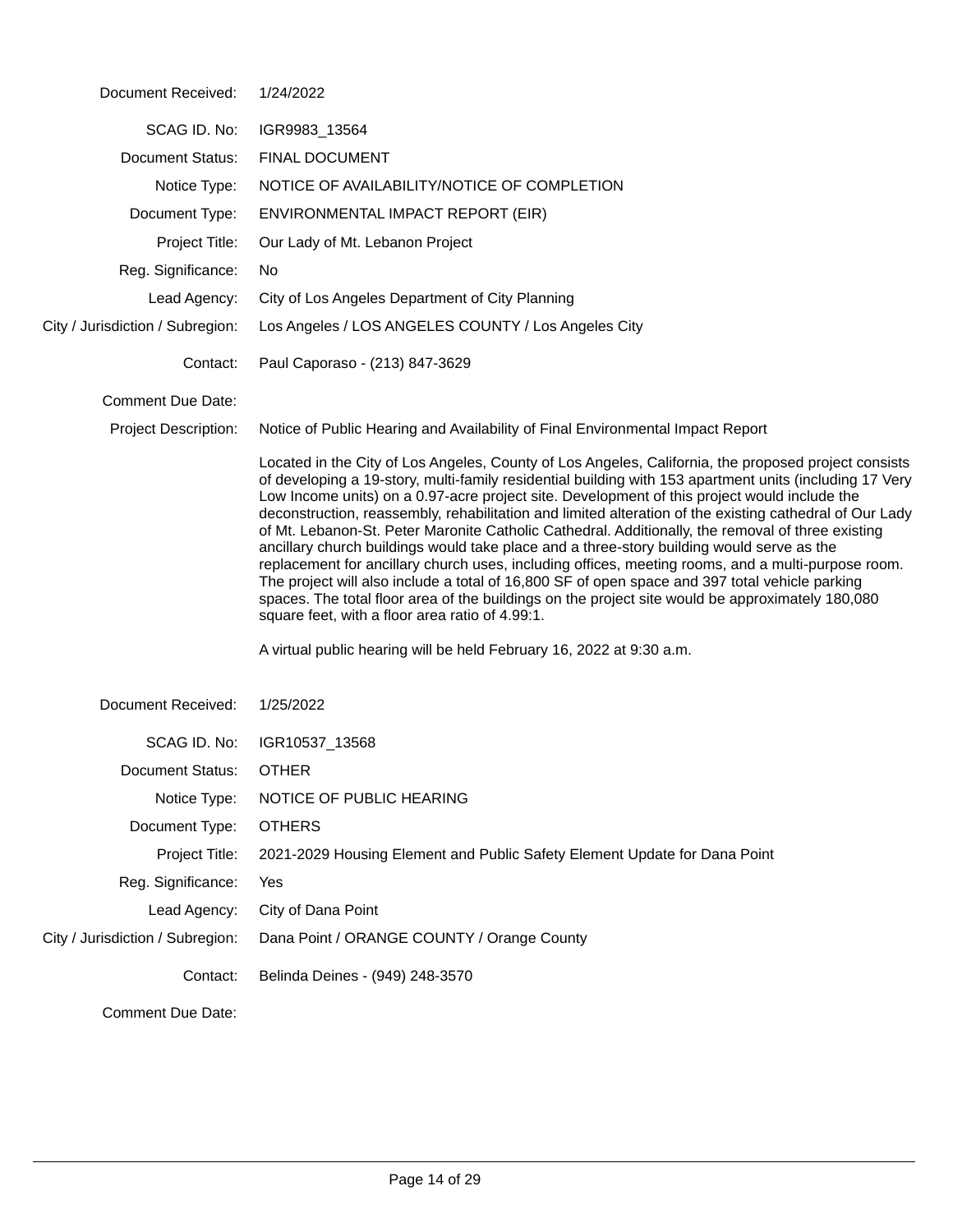| <b>Project Description:</b>      | Notice of Public Hearing                                                                                                                                                                                                                                                                                                                                                                                                                    |  |
|----------------------------------|---------------------------------------------------------------------------------------------------------------------------------------------------------------------------------------------------------------------------------------------------------------------------------------------------------------------------------------------------------------------------------------------------------------------------------------------|--|
|                                  | Located in the City of Dana Point, County of Orange, California, the proposed project includes<br>updating the 2021-2029 Housing Element to accommodate the City's Regional Housing Needs<br>Assessment allocation and Public Safety Element.                                                                                                                                                                                               |  |
|                                  | A public hearing is scheduled for February 1, 2022 at 6:00 PM at 33282 Golden Lantern, Dana<br>Point, California, 92629.                                                                                                                                                                                                                                                                                                                    |  |
| Document Received:               | 1/26/2022                                                                                                                                                                                                                                                                                                                                                                                                                                   |  |
| SCAG ID. No:                     | IGR10359_13567                                                                                                                                                                                                                                                                                                                                                                                                                              |  |
| <b>Document Status:</b>          | DRAFT DOCUMENT                                                                                                                                                                                                                                                                                                                                                                                                                              |  |
| Notice Type:                     | NOTICE OF AVAILABILITY/NOTICE OF COMPLETION                                                                                                                                                                                                                                                                                                                                                                                                 |  |
| Document Type:                   | ENVIRONMENTAL IMPACT REPORT (EIR)                                                                                                                                                                                                                                                                                                                                                                                                           |  |
| Project Title:                   | Burbank Housing and Safety Element Update                                                                                                                                                                                                                                                                                                                                                                                                   |  |
| Reg. Significance:               | Yes                                                                                                                                                                                                                                                                                                                                                                                                                                         |  |
| Lead Agency:                     | City of Burbank                                                                                                                                                                                                                                                                                                                                                                                                                             |  |
| City / Jurisdiction / Subregion: | Burbank / LOS ANGELES COUNTY / Arroyo Verdugo                                                                                                                                                                                                                                                                                                                                                                                               |  |
| Contact:                         | Shipra Rajesh - (818) 238-5250                                                                                                                                                                                                                                                                                                                                                                                                              |  |
| <b>Comment Due Date:</b>         | 3/31/2022                                                                                                                                                                                                                                                                                                                                                                                                                                   |  |
| <b>Project Description:</b>      | Notice of Availability of a Draft Environmental Impact Report                                                                                                                                                                                                                                                                                                                                                                               |  |
|                                  | Located in the City of Burbank, County of Los Angeles, California, the proposed project includes<br>updates to the Housing Element for the 2021-2029 planning period, along with minor updates to the<br>Safety, Land Use, Open Space and Conservation, Air Quality and Climate Change, Noise, and<br>Mobility Elements, and incorporate environmental justice goals, policies, and objectives into the<br>City's Burbank2035 General Plan. |  |
|                                  | A virtual public meeting is scheduled for March 14, 2022 at 6:00 p.m.                                                                                                                                                                                                                                                                                                                                                                       |  |
| Document Received:               | 1/26/2022                                                                                                                                                                                                                                                                                                                                                                                                                                   |  |
| SCAG ID. No:                     | IGR10460_13565                                                                                                                                                                                                                                                                                                                                                                                                                              |  |
| <b>Document Status:</b>          | <b>OTHER</b>                                                                                                                                                                                                                                                                                                                                                                                                                                |  |
| Notice Type:                     | OTHER PUBLIC NOTICES                                                                                                                                                                                                                                                                                                                                                                                                                        |  |
| Document Type:                   | <b>RESPONSE TO COMMENTS (RTC)</b>                                                                                                                                                                                                                                                                                                                                                                                                           |  |
| Project Title:                   | Laguna Woods 2021-2029 General Plan Housing Element Update                                                                                                                                                                                                                                                                                                                                                                                  |  |
| Reg. Significance:               | Yes                                                                                                                                                                                                                                                                                                                                                                                                                                         |  |
| Lead Agency:                     | City of Laguna Woods                                                                                                                                                                                                                                                                                                                                                                                                                        |  |
| City / Jurisdiction / Subregion: | Laguna Woods / ORANGE COUNTY / Orange County                                                                                                                                                                                                                                                                                                                                                                                                |  |
| Contact:                         | Rebecca Pennington - (949) 639-0561                                                                                                                                                                                                                                                                                                                                                                                                         |  |
| <b>Comment Due Date:</b>         |                                                                                                                                                                                                                                                                                                                                                                                                                                             |  |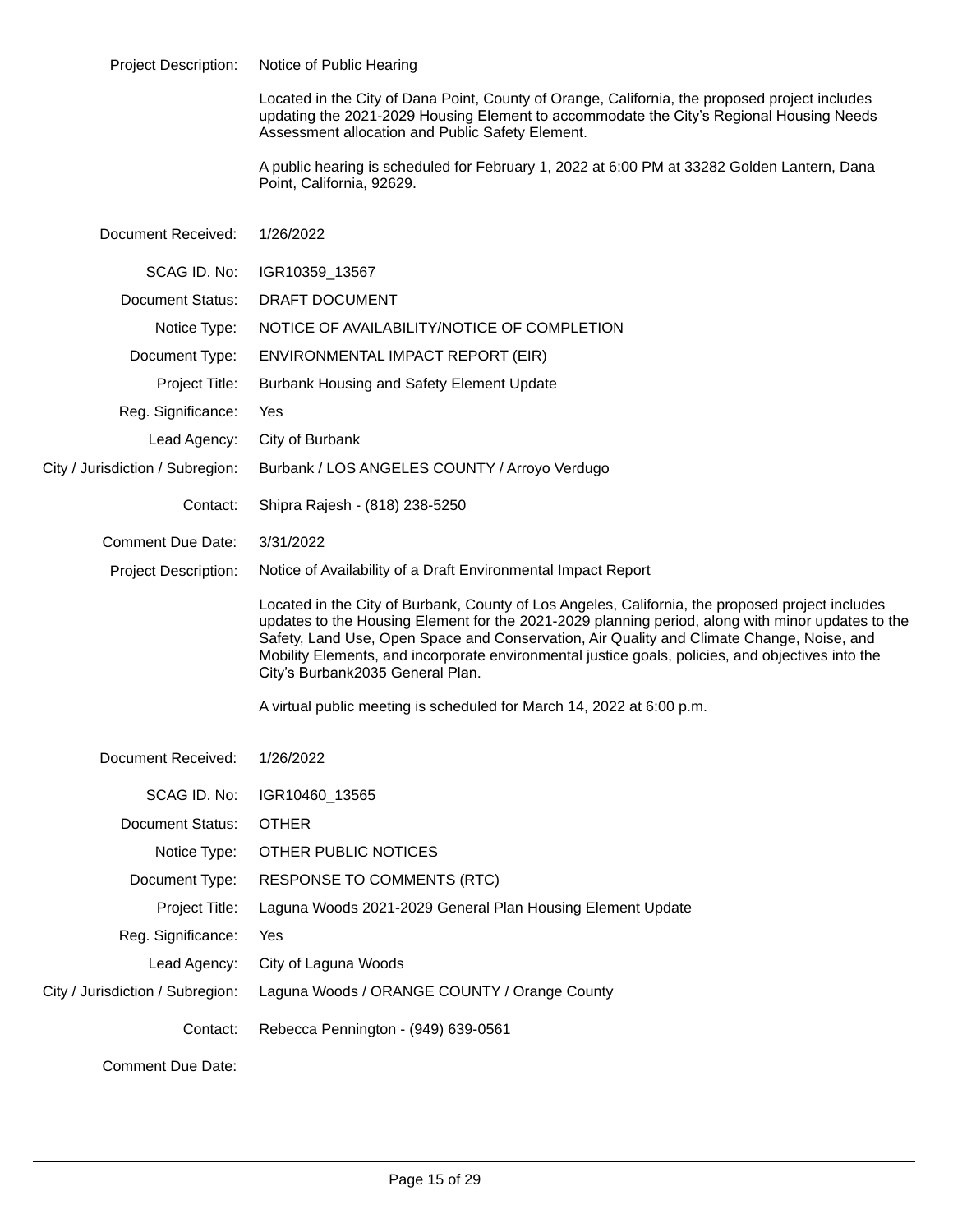| <b>Project Description:</b>      | <b>Response to Comments</b>                                                                                                                                                                                                                                                                                                                                                                                                                                                                              |  |
|----------------------------------|----------------------------------------------------------------------------------------------------------------------------------------------------------------------------------------------------------------------------------------------------------------------------------------------------------------------------------------------------------------------------------------------------------------------------------------------------------------------------------------------------------|--|
|                                  | Located in the City of Laguna Woods, County of Orange, California, the proposed project is a<br>Housing Element Update to reflect the Regional Housing Needs Assessment for the 6th Cycle<br>Planning Period.                                                                                                                                                                                                                                                                                            |  |
|                                  | The letter response to SCAG's Comment Letter dated September 16, 2021.                                                                                                                                                                                                                                                                                                                                                                                                                                   |  |
| Document Received:               | 1/27/2022                                                                                                                                                                                                                                                                                                                                                                                                                                                                                                |  |
| SCAG ID. No:                     | IGR10561_13566                                                                                                                                                                                                                                                                                                                                                                                                                                                                                           |  |
| <b>Document Status:</b>          | DRAFT DOCUMENT                                                                                                                                                                                                                                                                                                                                                                                                                                                                                           |  |
| Notice Type:                     | NOTICE OF AVAILABILITY/NOTICE OF COMPLETION                                                                                                                                                                                                                                                                                                                                                                                                                                                              |  |
| Document Type:                   | <b>SUBSEQUENT EIR</b>                                                                                                                                                                                                                                                                                                                                                                                                                                                                                    |  |
| Project Title:                   | AltAir Renewable Fuels Conversion Project                                                                                                                                                                                                                                                                                                                                                                                                                                                                |  |
| Reg. Significance:               | Yes                                                                                                                                                                                                                                                                                                                                                                                                                                                                                                      |  |
| Lead Agency:                     | City of Paramount                                                                                                                                                                                                                                                                                                                                                                                                                                                                                        |  |
| City / Jurisdiction / Subregion: | Paramount / LOS ANGELES COUNTY / Gateway Cities                                                                                                                                                                                                                                                                                                                                                                                                                                                          |  |
| Contact:                         | John Carver - (562) 220-2000                                                                                                                                                                                                                                                                                                                                                                                                                                                                             |  |
| <b>Comment Due Date:</b>         | 2/3/2022                                                                                                                                                                                                                                                                                                                                                                                                                                                                                                 |  |
| <b>Project Description:</b>      | Notice of Completion and Availability of Draft Subsequent Environmental Impact Report                                                                                                                                                                                                                                                                                                                                                                                                                    |  |
|                                  | Located in the City of Paramount, County of Los Angeles, the proposed project involves the<br>conversion of a crude oil refinery into a renewable fuels production facility and would include a new<br>Pretreat Unit, modifications to existing Renewable Fuels Units, new Hydrogen Generation and<br>Recovery units, new Propane and Hydrogen Sulfide Recovery units, a second Sour Water Stripper,<br>a new flare, modifications to truck and rail loading racks, and new pipelines on a 66-acre site. |  |
| Document Received:               | 1/27/2022                                                                                                                                                                                                                                                                                                                                                                                                                                                                                                |  |
| SCAG ID. No:                     | IGR10562_13569                                                                                                                                                                                                                                                                                                                                                                                                                                                                                           |  |
| Document Status:                 | FINAL DOCUMENT                                                                                                                                                                                                                                                                                                                                                                                                                                                                                           |  |
| Notice Type:                     | NOTICE OF INTENT/NOTICE OF COMPLETION (IN CEQA)                                                                                                                                                                                                                                                                                                                                                                                                                                                          |  |
| Document Type:                   | MITIGATED NEGATIVE DECLARATION (MND)                                                                                                                                                                                                                                                                                                                                                                                                                                                                     |  |
| Project Title:                   | Falling Leaves Foundation Medical Innovation Building                                                                                                                                                                                                                                                                                                                                                                                                                                                    |  |
| Reg. Significance:               | No                                                                                                                                                                                                                                                                                                                                                                                                                                                                                                       |  |
| Lead Agency:                     | University of California, Irvine                                                                                                                                                                                                                                                                                                                                                                                                                                                                         |  |
| City / Jurisdiction / Subregion: | Irvine / ORANGE COUNTY / Orange County                                                                                                                                                                                                                                                                                                                                                                                                                                                                   |  |
| Contact:                         | Lindsey Hashimoto $-$ (949) 824-8692                                                                                                                                                                                                                                                                                                                                                                                                                                                                     |  |
| <b>Comment Due Date:</b>         | 2/24/2022                                                                                                                                                                                                                                                                                                                                                                                                                                                                                                |  |
| <b>Project Description:</b>      | Notice of Intent to Adopt a Mitigated Negative Declaration                                                                                                                                                                                                                                                                                                                                                                                                                                               |  |
|                                  | Located in the City of Irvine, County of Orange, the proposed project includes the demolition of the<br>existing surface parking lot and a section of Health Science Road and the construction of a 250,000                                                                                                                                                                                                                                                                                              |  |

existing surface parking lot and a section of Health Science Road and the construction of a 250,000 gross square foot academic research facility within the UCI West Campus.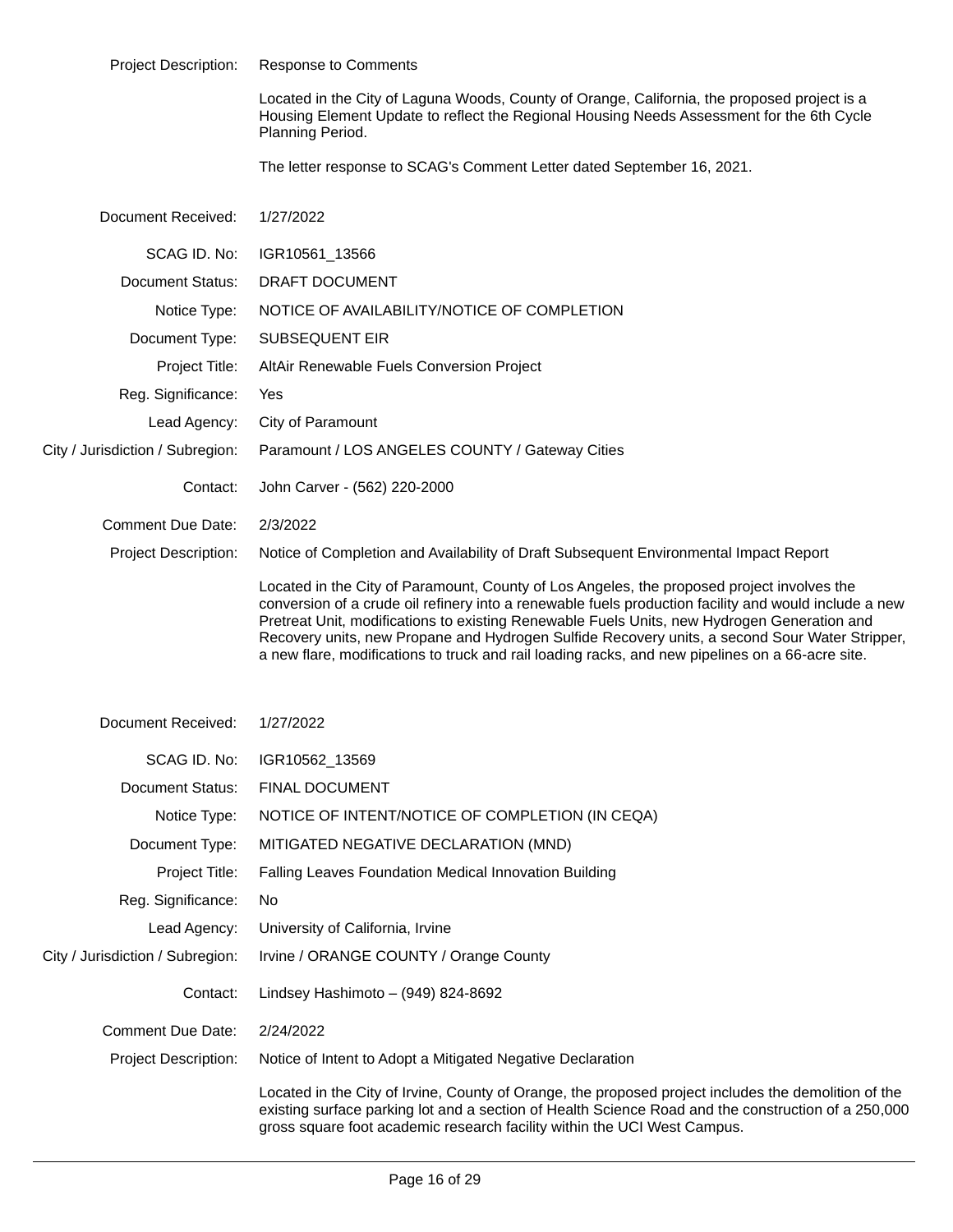| Document Received:               | 2/1/2022                                                                                                                                                                                                                                                                                                                  |  |
|----------------------------------|---------------------------------------------------------------------------------------------------------------------------------------------------------------------------------------------------------------------------------------------------------------------------------------------------------------------------|--|
| SCAG ID. No:                     | IGR10439_13571                                                                                                                                                                                                                                                                                                            |  |
| <b>Document Status:</b>          | <b>OTHER</b>                                                                                                                                                                                                                                                                                                              |  |
| Notice Type:                     | OTHER PUBLIC NOTICES                                                                                                                                                                                                                                                                                                      |  |
| Document Type:                   | <b>RESPONSE TO COMMENTS (RTC)</b>                                                                                                                                                                                                                                                                                         |  |
| Project Title:                   | <b>Cypress Housing Element Update</b>                                                                                                                                                                                                                                                                                     |  |
| Reg. Significance:               | Yes                                                                                                                                                                                                                                                                                                                       |  |
| Lead Agency:                     | City of Cypress                                                                                                                                                                                                                                                                                                           |  |
| City / Jurisdiction / Subregion: | Cypress / ORANGE COUNTY / Orange County                                                                                                                                                                                                                                                                                   |  |
| Contact:                         | Alicia Velasco - (714) 229-6720                                                                                                                                                                                                                                                                                           |  |
| <b>Comment Due Date:</b>         |                                                                                                                                                                                                                                                                                                                           |  |
| <b>Project Description:</b>      | <b>Response to Comments</b>                                                                                                                                                                                                                                                                                               |  |
|                                  | Located in the City of Cypress, County of Orange, California, the proposed project includes the<br>adoption of the 2021-2029 Housing Element that addresses the housing needs of all incomes with<br>population and housing projections based off the 6th Cycle Planning Period for Regional Housing<br>Needs Assessment. |  |
|                                  | The letter responds to SCAG's Comment Letter dated August 16, 2021.                                                                                                                                                                                                                                                       |  |
| Document Received:               | 2/2/2022                                                                                                                                                                                                                                                                                                                  |  |
| SCAG ID. No:                     | IGR10563_13570                                                                                                                                                                                                                                                                                                            |  |
| <b>Document Status:</b>          | <b>FINAL DOCUMENT</b>                                                                                                                                                                                                                                                                                                     |  |
| Notice Type:                     | NOTICE OF INTENT/NOTICE OF COMPLETION (IN CEQA)                                                                                                                                                                                                                                                                           |  |
| Document Type:                   | MITIGATED NEGATIVE DECLARATION (MND)                                                                                                                                                                                                                                                                                      |  |
| Project Title:                   | Phelan Warehouse at W Nance/N Webster                                                                                                                                                                                                                                                                                     |  |
| Reg. Significance:               | No.                                                                                                                                                                                                                                                                                                                       |  |
| Lead Agency:                     | City of Perris                                                                                                                                                                                                                                                                                                            |  |
| City / Jurisdiction / Subregion: | Perris / RIVERSIDE COUNTY / Western Riverside                                                                                                                                                                                                                                                                             |  |
| Contact:                         | Alfredo Garcia - (951) 943-5003 x287                                                                                                                                                                                                                                                                                      |  |
| <b>Comment Due Date:</b>         | 2/17/2022                                                                                                                                                                                                                                                                                                                 |  |
| <b>Project Description:</b>      | Notice of Intent to Adopt a Mitigated Negative Declaration                                                                                                                                                                                                                                                                |  |
|                                  | Located in the City of Perris, County of Riverside, California, the proposed project includes the<br>construction of an approximately 109,229 square foot (SF) industrial warehouse distribution use<br>with 5,000 SF of office space on a 5.1-acre site.                                                                 |  |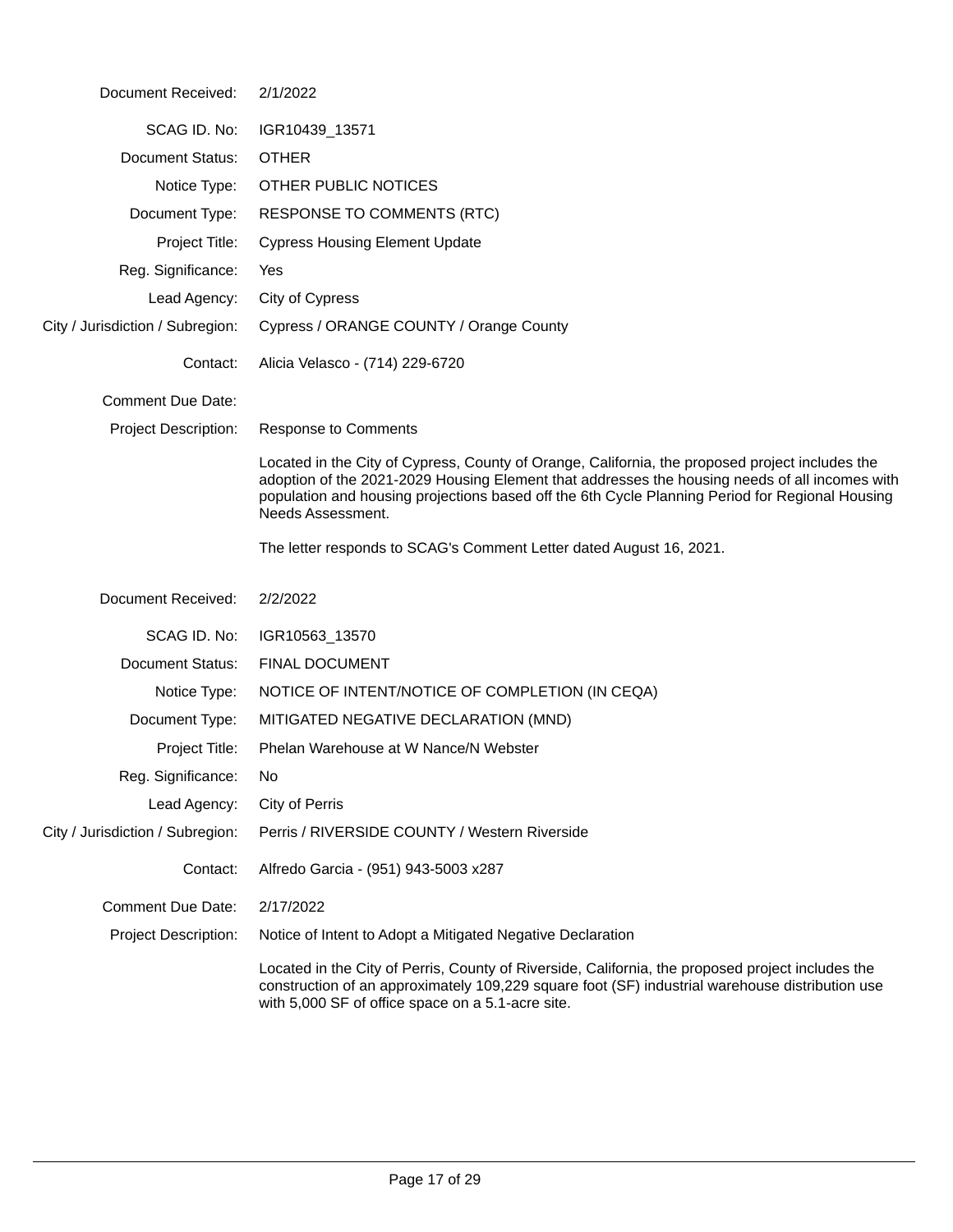| Document Received:               | 2/7/2022                                                                                                                                                                                                                                                                                                                                                                                                                                                                                                                                         |  |
|----------------------------------|--------------------------------------------------------------------------------------------------------------------------------------------------------------------------------------------------------------------------------------------------------------------------------------------------------------------------------------------------------------------------------------------------------------------------------------------------------------------------------------------------------------------------------------------------|--|
| SCAG ID. No:                     | IGR10564_13572                                                                                                                                                                                                                                                                                                                                                                                                                                                                                                                                   |  |
| <b>Document Status:</b>          | DRAFT DOCUMENT                                                                                                                                                                                                                                                                                                                                                                                                                                                                                                                                   |  |
| Notice Type:                     | NOTICE OF AVAILABILITY/NOTICE OF COMPLETION                                                                                                                                                                                                                                                                                                                                                                                                                                                                                                      |  |
| Document Type:                   | ENVIRONMENTAL IMPACT REPORT (EIR)                                                                                                                                                                                                                                                                                                                                                                                                                                                                                                                |  |
| Project Title:                   | Redlands East Valley High School Stadium Project                                                                                                                                                                                                                                                                                                                                                                                                                                                                                                 |  |
| Reg. Significance:               | No.                                                                                                                                                                                                                                                                                                                                                                                                                                                                                                                                              |  |
| Lead Agency:                     | <b>Redlands Unified School District</b>                                                                                                                                                                                                                                                                                                                                                                                                                                                                                                          |  |
| City / Jurisdiction / Subregion: | Redlands / SAN BERNARDINO COUNTY / San Bernardino                                                                                                                                                                                                                                                                                                                                                                                                                                                                                                |  |
| Contact:                         | Ken Morse - (909) 389-2730                                                                                                                                                                                                                                                                                                                                                                                                                                                                                                                       |  |
| Comment Due Date:                | 3/23/2022                                                                                                                                                                                                                                                                                                                                                                                                                                                                                                                                        |  |
| <b>Project Description:</b>      | Notice of Availability of Draft Environmental Impact Report                                                                                                                                                                                                                                                                                                                                                                                                                                                                                      |  |
|                                  | Located in the City of Redlands, County of San Bernardino, California, the proposed project<br>consists of a new football stadium and track and field facilities, including bleacher seating for 3,000<br>people, lighting, a home ticket booth, restroom/concession building, and a visitor ticket booth and<br>associated improvements (landscaping, new chain link fencing, access and circulation<br>improvements, and emergency access improvements) would replace the existing football field and<br>track facilities on a 6.95-acre site. |  |
| Document Received:               | 2/7/2022                                                                                                                                                                                                                                                                                                                                                                                                                                                                                                                                         |  |
| SCAG ID. No:                     | IGR10565_13573                                                                                                                                                                                                                                                                                                                                                                                                                                                                                                                                   |  |
| <b>Document Status:</b>          | <b>OTHER</b>                                                                                                                                                                                                                                                                                                                                                                                                                                                                                                                                     |  |
| Notice Type:                     | OTHER PUBLIC NOTICES                                                                                                                                                                                                                                                                                                                                                                                                                                                                                                                             |  |
| Document Type:                   | <b>OTHERS</b>                                                                                                                                                                                                                                                                                                                                                                                                                                                                                                                                    |  |
| Project Title:                   | "Highland Park" by Mastercraft                                                                                                                                                                                                                                                                                                                                                                                                                                                                                                                   |  |
| Reg. Significance:               | No                                                                                                                                                                                                                                                                                                                                                                                                                                                                                                                                               |  |
| Lead Agency:                     | City of Highland                                                                                                                                                                                                                                                                                                                                                                                                                                                                                                                                 |  |
| City / Jurisdiction / Subregion: | Highland / SAN BERNARDINO COUNTY / San Bernardino                                                                                                                                                                                                                                                                                                                                                                                                                                                                                                |  |
| Contact:                         | Kim Stater - (909) 864-8732 x204                                                                                                                                                                                                                                                                                                                                                                                                                                                                                                                 |  |
| <b>Comment Due Date:</b>         | 2/22/2022                                                                                                                                                                                                                                                                                                                                                                                                                                                                                                                                        |  |
| <b>Project Description:</b>      | <b>Project Notice</b>                                                                                                                                                                                                                                                                                                                                                                                                                                                                                                                            |  |
|                                  | Located in the City of Highland, County of San Bernardino, California, the proposed project includes<br>the construction of 46 single family homes in the Planned Development community of "Highland<br>Park" on a 7.6-acre site.                                                                                                                                                                                                                                                                                                                |  |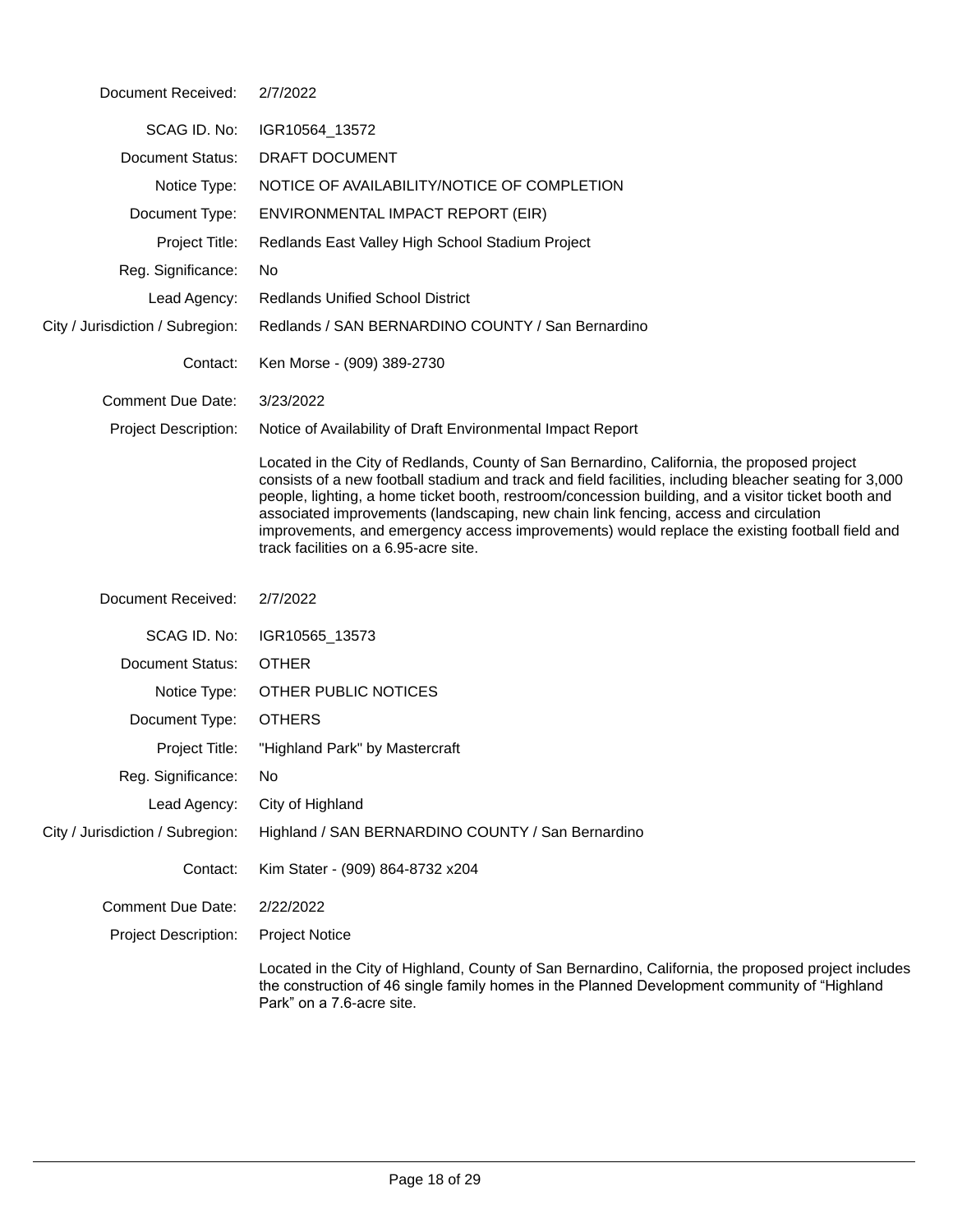| Document Received:               | 2/7/2022                                                                                                                                                                                                                                                                                                                                                                               |  |  |
|----------------------------------|----------------------------------------------------------------------------------------------------------------------------------------------------------------------------------------------------------------------------------------------------------------------------------------------------------------------------------------------------------------------------------------|--|--|
| SCAG ID. No:                     | IGR10566_13574                                                                                                                                                                                                                                                                                                                                                                         |  |  |
| <b>Document Status:</b>          | DRAFT DOCUMENT                                                                                                                                                                                                                                                                                                                                                                         |  |  |
| Notice Type:                     | NOTICE OF PREPARATION                                                                                                                                                                                                                                                                                                                                                                  |  |  |
| Document Type:                   | ENVIRONMENTAL IMPACT REPORT (EIR)                                                                                                                                                                                                                                                                                                                                                      |  |  |
| Project Title:                   | Norwalk Entertainment District- Civic Center Specific Plan Project                                                                                                                                                                                                                                                                                                                     |  |  |
| Reg. Significance:               | Yes                                                                                                                                                                                                                                                                                                                                                                                    |  |  |
| Lead Agency:                     | City of Norwalk                                                                                                                                                                                                                                                                                                                                                                        |  |  |
| City / Jurisdiction / Subregion: | Norwalk / LOS ANGELES COUNTY / Gateway Cities                                                                                                                                                                                                                                                                                                                                          |  |  |
| Contact:                         | Beth Chow - (562) 929-5953                                                                                                                                                                                                                                                                                                                                                             |  |  |
| <b>Comment Due Date:</b>         | 3/9/2022                                                                                                                                                                                                                                                                                                                                                                               |  |  |
| Project Description:             | Notice of Preparation and Notice of Public Scoping Meeting                                                                                                                                                                                                                                                                                                                             |  |  |
|                                  | Located in the City of Norwalk, County of Los Angeles, California, the proposed project includes the<br>construction of a mixed-use development with up to 400 residential units and up to 150,000 square<br>feet of commercial uses, including a mix of food and beverage establishments, retail, commercial,<br>health and wellness facilities, and office uses on a 12.2-acre site. |  |  |
|                                  | A scoping meeting will be held on February 17, 2022 at 6:00 p.m. at the City Council Chambers,<br>located at 12700 Norwalk Boulevard, Norwalk, California, 90650.                                                                                                                                                                                                                      |  |  |
| Document Received:               | 2/7/2022                                                                                                                                                                                                                                                                                                                                                                               |  |  |
| SCAG ID. No:                     | IGR10567_13575                                                                                                                                                                                                                                                                                                                                                                         |  |  |
| <b>Document Status:</b>          | <b>FINAL DOCUMENT</b>                                                                                                                                                                                                                                                                                                                                                                  |  |  |
| Notice Type:                     | NOTICE OF INTENT/NOTICE OF COMPLETION (IN CEQA)                                                                                                                                                                                                                                                                                                                                        |  |  |
| Document Type:                   | MITIGATED NEGATIVE DECLARATION (MND)                                                                                                                                                                                                                                                                                                                                                   |  |  |
| Project Title:                   | Modjeska Canyon Road Bridge Replacement                                                                                                                                                                                                                                                                                                                                                |  |  |
| Reg. Significance:               | No                                                                                                                                                                                                                                                                                                                                                                                     |  |  |
| Lead Agency:                     | Orange County Public Works Department                                                                                                                                                                                                                                                                                                                                                  |  |  |
| City / Jurisdiction / Subregion: | **Not Applicable / ORANGE COUNTY / **Not Applicable                                                                                                                                                                                                                                                                                                                                    |  |  |
| Contact:                         | Sam Tieu - (714) 647-3968                                                                                                                                                                                                                                                                                                                                                              |  |  |
| <b>Comment Due Date:</b>         | 3/7/2022                                                                                                                                                                                                                                                                                                                                                                               |  |  |
| <b>Project Description:</b>      | Notice of Intent to Adopt Mitigated Negative Declaration                                                                                                                                                                                                                                                                                                                               |  |  |
|                                  | Located in the County of Orange, California, the proposed project consists of replacing the existing<br>Modjeska Bridge over Santiago Creek with two 12-foot-wide lanes and an 8-foot minimum width<br>shoulder.                                                                                                                                                                       |  |  |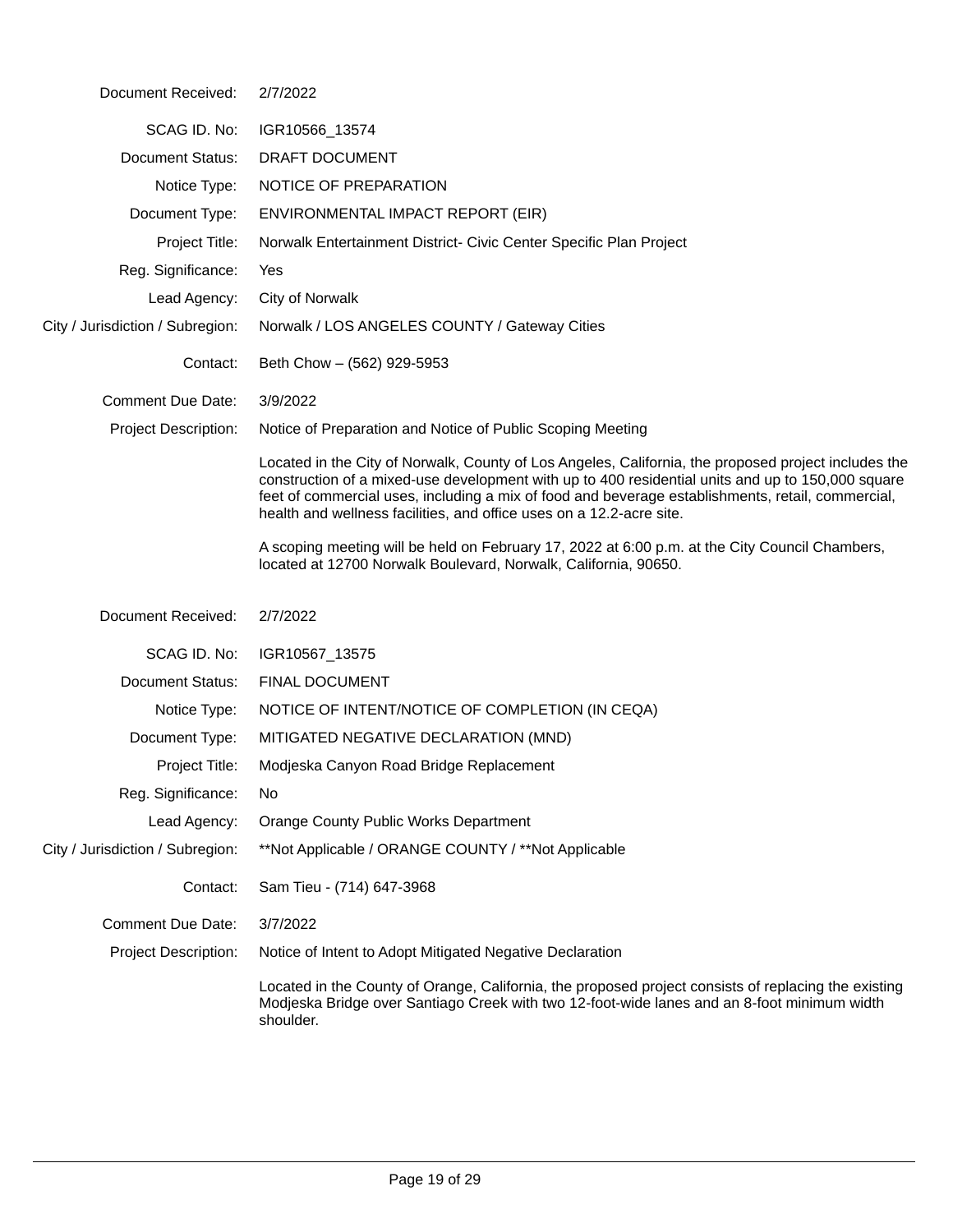| Document Received:               | 2/8/2022                                                                                                                                                                                                                                                                                                                                                                                                                                                                |
|----------------------------------|-------------------------------------------------------------------------------------------------------------------------------------------------------------------------------------------------------------------------------------------------------------------------------------------------------------------------------------------------------------------------------------------------------------------------------------------------------------------------|
| SCAG ID. No:                     | IGR10568_13576                                                                                                                                                                                                                                                                                                                                                                                                                                                          |
| <b>Document Status:</b>          | DRAFT DOCUMENT                                                                                                                                                                                                                                                                                                                                                                                                                                                          |
| Notice Type:                     | NOTICE OF PREPARATION                                                                                                                                                                                                                                                                                                                                                                                                                                                   |
| Document Type:                   | ENVIRONMENTAL IMPACT REPORT (EIR)                                                                                                                                                                                                                                                                                                                                                                                                                                       |
| Project Title:                   | <b>Griswold Residential</b>                                                                                                                                                                                                                                                                                                                                                                                                                                             |
| Reg. Significance:               | No                                                                                                                                                                                                                                                                                                                                                                                                                                                                      |
| Lead Agency:                     | County of Los Angeles                                                                                                                                                                                                                                                                                                                                                                                                                                                   |
| City / Jurisdiction / Subregion: | Covina / LOS ANGELES COUNTY / San Gabriel Valley                                                                                                                                                                                                                                                                                                                                                                                                                        |
| Contact:                         | Lynda Hikichi - (213) 974-6411                                                                                                                                                                                                                                                                                                                                                                                                                                          |
| <b>Comment Due Date:</b>         | 3/3/2022                                                                                                                                                                                                                                                                                                                                                                                                                                                                |
| <b>Project Description:</b>      | Notice of Preparation of a Draft Environmental Impact Report and Public Scoping Meeting                                                                                                                                                                                                                                                                                                                                                                                 |
|                                  | Located in the City of Covina, County of Los Angeles, California, the proposed project consists of<br>demolishing the existing Griswold School and the construction of 68 detached condominium<br>residential units (7.16 dwelling units per net acre), two common open space areas, 43 on-site guest<br>parking spaces (including three ADA accessible spaces), stormwater infrastructure, private<br>driveways, and fire lanes on a 9.5-acre site.                    |
|                                  | A virtual scoping meeting is scheduled for February 10 at 6:00 p.m.                                                                                                                                                                                                                                                                                                                                                                                                     |
| Document Received:               | 2/9/2022                                                                                                                                                                                                                                                                                                                                                                                                                                                                |
| SCAG ID. No:                     | IGR10569_13577                                                                                                                                                                                                                                                                                                                                                                                                                                                          |
| <b>Document Status:</b>          | <b>FINAL DOCUMENT</b>                                                                                                                                                                                                                                                                                                                                                                                                                                                   |
| Notice Type:                     | NOTICE OF INTENT/NOTICE OF COMPLETION (IN CEQA)                                                                                                                                                                                                                                                                                                                                                                                                                         |
| Document Type:                   | MITIGATED NEGATIVE DECLARATION (MND)                                                                                                                                                                                                                                                                                                                                                                                                                                    |
| Project Title:                   | Alta Cuvee Mixed-Use Project                                                                                                                                                                                                                                                                                                                                                                                                                                            |
| Reg. Significance:               | No                                                                                                                                                                                                                                                                                                                                                                                                                                                                      |
| Lead Agency:                     | City of Rancho Cucamonga                                                                                                                                                                                                                                                                                                                                                                                                                                                |
| City / Jurisdiction / Subregion: | Rancho Cucamonga / SAN BERNARDINO COUNTY / San Bernardino                                                                                                                                                                                                                                                                                                                                                                                                               |
| Contact:                         | Vincent Acuna - (909) 774-4323                                                                                                                                                                                                                                                                                                                                                                                                                                          |
| <b>Comment Due Date:</b>         | 2/28/2022                                                                                                                                                                                                                                                                                                                                                                                                                                                               |
| <b>Project Description:</b>      | Notice of Intent to Adopt a Recirculated Initial Study/Mitigated Negative Declaration                                                                                                                                                                                                                                                                                                                                                                                   |
|                                  | Located in the City of Rancho Cucamonga, County of San Bernardino, California, the proposed<br>project includes the construction of a mixed-use development comprising of 259 residential units, 2<br>commercial units totaling approximately 2,500 square feet, 1 live/work unit with approximately 800<br>square feet of commercial/office space, and a subterranean parking garage and surface parking lot<br>with a total of 528 parking spaces on a 5.2-acre site. |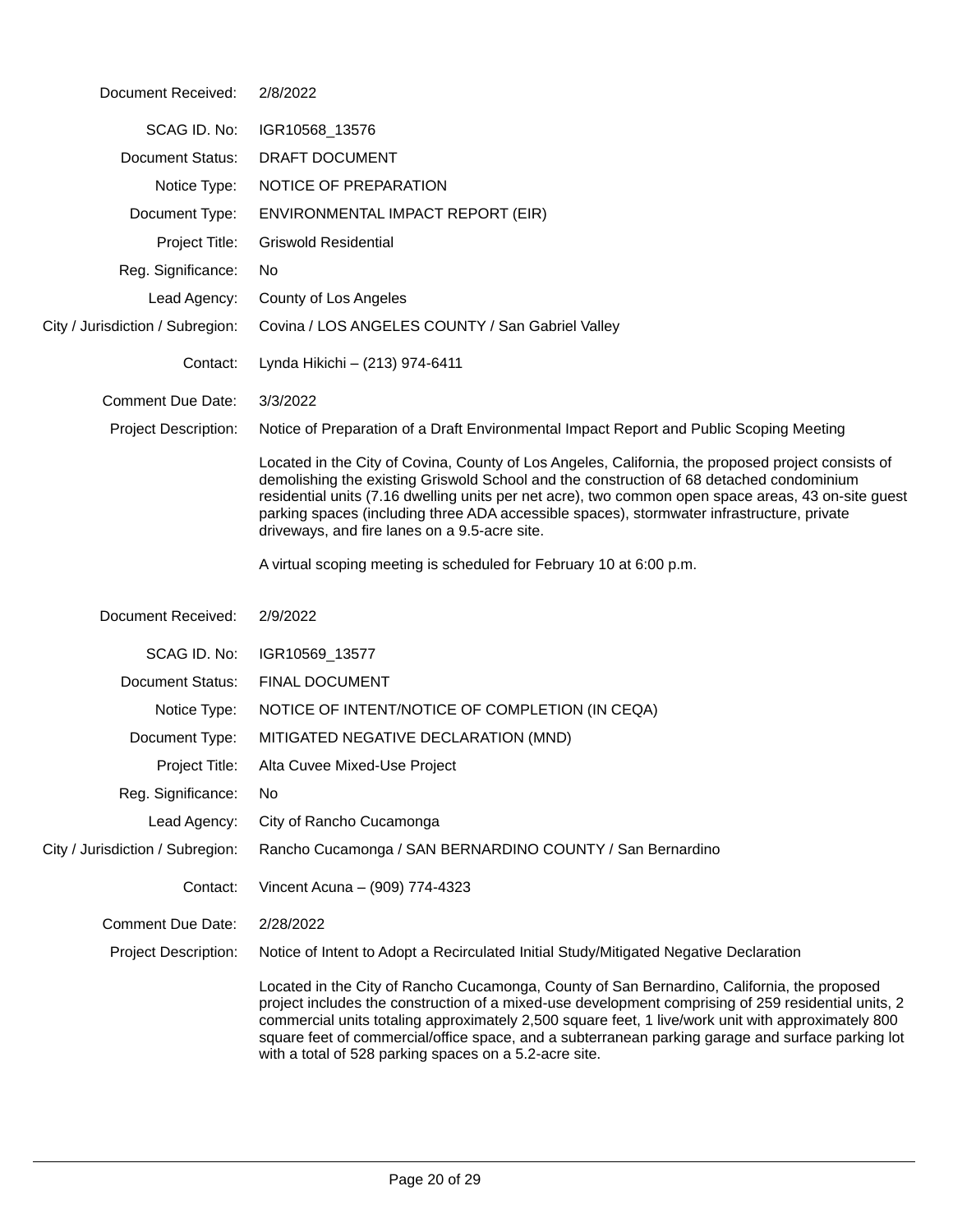| Document Received:               | 2/11/2022                                                                                                                                                                                                                                                                                                           |  |  |
|----------------------------------|---------------------------------------------------------------------------------------------------------------------------------------------------------------------------------------------------------------------------------------------------------------------------------------------------------------------|--|--|
| SCAG ID. No:                     | IGR10570_13580                                                                                                                                                                                                                                                                                                      |  |  |
| <b>Document Status:</b>          | <b>FINAL DOCUMENT</b>                                                                                                                                                                                                                                                                                               |  |  |
| Notice Type:                     | NOTICE OF INTENT/NOTICE OF COMPLETION (IN CEQA)                                                                                                                                                                                                                                                                     |  |  |
| Document Type:                   | NEGATIVE DECLARATION (ND)                                                                                                                                                                                                                                                                                           |  |  |
| Project Title:                   | Acton, Agua Dulce, and Antelope Valley Garbage Disposal District or Residential Franchise Contracts                                                                                                                                                                                                                 |  |  |
| Reg. Significance:               | No                                                                                                                                                                                                                                                                                                                  |  |  |
| Lead Agency:                     | County of Los Angeles Department of Public Works                                                                                                                                                                                                                                                                    |  |  |
| City / Jurisdiction / Subregion: | **Not Applicable / LOS ANGELES COUNTY / **Not Applicable                                                                                                                                                                                                                                                            |  |  |
| Contact:                         | Reyna Soriano - (626) 458-5192                                                                                                                                                                                                                                                                                      |  |  |
| <b>Comment Due Date:</b>         | 3/12/2022                                                                                                                                                                                                                                                                                                           |  |  |
| <b>Project Description:</b>      | Notice of Intent to Adopt a Negative Declaration                                                                                                                                                                                                                                                                    |  |  |
|                                  | Located in the County of Los Angeles, the proposed project includes the creation and operation of<br>four new Garbage Disposal Districts or Residential Franchises and associated solid waste housing<br>contracts for unincorporated County communities.                                                           |  |  |
| Document Received:               | 2/11/2022                                                                                                                                                                                                                                                                                                           |  |  |
| SCAG ID. No:                     | IGR7303_13579                                                                                                                                                                                                                                                                                                       |  |  |
| Document Status:                 | <b>OTHER</b>                                                                                                                                                                                                                                                                                                        |  |  |
| Notice Type:                     | NOTICE OF PUBLIC HEARING                                                                                                                                                                                                                                                                                            |  |  |
| Document Type:                   | <b>OTHERS</b>                                                                                                                                                                                                                                                                                                       |  |  |
| Project Title:                   | Regional Connector Transit Corridor Project                                                                                                                                                                                                                                                                         |  |  |
| Reg. Significance:               | Yes                                                                                                                                                                                                                                                                                                                 |  |  |
| Lead Agency:                     | Los Angeles County Metropolitan Transportation Authority                                                                                                                                                                                                                                                            |  |  |
|                                  | City / Jurisdiction / Subregion: Los Angeles / LOS ANGELES COUNTY / Los Angeles City                                                                                                                                                                                                                                |  |  |
| Contact:                         | Dolores Roybal Saltarelli - (213) 922-2000                                                                                                                                                                                                                                                                          |  |  |
| <b>Comment Due Date:</b>         |                                                                                                                                                                                                                                                                                                                     |  |  |
| <b>Project Description:</b>      | Notice of Public Hearing                                                                                                                                                                                                                                                                                            |  |  |
|                                  | Located in the County of Los Angeles, the proposed project involves the development of a new<br>Service Plan for the A Line, E Line, and L Lines to be reconfigured from three separate line<br>operations to a two-line regional operation: A Line (Long Beach to Azusa) and E Line (Santa Monica<br>to Eastside). |  |  |
|                                  | Virtual public hearings are scheduled for February 12 at 10:00 a.m. and February 15 at 6:00 p.m.                                                                                                                                                                                                                    |  |  |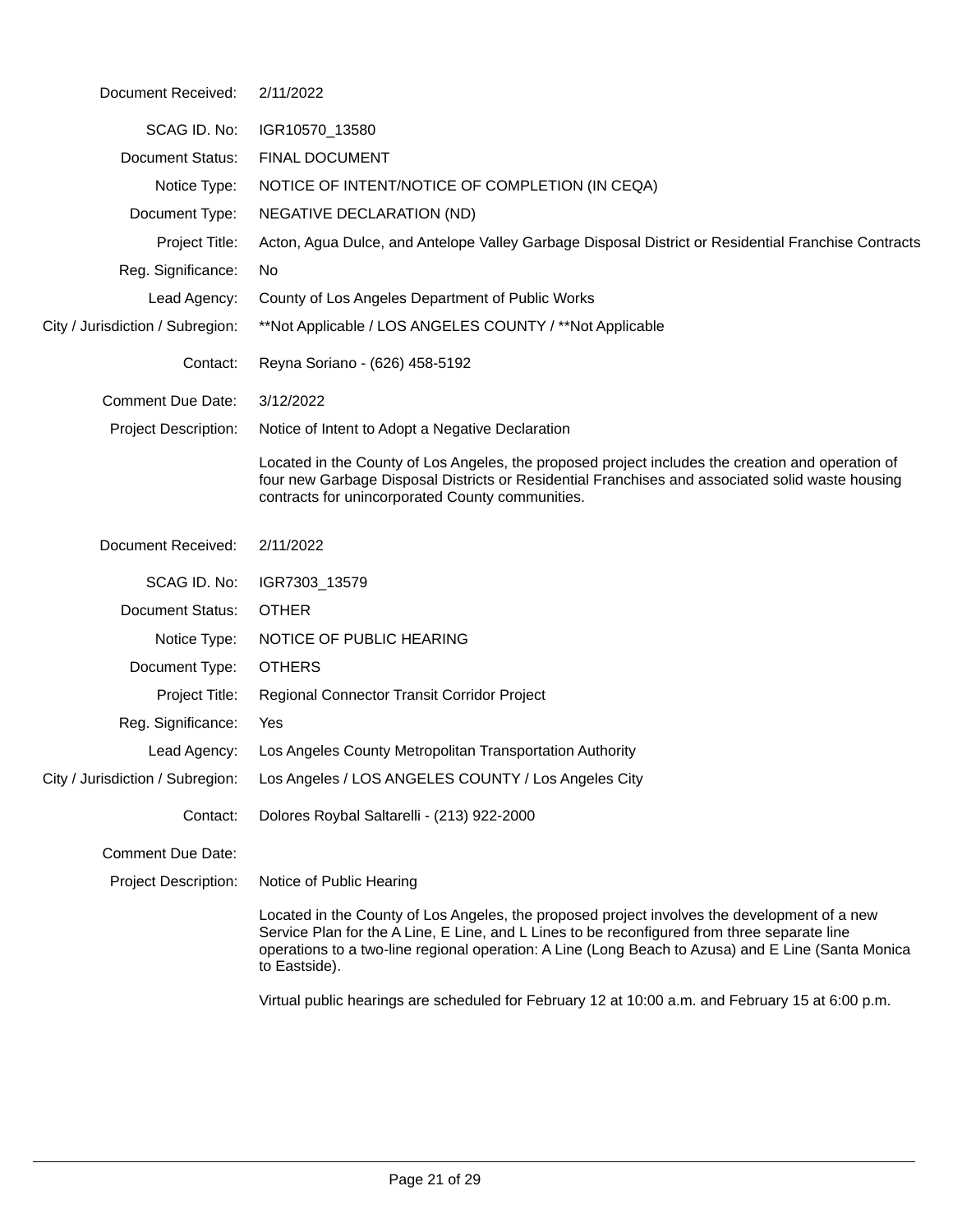| Document Received:               | 2/11/2022                                                                                                                                                                                                                                                                                                                                      |  |
|----------------------------------|------------------------------------------------------------------------------------------------------------------------------------------------------------------------------------------------------------------------------------------------------------------------------------------------------------------------------------------------|--|
| SCAG ID. No:                     | IGR7326_13578                                                                                                                                                                                                                                                                                                                                  |  |
| Document Status:                 | <b>OTHER</b>                                                                                                                                                                                                                                                                                                                                   |  |
| Notice Type:                     | NOTICE OF PUBLIC HEARING                                                                                                                                                                                                                                                                                                                       |  |
| Document Type:                   | <b>OTHERS</b>                                                                                                                                                                                                                                                                                                                                  |  |
| Project Title:                   | Crenshaw/LAX Transit Corridor                                                                                                                                                                                                                                                                                                                  |  |
| Reg. Significance:               | Yes                                                                                                                                                                                                                                                                                                                                            |  |
| Lead Agency:                     | Los Angeles County Metropolitan Transportation Authority                                                                                                                                                                                                                                                                                       |  |
| City / Jurisdiction / Subregion: | Los Angeles / LOS ANGELES COUNTY / Los Angeles City                                                                                                                                                                                                                                                                                            |  |
| Contact:                         | Roderick Diaz - (213) 922-3018                                                                                                                                                                                                                                                                                                                 |  |
| <b>Comment Due Date:</b>         |                                                                                                                                                                                                                                                                                                                                                |  |
| <b>Project Description:</b>      | Notice of Public Hearing                                                                                                                                                                                                                                                                                                                       |  |
|                                  | Located in the County of Los Angeles, the proposed project involves the development of a new<br>Service Plan for the LA Metro's Crenshaw/LAX line including up to 6-minute peak service on<br>weekdays, 12-minute off-peak and weekend service, and 20-minute evening/late night service.                                                      |  |
|                                  | Virtual public hearings are scheduled for February 12 at 10:00 a.m. and February 15 at 6:00 p.m.                                                                                                                                                                                                                                               |  |
| Document Received:               | 2/16/2022                                                                                                                                                                                                                                                                                                                                      |  |
| SCAG ID. No:                     | IGR10571_13581                                                                                                                                                                                                                                                                                                                                 |  |
| <b>Document Status:</b>          | DRAFT DOCUMENT                                                                                                                                                                                                                                                                                                                                 |  |
| Notice Type:                     | NOTICE OF AVAILABILITY/NOTICE OF COMPLETION                                                                                                                                                                                                                                                                                                    |  |
| Document Type:                   | ENVIRONMENTAL IMPACT REPORT (EIR)                                                                                                                                                                                                                                                                                                              |  |
| Project Title:                   | Inland Valley Medical Center Project                                                                                                                                                                                                                                                                                                           |  |
| Reg. Significance:               | No.                                                                                                                                                                                                                                                                                                                                            |  |
| Lead Agency:                     | City of Wildomar                                                                                                                                                                                                                                                                                                                               |  |
| City / Jurisdiction / Subregion: | Wildomar / RIVERSIDE COUNTY / Western Riverside                                                                                                                                                                                                                                                                                                |  |
| Contact:                         | Matthew Bassi - (951) 677-7751                                                                                                                                                                                                                                                                                                                 |  |
| <b>Comment Due Date:</b>         | 4/4/2022                                                                                                                                                                                                                                                                                                                                       |  |
| <b>Project Description:</b>      | Notice of Availability of a Draft Environmental Impact Report                                                                                                                                                                                                                                                                                  |  |
|                                  | Located in the City of Wildomar, County of Riverside, the proposed project involves the construction<br>of a 7-story, 232,000 square foot addition to the existing hospital that would expand all services and<br>increase critical ancillary support for 100 new patient beds, and includes new surface parking lots<br>on a 22.24-acre site. |  |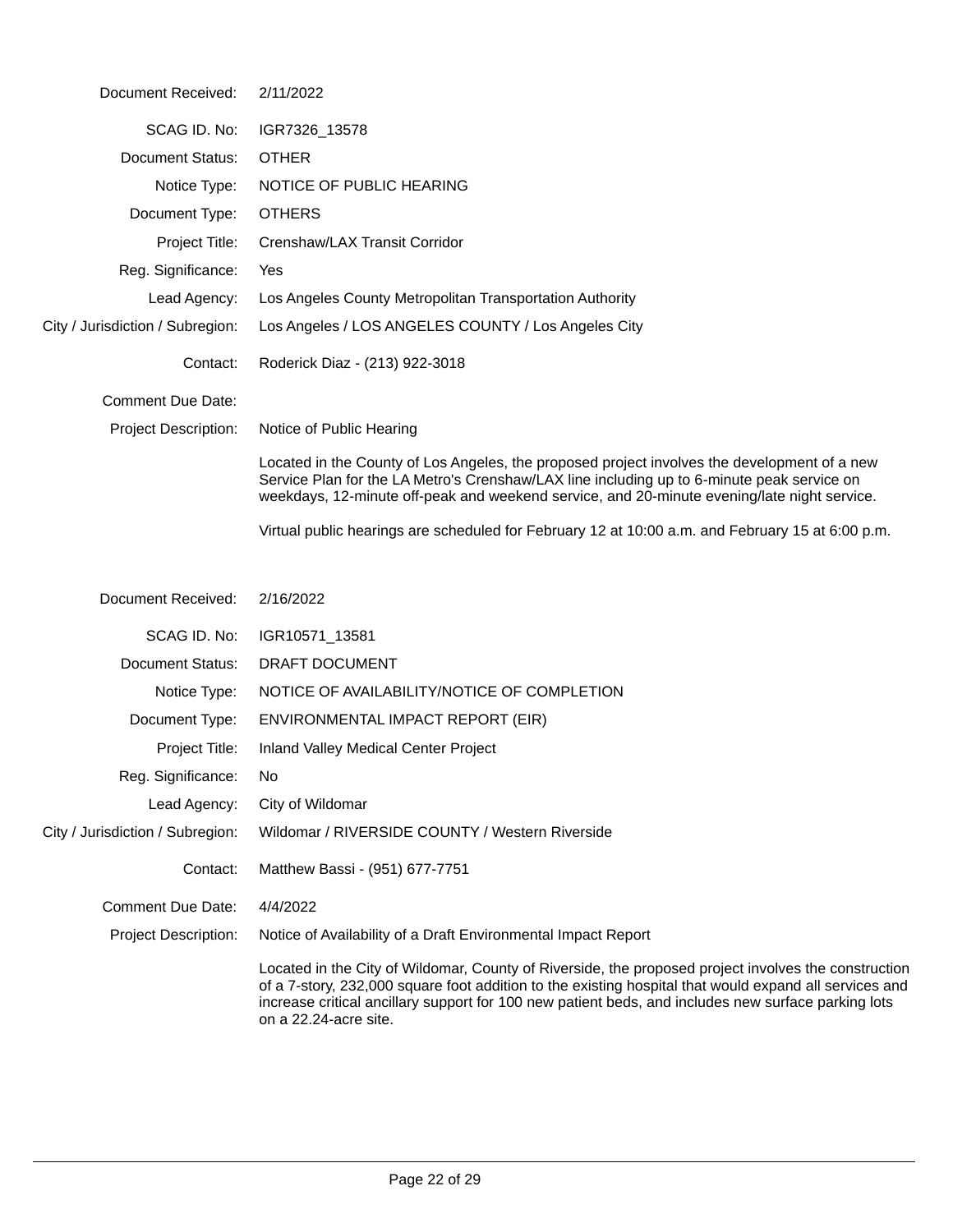| Document Received:               | 2/16/2022                                                                                                                                                                                                                                                                                                                          |  |
|----------------------------------|------------------------------------------------------------------------------------------------------------------------------------------------------------------------------------------------------------------------------------------------------------------------------------------------------------------------------------|--|
| SCAG ID. No:                     | IGR10572_13582                                                                                                                                                                                                                                                                                                                     |  |
| <b>Document Status:</b>          | <b>FINAL DOCUMENT</b>                                                                                                                                                                                                                                                                                                              |  |
| Notice Type:                     | NOTICE OF INTENT/NOTICE OF COMPLETION (IN CEQA)                                                                                                                                                                                                                                                                                    |  |
| Document Type:                   | MITIGATED NEGATIVE DECLARATION (MND)                                                                                                                                                                                                                                                                                               |  |
| Project Title:                   | Clinton Keith Marketplace Retail Project                                                                                                                                                                                                                                                                                           |  |
| Reg. Significance:               | No.                                                                                                                                                                                                                                                                                                                                |  |
| Lead Agency:                     | City of Wildomar                                                                                                                                                                                                                                                                                                                   |  |
| City / Jurisdiction / Subregion: | Wildomar / RIVERSIDE COUNTY / Western Riverside                                                                                                                                                                                                                                                                                    |  |
| Contact:                         | Matthew Bassi - (951) 677-7751                                                                                                                                                                                                                                                                                                     |  |
| <b>Comment Due Date:</b>         | 3/17/2022                                                                                                                                                                                                                                                                                                                          |  |
| <b>Project Description:</b>      | Notice of Intent to Adopt a Mitigated Negative Declaration                                                                                                                                                                                                                                                                         |  |
|                                  | Located in the City of Wildomar, County of Riverside, the proposed project includes the<br>development of a 66,173 square foot multi-tenant retail center with related on-site and off-site<br>amenities and improvements on an 8.9-acre site.                                                                                     |  |
| Document Received:               | 2/16/2022                                                                                                                                                                                                                                                                                                                          |  |
| SCAG ID. No:                     | IGR10573_13583                                                                                                                                                                                                                                                                                                                     |  |
| <b>Document Status:</b>          | DRAFT DOCUMENT                                                                                                                                                                                                                                                                                                                     |  |
| Notice Type:                     | NOTICE OF PREPARATION                                                                                                                                                                                                                                                                                                              |  |
| Document Type:                   | PROGRAM ENVIRONMENTAL IMPACT REPORT (PEIR)                                                                                                                                                                                                                                                                                         |  |
| Project Title:                   | City of Anaheim General Plan Update                                                                                                                                                                                                                                                                                                |  |
| Reg. Significance:               | Yes                                                                                                                                                                                                                                                                                                                                |  |
| Lead Agency:                     | City of Anaheim                                                                                                                                                                                                                                                                                                                    |  |
| City / Jurisdiction / Subregion: | Anaheim / ORANGE COUNTY / Orange County                                                                                                                                                                                                                                                                                            |  |
| Contact:                         | Joanne Hwang - (714) 765-4968                                                                                                                                                                                                                                                                                                      |  |
| <b>Comment Due Date:</b>         | 3/18/2022                                                                                                                                                                                                                                                                                                                          |  |
| <b>Project Description:</b>      | Notice of Preparation of a Programmatic Environmental Impact Report and Notice of Scoping<br>Meeting                                                                                                                                                                                                                               |  |
|                                  | Located in the City of Anaheim, County of Orange, the proposed project includes technical updates<br>to parts of the City's General Plan, including the Housing, Circulation, Land Use, and Safety<br>Elements; the addition of an Environmental Justice Element and Climate Action Plan; and zoning<br>code and land use changes. |  |
|                                  | A virtual public scoping meeting is scheduled for March 2, 2022 at 6:00 p.m.                                                                                                                                                                                                                                                       |  |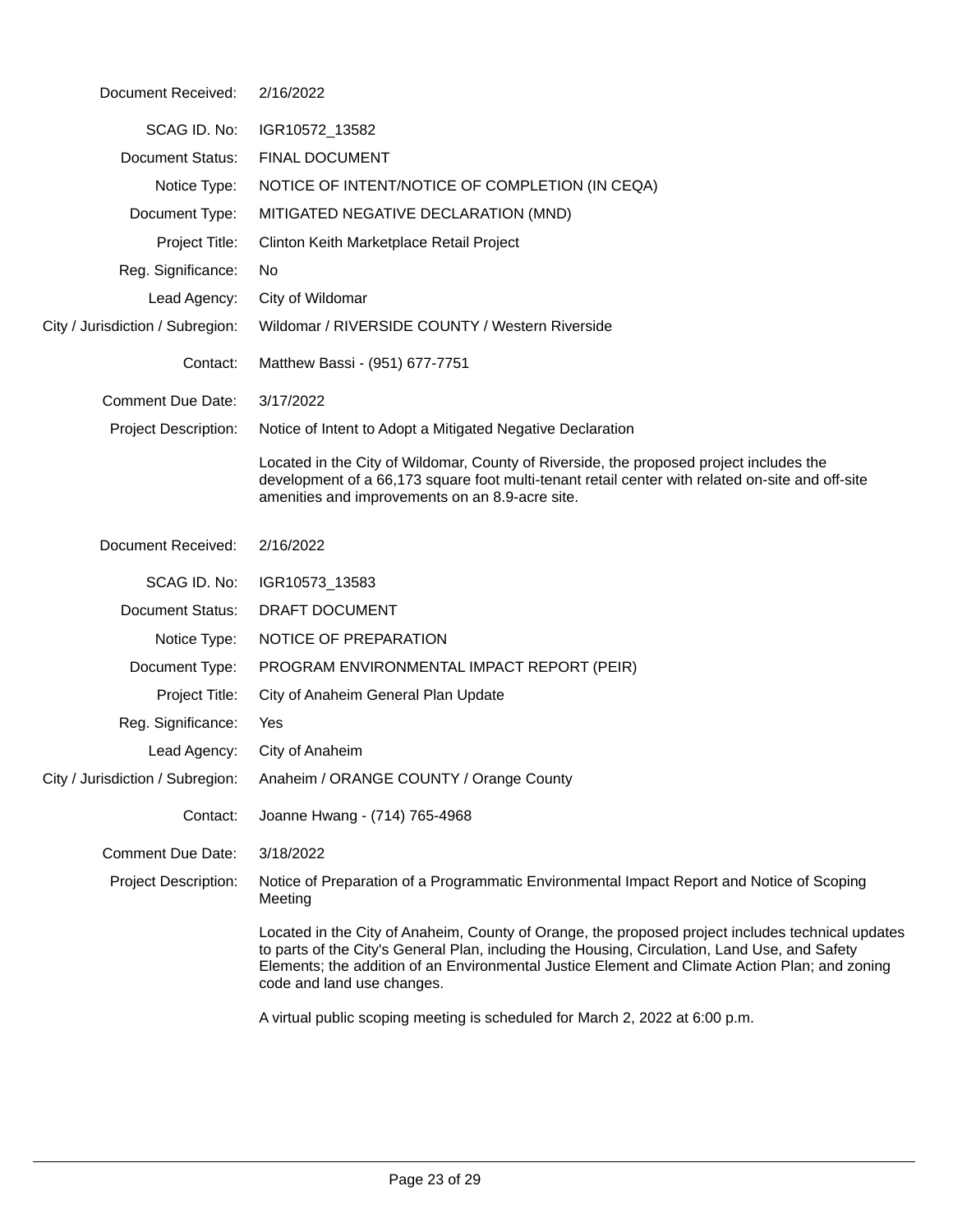| Document Received:               | 2/16/2022                                                                                                                                                                                                                                                                                                                                                                                                                                                                                                                                                                                                                                                        |  |  |
|----------------------------------|------------------------------------------------------------------------------------------------------------------------------------------------------------------------------------------------------------------------------------------------------------------------------------------------------------------------------------------------------------------------------------------------------------------------------------------------------------------------------------------------------------------------------------------------------------------------------------------------------------------------------------------------------------------|--|--|
| SCAG ID. No:                     | IGR10574_13584                                                                                                                                                                                                                                                                                                                                                                                                                                                                                                                                                                                                                                                   |  |  |
| <b>Document Status:</b>          | DRAFT DOCUMENT                                                                                                                                                                                                                                                                                                                                                                                                                                                                                                                                                                                                                                                   |  |  |
| Notice Type:                     | NOTICE OF PREPARATION                                                                                                                                                                                                                                                                                                                                                                                                                                                                                                                                                                                                                                            |  |  |
| Document Type:                   | ENVIRONMENTAL IMPACT REPORT (EIR)                                                                                                                                                                                                                                                                                                                                                                                                                                                                                                                                                                                                                                |  |  |
| Project Title:                   | Villa Serena Specific Plan                                                                                                                                                                                                                                                                                                                                                                                                                                                                                                                                                                                                                                       |  |  |
| Reg. Significance:               | Yes                                                                                                                                                                                                                                                                                                                                                                                                                                                                                                                                                                                                                                                              |  |  |
| Lead Agency:                     | City of Upland                                                                                                                                                                                                                                                                                                                                                                                                                                                                                                                                                                                                                                                   |  |  |
| City / Jurisdiction / Subregion: | Upland / SAN BERNARDINO COUNTY / San Bernardino                                                                                                                                                                                                                                                                                                                                                                                                                                                                                                                                                                                                                  |  |  |
| Contact:                         | Joshua Winter - (909) 931-4130                                                                                                                                                                                                                                                                                                                                                                                                                                                                                                                                                                                                                                   |  |  |
| <b>Comment Due Date:</b>         | 3/17/2022                                                                                                                                                                                                                                                                                                                                                                                                                                                                                                                                                                                                                                                        |  |  |
| <b>Project Description:</b>      | Notice of Preparation of a Draft Environmental Impact Report                                                                                                                                                                                                                                                                                                                                                                                                                                                                                                                                                                                                     |  |  |
|                                  | Located in the City of Upland, County of San Bernardino, the proposed project involves the<br>establishment of a residential specific plan for the development of a gated residential community<br>with 65 single-family detached residential units and on-site active and passive recreational<br>amenities on a 9.2-acre site.                                                                                                                                                                                                                                                                                                                                 |  |  |
| Document Received:               | 2/22/2022                                                                                                                                                                                                                                                                                                                                                                                                                                                                                                                                                                                                                                                        |  |  |
| SCAG ID. No:                     | IGR10099_13587                                                                                                                                                                                                                                                                                                                                                                                                                                                                                                                                                                                                                                                   |  |  |
| <b>Document Status:</b>          | <b>FINAL DOCUMENT</b>                                                                                                                                                                                                                                                                                                                                                                                                                                                                                                                                                                                                                                            |  |  |
| Notice Type:                     | NOTICE OF REVISION OR CORRECTION                                                                                                                                                                                                                                                                                                                                                                                                                                                                                                                                                                                                                                 |  |  |
| Document Type:                   | ENVIRONMENTAL IMPACT REPORT (EIR)                                                                                                                                                                                                                                                                                                                                                                                                                                                                                                                                                                                                                                |  |  |
| Project Title:                   | 656 South San Vicente Medical Office Project                                                                                                                                                                                                                                                                                                                                                                                                                                                                                                                                                                                                                     |  |  |
| Reg. Significance:               | No                                                                                                                                                                                                                                                                                                                                                                                                                                                                                                                                                                                                                                                               |  |  |
| Lead Agency:                     | City of Los Angeles Department of City Planning                                                                                                                                                                                                                                                                                                                                                                                                                                                                                                                                                                                                                  |  |  |
| City / Jurisdiction / Subregion: | Los Angeles / LOS ANGELES COUNTY / Los Angeles City                                                                                                                                                                                                                                                                                                                                                                                                                                                                                                                                                                                                              |  |  |
| Contact:                         | Paul Caporaso - (213) 847-3629                                                                                                                                                                                                                                                                                                                                                                                                                                                                                                                                                                                                                                   |  |  |
| <b>Comment Due Date:</b>         |                                                                                                                                                                                                                                                                                                                                                                                                                                                                                                                                                                                                                                                                  |  |  |
| <b>Project Description:</b>      | Notice of Availability of Final Environmental Impact Report and Notice of Public Hearing                                                                                                                                                                                                                                                                                                                                                                                                                                                                                                                                                                         |  |  |
|                                  | Located in the City of Los Angeles, County of Los Angeles, the proposed project consists of<br>demolishing a 5,738 square-foot retail-commercial building, an 8,225 square-foot retail-commercial<br>building, and associated surface parking in order to develop a medical office and retail-commercial<br>development on an approximately 0.76-acre site. The proposed project will include 140,305 square<br>of medical office space and 5,000 square feet of ground floor commercial space. The proposed<br>building would be 12 stories and would provide 418 parking spaces within four above-ground levels,<br>in addition to 716 bicycle parking spaces. |  |  |
|                                  | A virtual public hearing will be held on Wednesday, March 16, 2022 at 9:30 am.                                                                                                                                                                                                                                                                                                                                                                                                                                                                                                                                                                                   |  |  |
|                                  | The Erratum includes additional response to comments that were inadvertently omitted in the Final<br>EIR released on January 7, 2022.                                                                                                                                                                                                                                                                                                                                                                                                                                                                                                                            |  |  |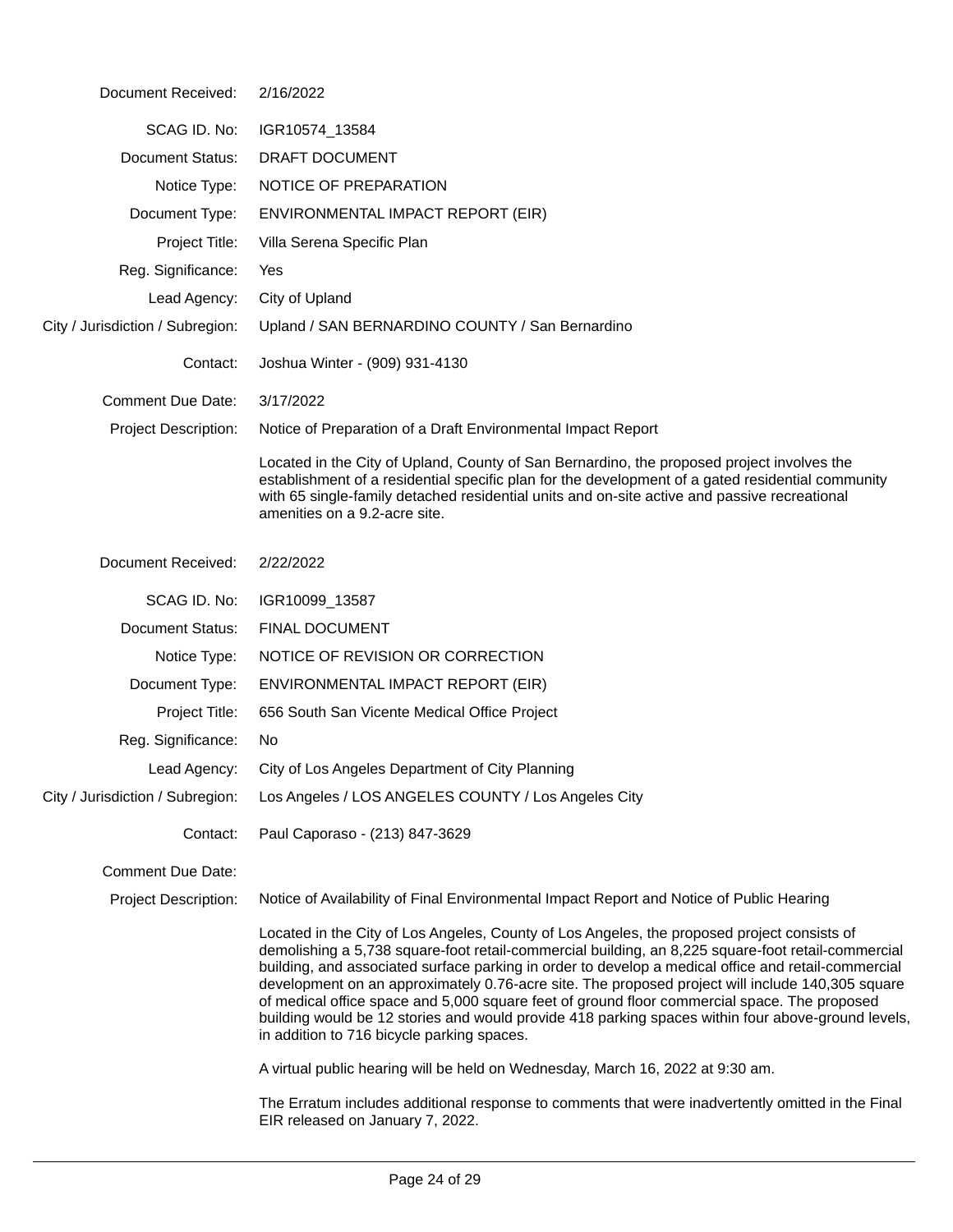| Document Received: | 2/22/2022 |
|--------------------|-----------|
|--------------------|-----------|

| SCAG ID. No:                     | IGR10575_13586                                                                                                                                                                                                                                                                                                                                                                                                               |
|----------------------------------|------------------------------------------------------------------------------------------------------------------------------------------------------------------------------------------------------------------------------------------------------------------------------------------------------------------------------------------------------------------------------------------------------------------------------|
| <b>Document Status:</b>          | DRAFT DOCUMENT                                                                                                                                                                                                                                                                                                                                                                                                               |
| Notice Type:                     | NOTICE OF PREPARATION                                                                                                                                                                                                                                                                                                                                                                                                        |
| Document Type:                   | PROGRAM ENVIRONMENTAL IMPACT REPORT (PEIR)                                                                                                                                                                                                                                                                                                                                                                                   |
| Project Title:                   | Center City Corridors Specific Plan                                                                                                                                                                                                                                                                                                                                                                                          |
| Reg. Significance:               | Yes                                                                                                                                                                                                                                                                                                                                                                                                                          |
| Lead Agency:                     | City of Anaheim                                                                                                                                                                                                                                                                                                                                                                                                              |
| City / Jurisdiction / Subregion: | Anaheim / ORANGE COUNTY / Orange County                                                                                                                                                                                                                                                                                                                                                                                      |
| Contact:                         | Elaine Thienprasiddhi - (714) 765-5139 x5746                                                                                                                                                                                                                                                                                                                                                                                 |
| <b>Comment Due Date:</b>         | 3/28/2022                                                                                                                                                                                                                                                                                                                                                                                                                    |
| Project Description:             | Notice of Preparation of a Draft Program Environmental Impact Report and Scoping Meeting                                                                                                                                                                                                                                                                                                                                     |
|                                  | Located in the City of Anaheim, County of Orange, the proposed project includes a specific plan to<br>guide land use, urban design, mobility, streetscape, and infrastructure enhancements that would<br>build upon and improve conditions and attract economic investment in the plan area.                                                                                                                                 |
|                                  | A virtual public scoping meeting is scheduled for March 10, 2022 at 6:00 p.m.                                                                                                                                                                                                                                                                                                                                                |
| Document Received:               | 2/22/2022                                                                                                                                                                                                                                                                                                                                                                                                                    |
| SCAG ID. No:                     | IGR9956_13585                                                                                                                                                                                                                                                                                                                                                                                                                |
| <b>Document Status:</b>          | DRAFT DOCUMENT                                                                                                                                                                                                                                                                                                                                                                                                               |
| Notice Type:                     | NOTICE OF AVAILABILITY/NOTICE OF COMPLETION                                                                                                                                                                                                                                                                                                                                                                                  |
| Document Type:                   | ENVIRONMENTAL IMPACT REPORT (EIR)                                                                                                                                                                                                                                                                                                                                                                                            |
| Project Title:                   | Hitch Ranch Specific Plan                                                                                                                                                                                                                                                                                                                                                                                                    |
| Reg. Significance:               | Yes                                                                                                                                                                                                                                                                                                                                                                                                                          |
| Lead Agency:                     | City of Moorpark                                                                                                                                                                                                                                                                                                                                                                                                             |
| City / Jurisdiction / Subregion: | Moorpark / VENTURA COUNTY / Ventura                                                                                                                                                                                                                                                                                                                                                                                          |
| Contact:                         | Douglas Spondello - (805) 517-6200                                                                                                                                                                                                                                                                                                                                                                                           |
| <b>Comment Due Date:</b>         | 4/4/2022                                                                                                                                                                                                                                                                                                                                                                                                                     |
| <b>Project Description:</b>      | Notice of Availability of a Draft Environmental Impact Report and Notice of Public Hearing                                                                                                                                                                                                                                                                                                                                   |
|                                  | Located in the City of Moorpark, County of Ventura, California, the proposed project includes the<br>master-planned development of 755 residential homes (456 single-family and 299 multi-family), a<br>6.6-acre parcel dedicated to future development of affordable housing, 14.11 acres of public park<br>space, 4.5 miles of multi-use and equestrian trails, associated roadways and infrastructure, and<br>open space. |
|                                  | A public meeting is scheduled for March 14, 2022 at 7:00 p.m. at the Apricot Room, located at 799<br>Moorpark Avenue, Moorpark, California 93021.                                                                                                                                                                                                                                                                            |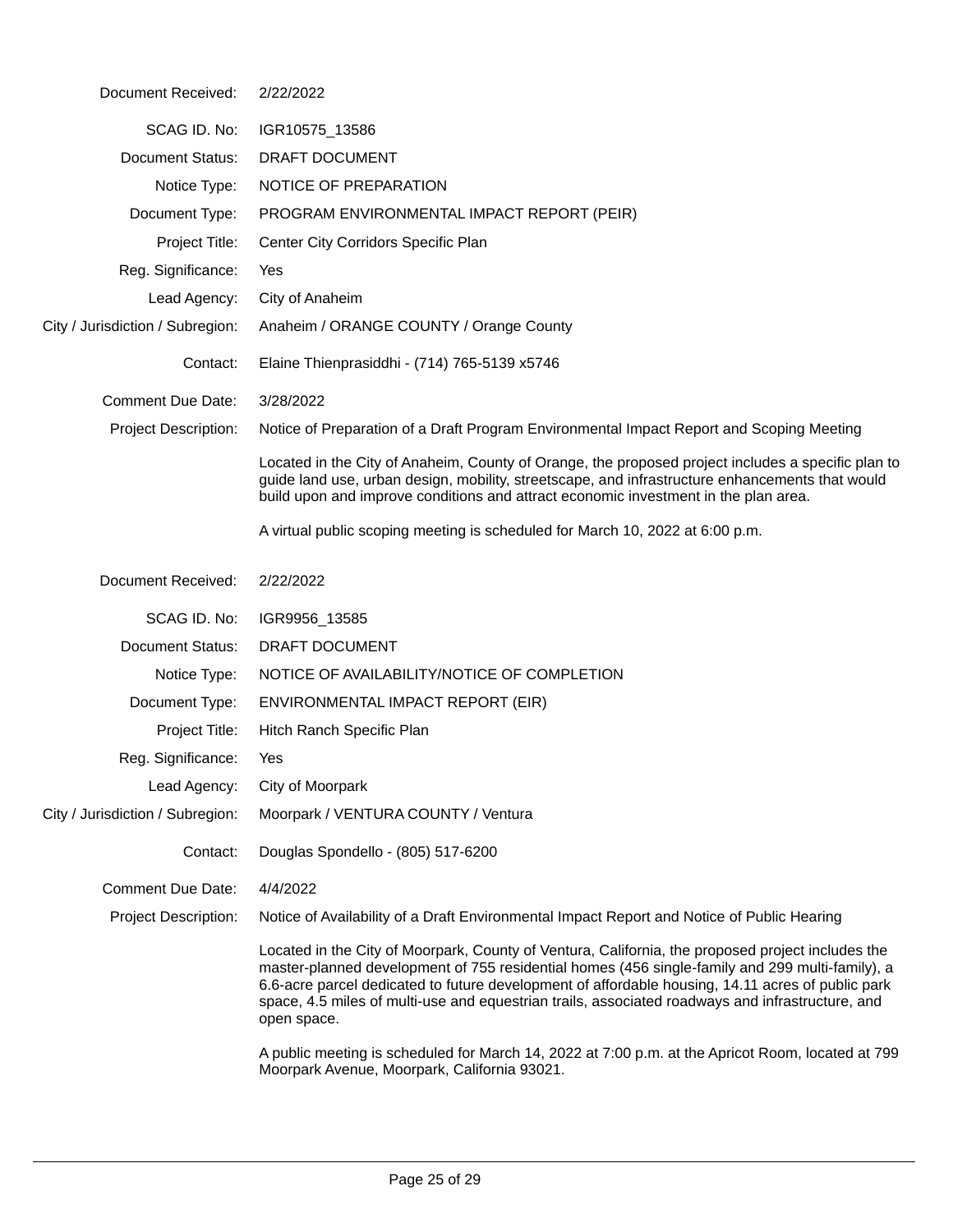| Document Received:               | 2/28/2022                                                                                                                                                                                                                                                                                                                                                                                   |
|----------------------------------|---------------------------------------------------------------------------------------------------------------------------------------------------------------------------------------------------------------------------------------------------------------------------------------------------------------------------------------------------------------------------------------------|
| SCAG ID. No:                     | IGR10358_13588                                                                                                                                                                                                                                                                                                                                                                              |
| <b>Document Status:</b>          | <b>OTHER</b>                                                                                                                                                                                                                                                                                                                                                                                |
| Notice Type:                     | OTHER PUBLIC NOTICES                                                                                                                                                                                                                                                                                                                                                                        |
| Document Type:                   | <b>OTHERS</b>                                                                                                                                                                                                                                                                                                                                                                               |
| Project Title:                   | Oberon Renewable Energy Project                                                                                                                                                                                                                                                                                                                                                             |
| Reg. Significance:               | Yes                                                                                                                                                                                                                                                                                                                                                                                         |
| Lead Agency:                     | Colorado River Basin Regional Water Quality Control Board c/o Aspen Environmental Group                                                                                                                                                                                                                                                                                                     |
| City / Jurisdiction / Subregion: | **Not Applicable / RIVERSIDE COUNTY / **Not Applicable                                                                                                                                                                                                                                                                                                                                      |
| Contact:                         | Logan Raub - (760) 776-8966                                                                                                                                                                                                                                                                                                                                                                 |
| <b>Comment Due Date:</b>         |                                                                                                                                                                                                                                                                                                                                                                                             |
| Project Description:             | Notice of Start of Construction Activities                                                                                                                                                                                                                                                                                                                                                  |
|                                  | Located in the County of Riverside, California, the project proposes to construct, operate, maintain,<br>and decommission a 500-megawatt (MW) solar photovoltaic (PV) electricity generating station,<br>battery energy storage facility, electrical substation, gen-tie lines and associated access roads on<br>approximately 2,700 acres of BLM-managed land.                             |
|                                  | Construction of the Project is scheduled to begin on March 7, 2022 with full solar facility<br>construction scheduled to start in July 2022.                                                                                                                                                                                                                                                |
| Document Received:               | 2/28/2022                                                                                                                                                                                                                                                                                                                                                                                   |
| SCAG ID. No:                     | IGR10576_13589                                                                                                                                                                                                                                                                                                                                                                              |
| <b>Document Status:</b>          | <b>FINAL DOCUMENT</b>                                                                                                                                                                                                                                                                                                                                                                       |
| Notice Type:                     | NOTICE OF INTENT/NOTICE OF COMPLETION (IN CEQA)                                                                                                                                                                                                                                                                                                                                             |
| Document Type:                   | MITIGATED NEGATIVE DECLARATION (MND)                                                                                                                                                                                                                                                                                                                                                        |
| Project Title:                   | Tentative Tract Map No.20341                                                                                                                                                                                                                                                                                                                                                                |
| Reg. Significance:               | No                                                                                                                                                                                                                                                                                                                                                                                          |
| Lead Agency:                     | City of Victorville                                                                                                                                                                                                                                                                                                                                                                         |
| City / Jurisdiction / Subregion: | Victorville / SAN BERNARDINO COUNTY / San Bernardino                                                                                                                                                                                                                                                                                                                                        |
| Contact:                         | Travis Clark - (760) 955-5135                                                                                                                                                                                                                                                                                                                                                               |
| <b>Comment Due Date:</b>         | 3/28/2022                                                                                                                                                                                                                                                                                                                                                                                   |
| <b>Project Description:</b>      | Notice of Intent To Adopt A Mitigated Negative Declaration                                                                                                                                                                                                                                                                                                                                  |
|                                  | Located in the City of Victorville, County of San Bernardino, California, the proposed project<br>includes the development of 298-unit single-family residences ranging from 7,200 square feet to<br>19,708 SF; 125,000 SF of public open space that will also function as detention basins; and<br>installation of ornamental landscaping throughout the project site on a 76.5-acre site. |
|                                  | A public hearing will be held on April 13, 2022 at 5:00 p.m. at the City Council Chambers, located at                                                                                                                                                                                                                                                                                       |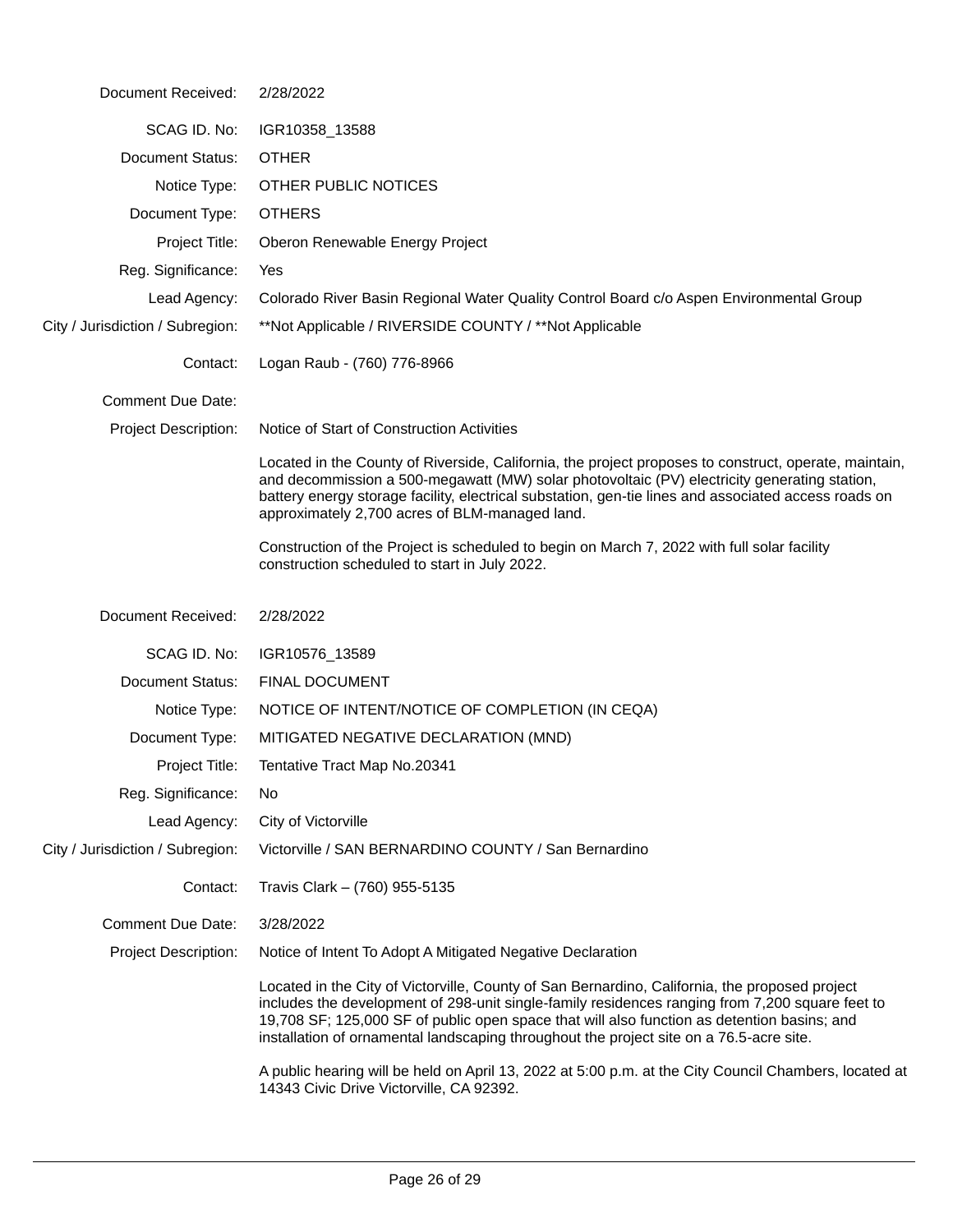| Document Received:               | 2/28/2022                                                                                                                       |
|----------------------------------|---------------------------------------------------------------------------------------------------------------------------------|
| SCAG ID, No:                     | IGR10436_13595                                                                                                                  |
| Document Status:                 | <b>DRAFT DOCUMENT</b>                                                                                                           |
| Notice Type:                     | NOTICE OF AVAILABILITY/NOTICE OF COMPLETION                                                                                     |
| Document Type:                   | ENVIRONMENTAL IMPACT REPORT (EIR)                                                                                               |
| Project Title:                   | Alexan Mixed-Use Development                                                                                                    |
| Reg. Significance:               | No.                                                                                                                             |
| Lead Agency:                     | City of Arcadia                                                                                                                 |
| City / Jurisdiction / Subregion: | Arcadia / LOS ANGELES COUNTY / San Gabriel Valley                                                                               |
| Contact:                         | Lisa Flores - (626) 574-5445                                                                                                    |
| Comment Due Date:                | 4/11/2022                                                                                                                       |
| <b>Project Description:</b>      | Notice of Availability of a Draft Environmental Impact Report                                                                   |
|                                  | Located in the City of Arcadia, County of Los Angeles, Califo<br>includes the demolition of existing structures and the constru |

Located in the City of Arcadia, County of Los Angeles, California, the proposed mixed-use project includes the demolition of existing structures and the construction of 319 dwelling units (includes 26 affordable units), 551 parking spaces, a gym, a mailroom, leasing offices, lobbies, outdoor lounge areas and a 750 square foot café for a 2.96-acre project site.

| Document Received:               | 2/28/2022                                                                                               |
|----------------------------------|---------------------------------------------------------------------------------------------------------|
| SCAG ID, No:                     | IGR10578_13591                                                                                          |
| Document Status:                 | DRAFT DOCUMENT                                                                                          |
| Notice Type:                     | NOTICE OF PREPARATION                                                                                   |
| Document Type:                   | ENVIRONMENTAL IMPACT REPORT (EIR)                                                                       |
| Project Title:                   | Riverside Unified School District Science, Technology, Engineering, and Mathematics Education<br>Center |
| Reg. Significance:               | <b>No</b>                                                                                               |
| Lead Agency:                     | University of California, Riverside                                                                     |
| City / Jurisdiction / Subregion: | Riverside / RIVERSIDE COUNTY / Western Riverside                                                        |
| Contact:                         | Stephanie Tang - (951) 827-1484                                                                         |
| Comment Due Date:                | 3/18/2022                                                                                               |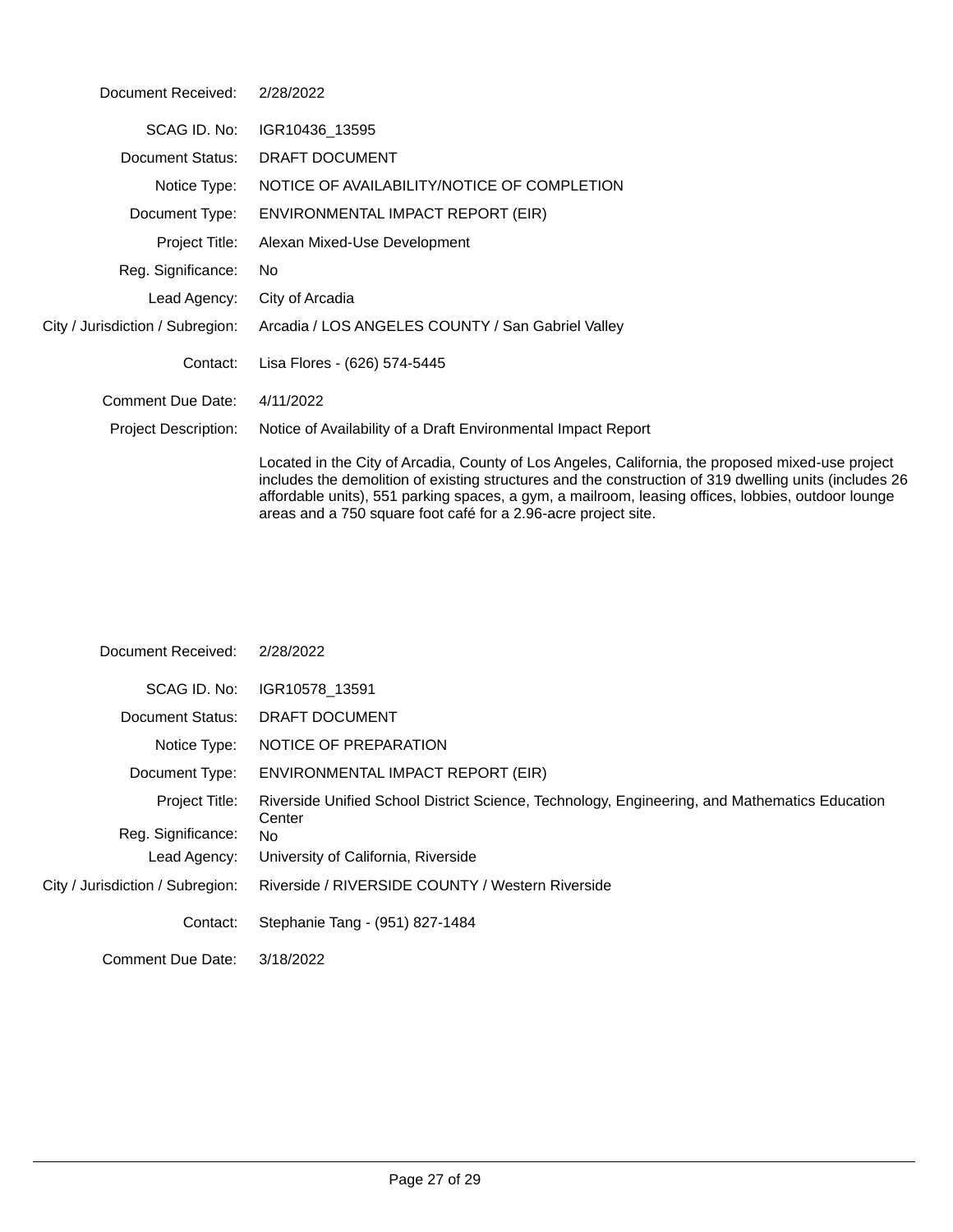Project Description: Notice of Preparation Environmental Impact Report

Located in the City of Riverside, County of Riverside, California, the proposed project includes the construction of a new STEM education facility to serve a capacity of approximately 800 students and 60 faculty and staff, additional accessory buildings, an amphitheater, a project testing area, and 153 parking spaces on a 6-acre site.

A scoping meeting will be held on March 9, 2022 at 6:00 p.m. at Grant Elementary School-Auditorium of Grant Administrative Site, located at 4011 4th Street, Riverside, California, 92501.

| Document Received:               | 2/28/2022                                                                                                                                                                   |
|----------------------------------|-----------------------------------------------------------------------------------------------------------------------------------------------------------------------------|
| SCAG ID. No:                     | IGR10474_13596                                                                                                                                                              |
| Document Status:                 | DRAFT DOCUMENT                                                                                                                                                              |
| Notice Type:                     | NOTICE OF AVAILABILITY/NOTICE OF COMPLETION                                                                                                                                 |
| Document Type:                   | FOCUSED ENVIRONMENTAL IMPACT REPORT                                                                                                                                         |
| Project Title:                   | Tentative Tract Map 83232                                                                                                                                                   |
| Reg. Significance:               | No.                                                                                                                                                                         |
| Lead Agency:                     | City of Lancaster                                                                                                                                                           |
| City / Jurisdiction / Subregion: | Lancaster / LOS ANGELES COUNTY / North Los Angeles County                                                                                                                   |
| Contact:                         | Cynthia Campana - (661) 723-6262                                                                                                                                            |
| Comment Due Date:                | 4/11/2022                                                                                                                                                                   |
| <b>Project Description:</b>      | Notice of Availability of a Draft Focused Environmental Impact Report                                                                                                       |
|                                  | Located in the City of Lancaster, County of Los Angeles, California, the proposed project consists of<br>constructing 86 single family dwellings on a 20-acre project site. |
|                                  | A public hearing is scheduled for March 21, 2022 at 5:00 p.m. at Lancaster City Hall Council<br>Chambers, located at 44933 Fern Avenue, Lancaster, California 93534.        |